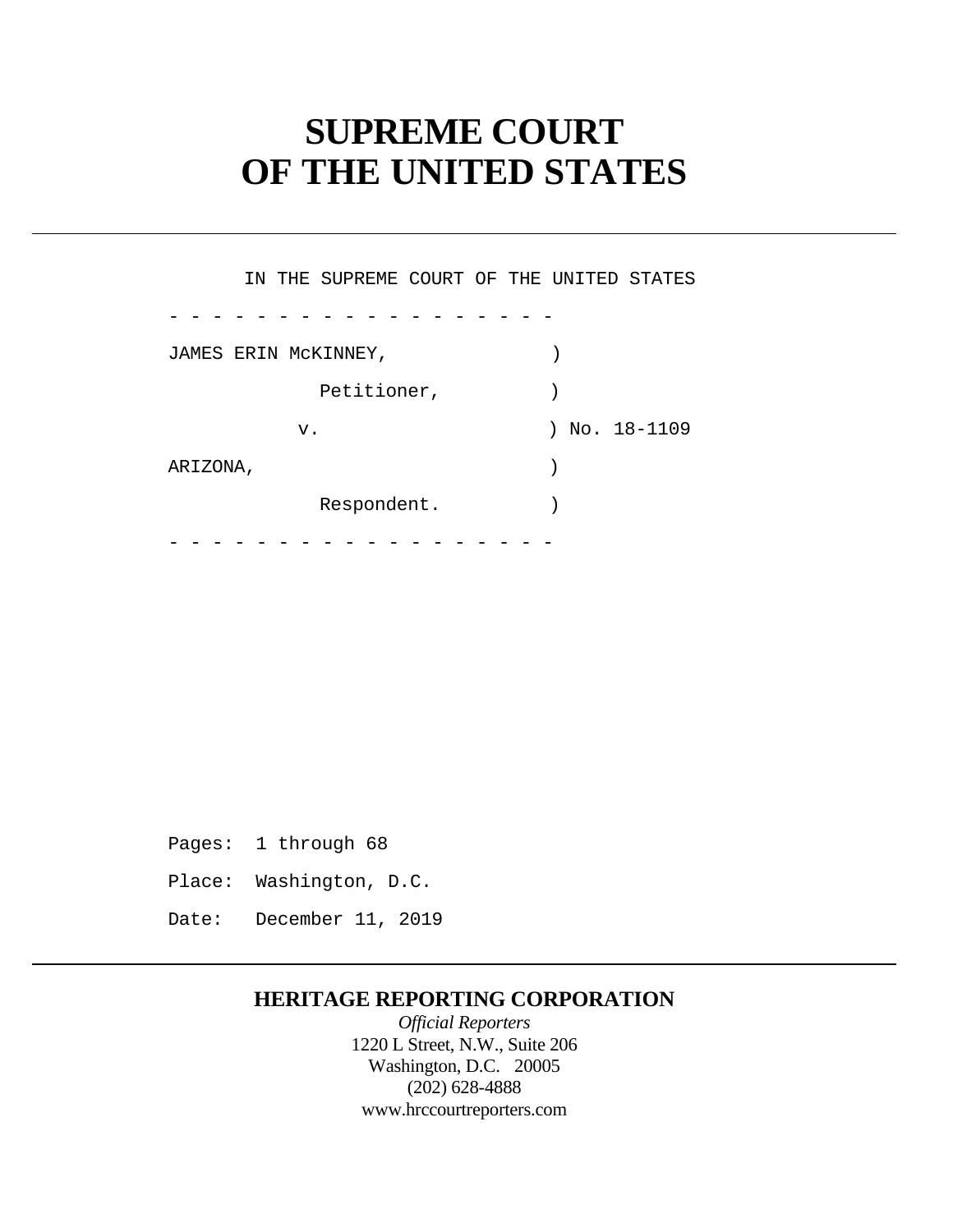1

1 2 3 4 5 6 7 8 9 10 11 12 13 14 15 16 17 18 19 20 21 22 23 24 25 - - - - - - - - - - - - - - - - - - - - - - - - - - - - - - - - - - - - IN THE SUPREME COURT OF THE UNITED STATES JAMES ERIN McKINNEY, ) Petitioner, (1992) v. ) No. 18-1109 ARIZONA, ) Respondent. Washington, D.C. Wednesday, December 11, 2019 The above-entitled matter came on for oral argument before the Supreme Court of the United States at 11:11 a.m. APPEARANCES: NEAL K. KATYAL, ESQ., Washington, D.C.; on behalf of the Petitioner. ORAMEL H. SKINNER, Solicitor General, Phoenix, Arizona; on behalf of the Respondent.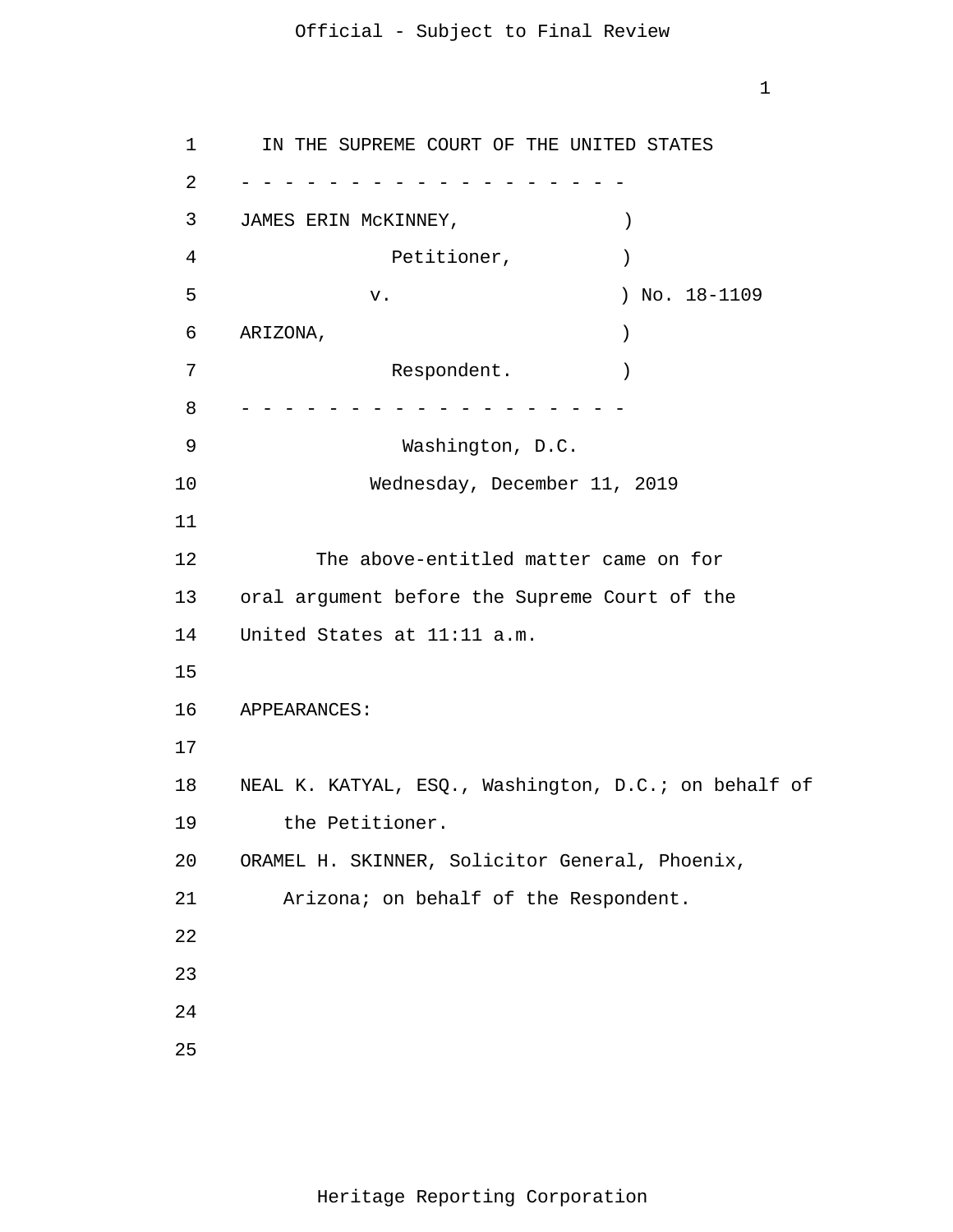| 1              | CONTENTS                    |       |
|----------------|-----------------------------|-------|
| $\overline{a}$ | ORAL ARGUMENT OF:           | PAGE: |
| 3              | NEAL K. KATYAL, ESQ.        |       |
| $\overline{4}$ | On behalf of the Petitioner | 3     |
| 5              | ORAL ARGUMENT OF:           |       |
| 6              | ORAMEL H. SKINNER, ESQ.     |       |
| 7              | On behalf of the Respondent | 32    |
| 8              | REBUTTAL ARGUMENT OF:       |       |
| 9              | NEAL K. KATYAL, ESQ.        |       |
| 10             | On behalf of the Petitioner | 64    |
| 11             |                             |       |
| 12             |                             |       |
| 13             |                             |       |
| 14             |                             |       |
| 15             |                             |       |
| 16             |                             |       |
| 17             |                             |       |
| 18             |                             |       |
| 19             |                             |       |
| 20             |                             |       |
| 21             |                             |       |
| 22             |                             |       |
| 23             |                             |       |
| 24             |                             |       |
| 25             |                             |       |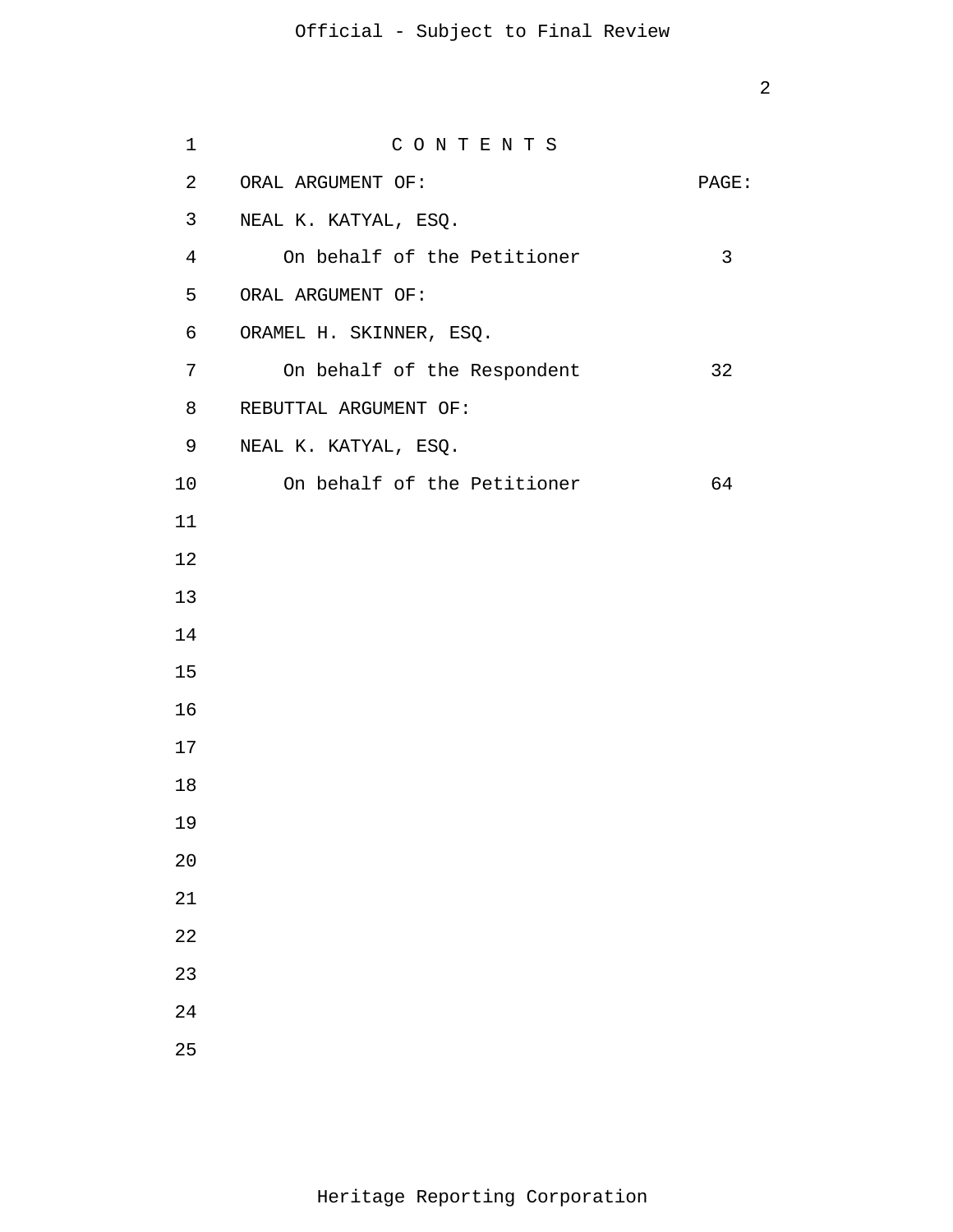1  $\overline{2}$ 3 4 5 6 7 8 9 10 11 12 13 14 15 16 17 18 19 20 21 22 23 24 25 P R O C E E D I N G S (11:11 a.m.) CHIEF JUSTICE ROBERTS: We'll hear argument next in Case 18-1109, McKinney versus Arizona. Mr. Katyal. ORAL ARGUMENT OF NEAL K. KATYAL ON BEHALF OF THE PETITIONER MR. KATYAL: Thank you, Mr. Chief Justice, and may it please the Court: The State seeks to put James McKinney to death even though he's never once had a sentencing proceeding that complies with current law. There are two separate paths for McKinney to win. The path in question 1 argues that the Arizona Supreme Court reopened McKinney's sentencing proceeding. The Ninth Circuit had earlier granted a conditional writ of habeas corpus and gave the State the option of either imposing a life sentence or seeking the death penalty again. The State chose the latter, which required brand new state action in the form of new sentencing. The Arizona Supreme Court then did everything itself just as it had in 1996.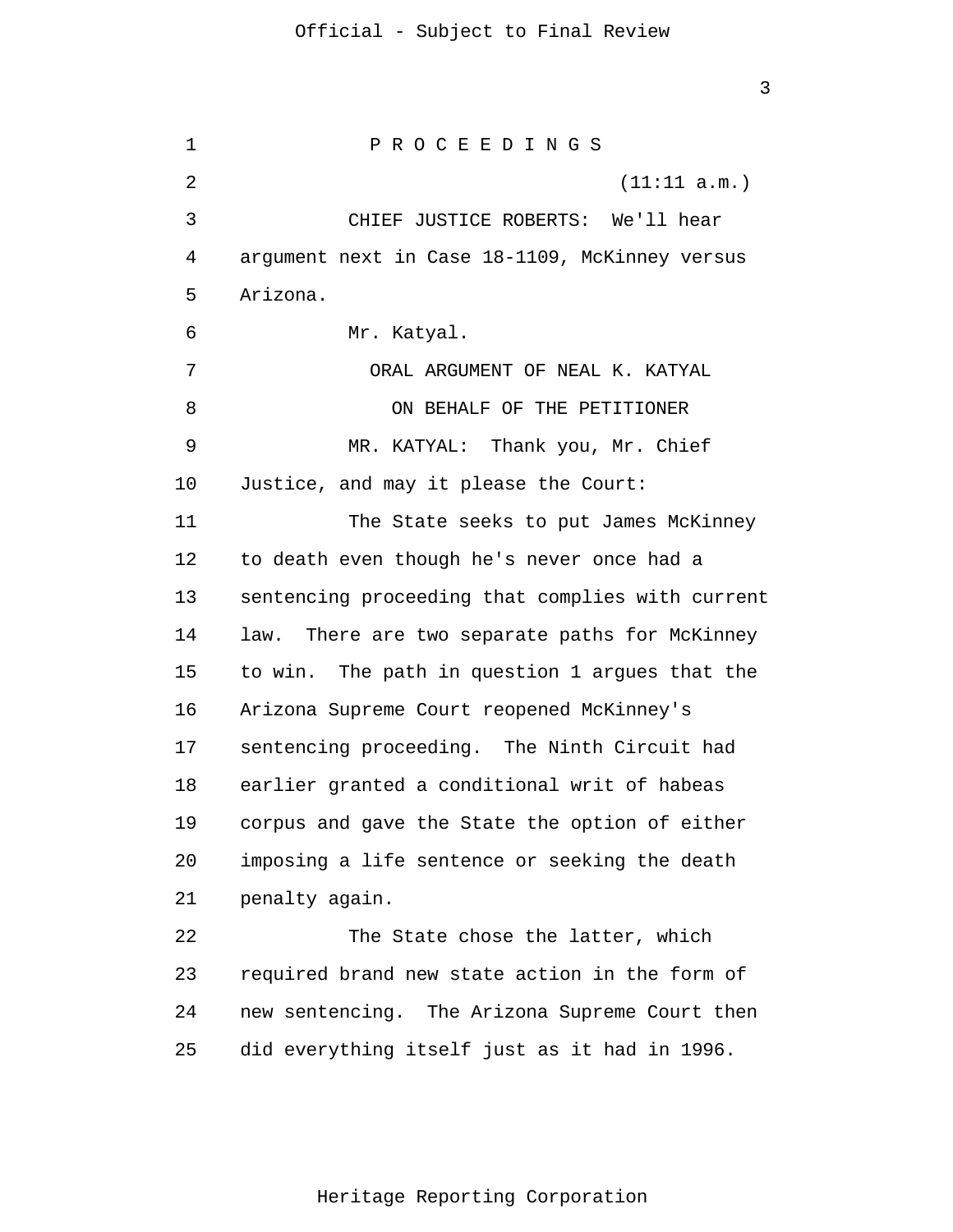That was wrong. This Court's decisions in Ring

2 3 4 5 6 7 8 9 10 11 12 13 14 15 16 17 18 19 20 21 22 23 24 and Hurst require a jury sentencing. If McKinney were sentenced today, no one doubts he'd be entitled to a jury trial. The State claims this would open the floodgates. But McKinney is not seeking to use Ring retroactively as a sword to challenge his earlier proceedings. Rather, he's saying that when the State conducts a new proceeding, that sentencing must comply with current law. Otherwise, the implications would be frightening. For example, a state could run a re-sentencing today in 2019 with a pre-Batson jury, with race-based jury strikes. That can't be right. And the second path, set out in question 2, is for this Court to simply say that the Eddings violation in this case requires a remand to the trial court for sentencing and that the appellate court was wrong to perform that delicate task itself. This breaks no new ground. Indeed, this Court has, on five separate occasions since the 1982 Eddings decision, ordered resentencing for Eddings

25 violations.

1

Heritage Reporting Corporation

4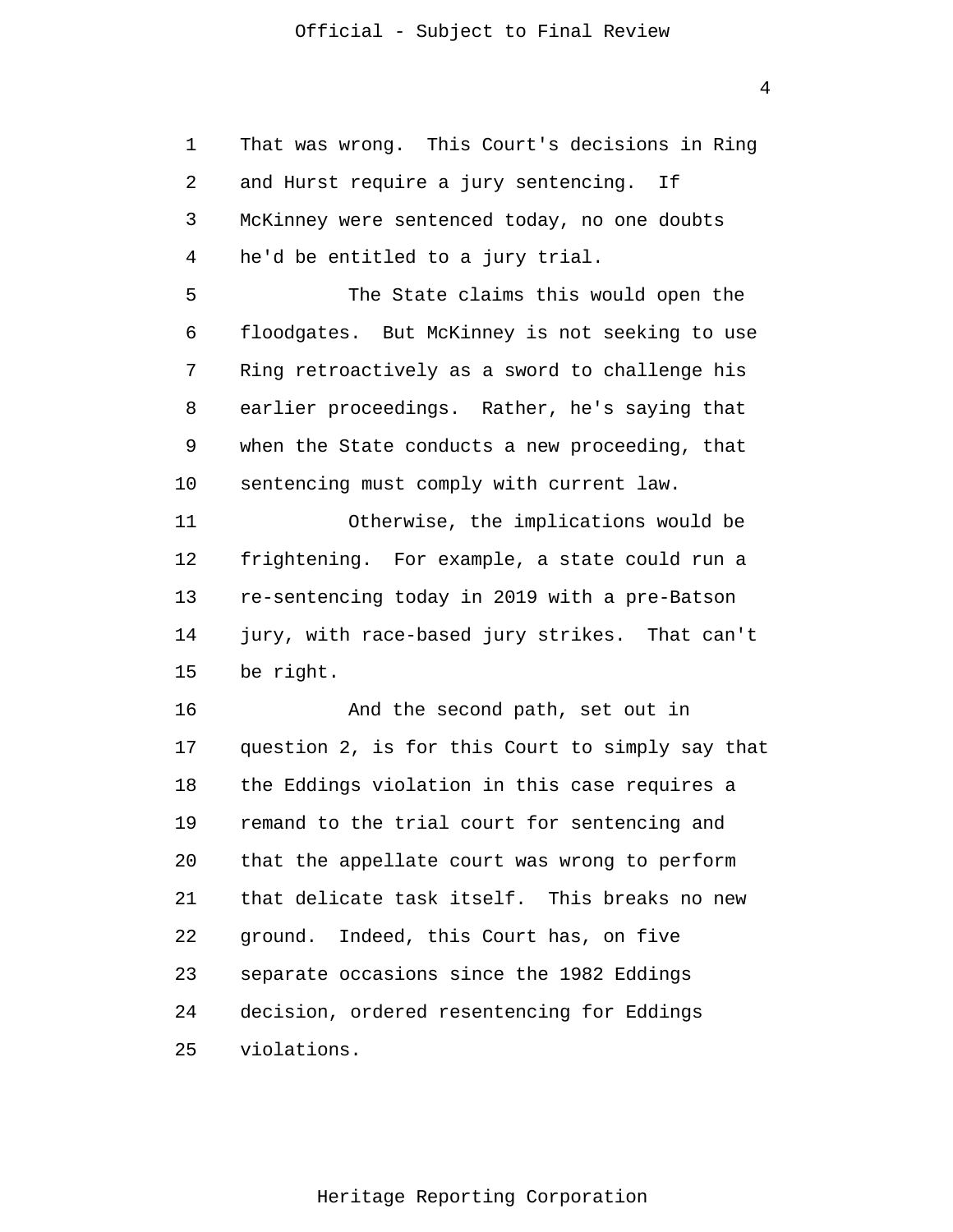| 1  | Both paths get McKinney to the same              |
|----|--------------------------------------------------|
| 2  | destination, but they are separate. Question 2   |
| 3  | is limited to the small universe of Eddings      |
| 4  | violations and how to fix them. And question 1,  |
| 5  | by contrast, is about when sentencing            |
| 6  | proceedings lose their finality and are          |
| 7  | reopened.                                        |
| 8  | I'm fine waiving the rest of my time             |
| 9  | if there are questions.                          |
| 10 | JUSTICE KAVANAUGH: Well, what -- what            |
| 11 | about Clemons? Because Clemons is a precedent    |
| 12 | of this Court that says that the appellate court |
| 13 | can do reweighing. Is that still good law?       |
| 14 | MR. KATYAL: So we're on question 2.              |
| 15 | And $--$                                         |
| 16 | JUSTICE KAVANAUGH: Yes.                          |
| 17 | MR. KATYAL: -- and with respect to               |
| 18 | question 2, Clemons is not an Eddings case at    |
| 19 | all. Clemons is a case about whether or not an   |
| 20 | aggravating circumstance can be subtracted from  |
| 21 | -- in a re -- in a resentencing proceeding.      |
| 22 | That's a much easier case than what the --       |
| 23 | JUSTICE KAVANAUGH: Right. You say in             |
| 24 | your brief, erroneously including an invalid     |
| 25 | aggravating circumstance is fundamentally        |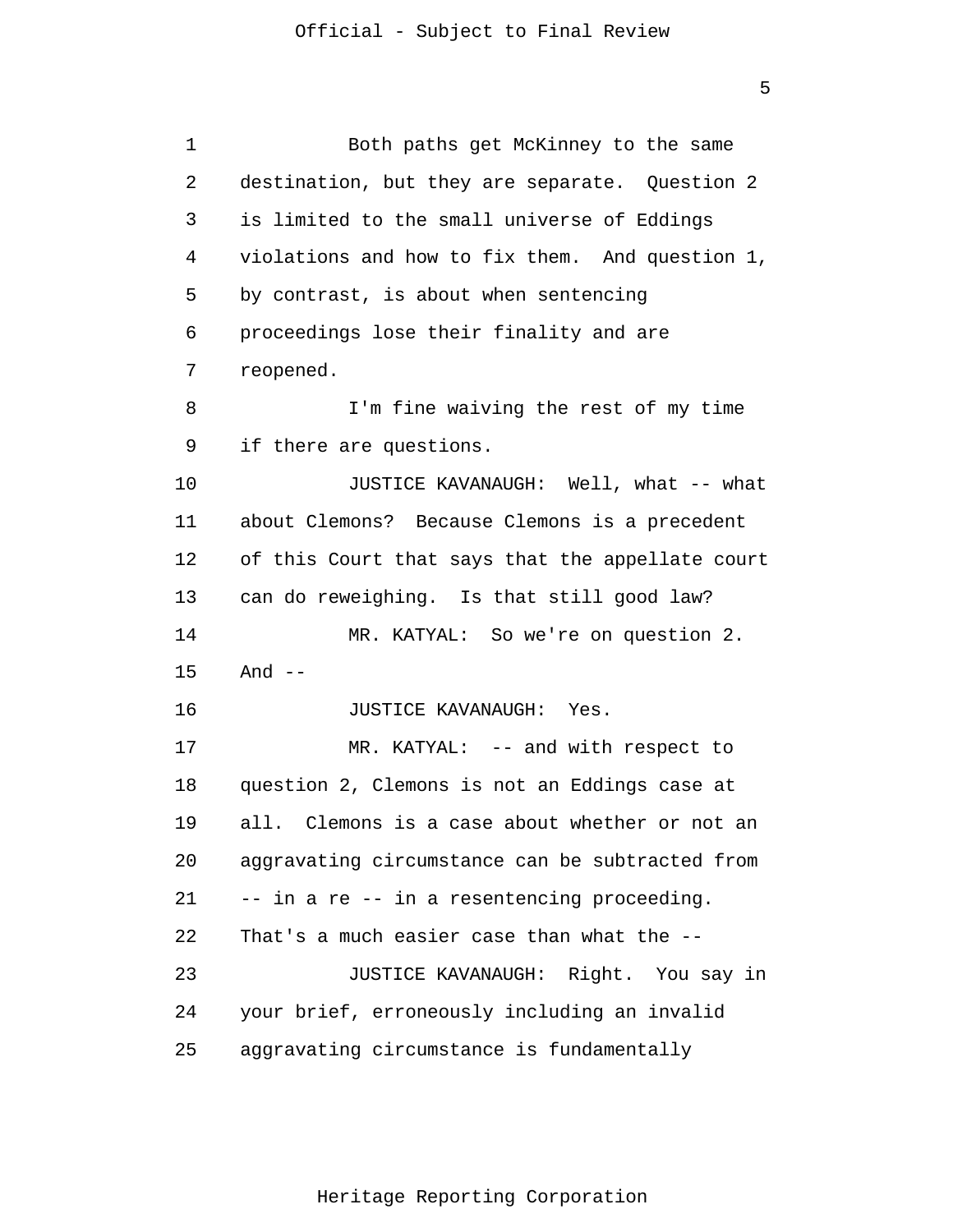1  $\overline{2}$ 3 different from erroneously excluding a relevant mitigating circumstance. Why? I don't understand that.

4 5 6 7 8 9 10 11 MR. KATYAL: Because what the Arizona Supreme Court task had to deal with here was a full-blown reweighing of everything, mitigating and aggravating circumstances, whereas subtracting one element is very different. And, indeed, we know this from Clemons itself, Justice Kavanaugh, because the very end of Clemons actually brackets this case. It

12 13 14 15 16 17 says, in a circumstance in which the -- there -in which the appellate court is asked for the first time to weigh and determine evidence, that's different. And what case do they cite there? They cite this Court's decision in Caldwell.

18 19 20 21 22 23 24 25 And in Caldwell, there's language after language saying appellate courts are ill suited to making these determinations about a defendant and whether mercy should be given. They want to see the defendant in person. JUSTICE KAVANAUGH: That's a lot of the argument that Justice Blackmun raised in dissent in Clemons, of course, that the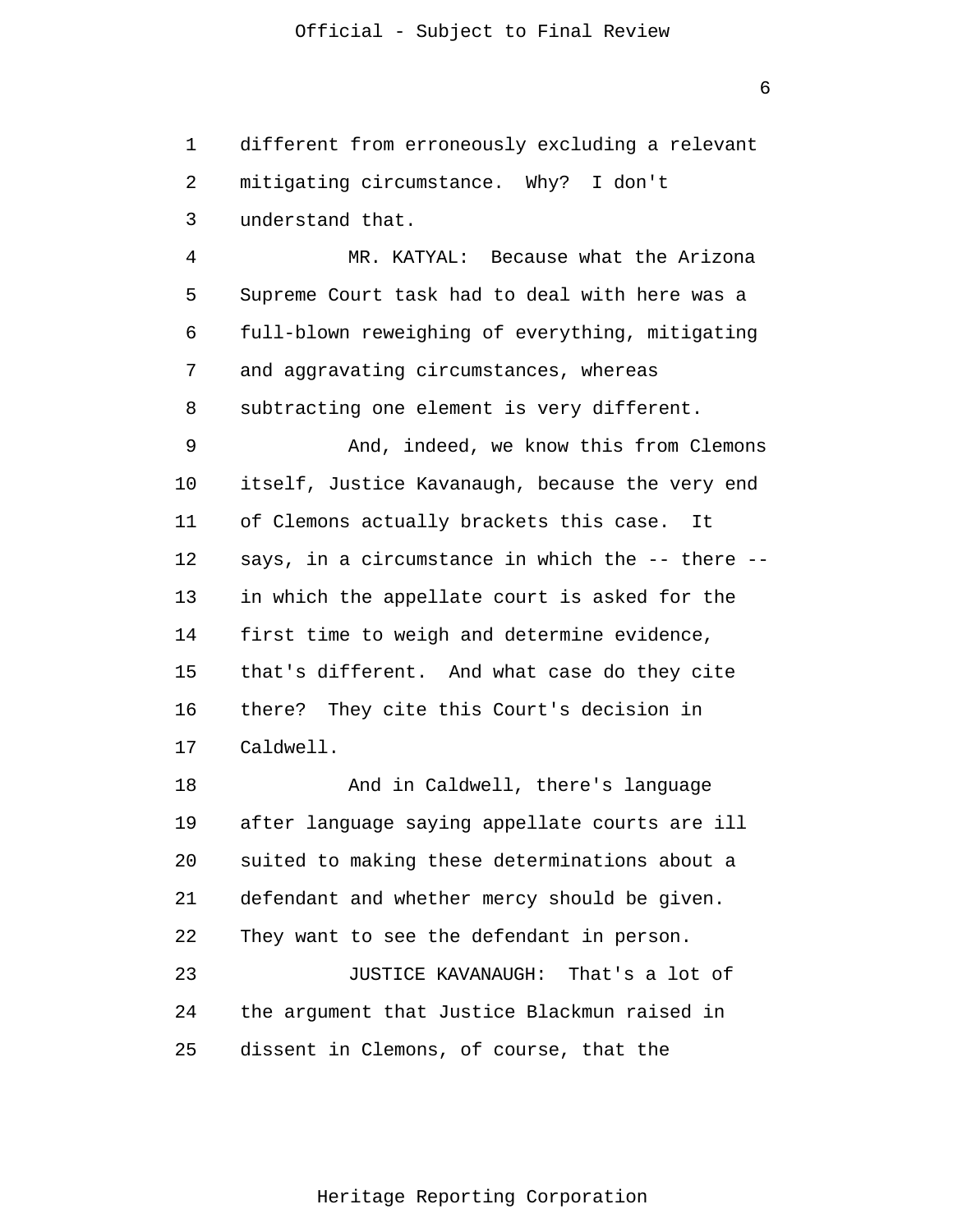7

1 2 3 4 5 6 7 8 9 10 11 12 13 14 15 16 17 18 19 20 21 22 23 24 25 appellate court wasn't well suited to do this, that this was really a mistake. MR. KATYAL: Correct. And our point to you is twofold. Number one, you can just take Clemons as existing law. I do think it's -- my second point is it's undercut by Ring and Hurst, but just it may be existing law, but it's only existing law with respect to the subtraction of one aggravating circumstance, and Clemons itself, as I say, brackets this. And then the second thing is -- is this Court, I think, has really changed the rules since Clemons because of Ring and Hurst. And we're not saying that Ring and Hurst overrule Clemons. That's not our position. But just that I don't think it should be extended any further than its facts and that's what -- JUSTICE SOTOMAYOR: Mr. Katyal -- JUSTICE ALITO: Let me give you a -- JUSTICE SOTOMAYOR: -- the -- the court below only reached your first issue, whether this was a new proceeding or not. It didn't reach the second. If it had, what does it have to do? Shouldn't we be remanding for that second question?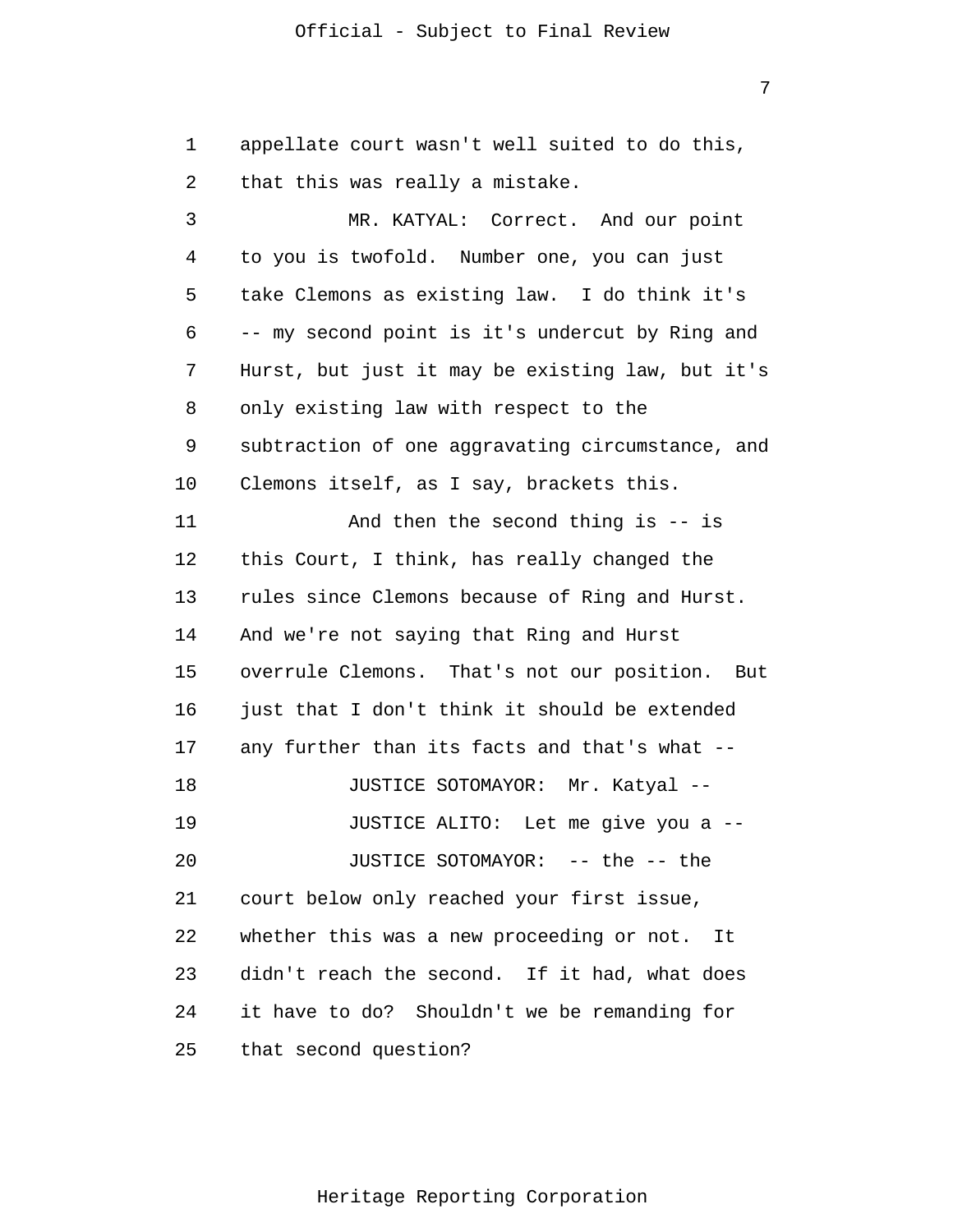1  $\overline{2}$ 3 4 5 6 7 8 9 10 11 12 13 14 15 16 17 18 19 20 21 22 23 24 25 MR. KATYAL: We -- JUSTICE SOTOMAYOR: You -- you have presumed that it would have to do Ring, but my colleague, Justice Kavanaugh, has raised a question of why not. Shouldn't we be letting that be aired below? Shouldn't we just reach the first question and leave the second open and let it be completely aired? I mean, there is at least one Arizona case, Styles, where the court, following Clemons, basically said it's only the appellate process that was at issue in the decision below; we can redo the appellate process without applying Ring and Hurst. I don't know if it would choose to do that again with new argument, but shouldn't we give it an opportunity to do that? MR. KATYAL: Justice Sotomayor, I don't think you have to here. I mean, either way, whether you viewed question 2 or question 1, the result would be a jury trial because Arizona law -- JUSTICE SOTOMAYOR: Well, that's your argument. I'm just saying, shouldn't we let the appellate court make that decision?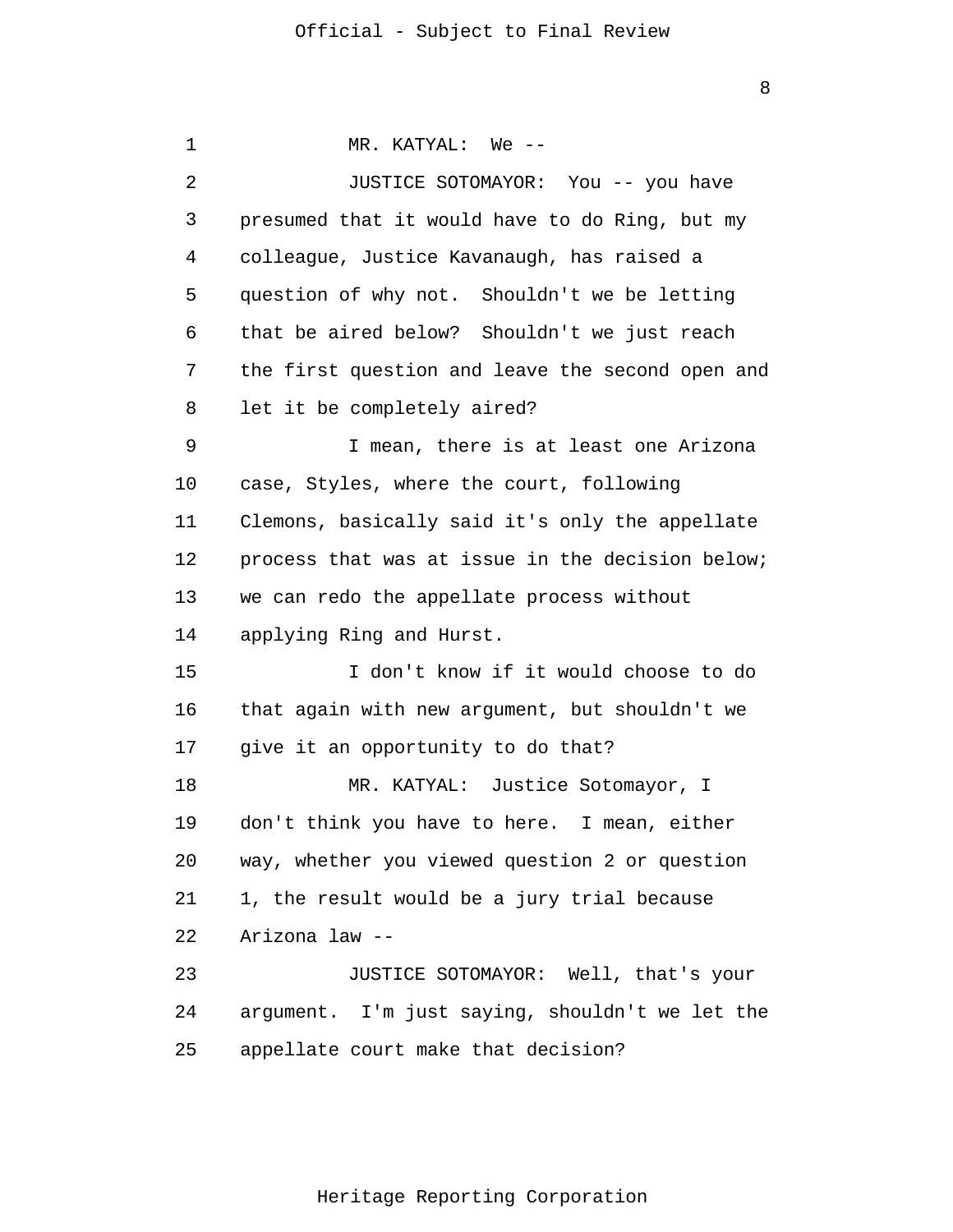1 2 3 4 5 6 7 8 9 10 11 12 13 14 15 16 17 18 19 20 21 22 23 24 25 MR. KATYAL: Well, I think the appellate court here has pronounced on question 1 and said effect -- JUSTICE SOTOMAYOR: No, if we disavow it over that pronouncement. I -- I take your argument, as I did in your brief, that finality is not up to the state court or reopening - finality is not up to the state court, that it's up to federal law. We have to define it for everybody. And if we told it to go through a new procedure, I don't know how that can't be a reopening. We told it -- the only thing they say we said, and I take your argument is broader than that, but assuming I accept their position that what they were told to do was to reopen the appellate process, then they were wrong. MR. KATYAL: So, Justice Sotomayor -- JUSTICE SOTOMAYOR: And we -- that - that's your argument, right? MR. KATYAL: Absolutely. Justice Sotomayor -- JUSTICE SOTOMAYOR: That it was a new proceeding. So now shouldn't we remand it for them to decide what new law they apply, if any?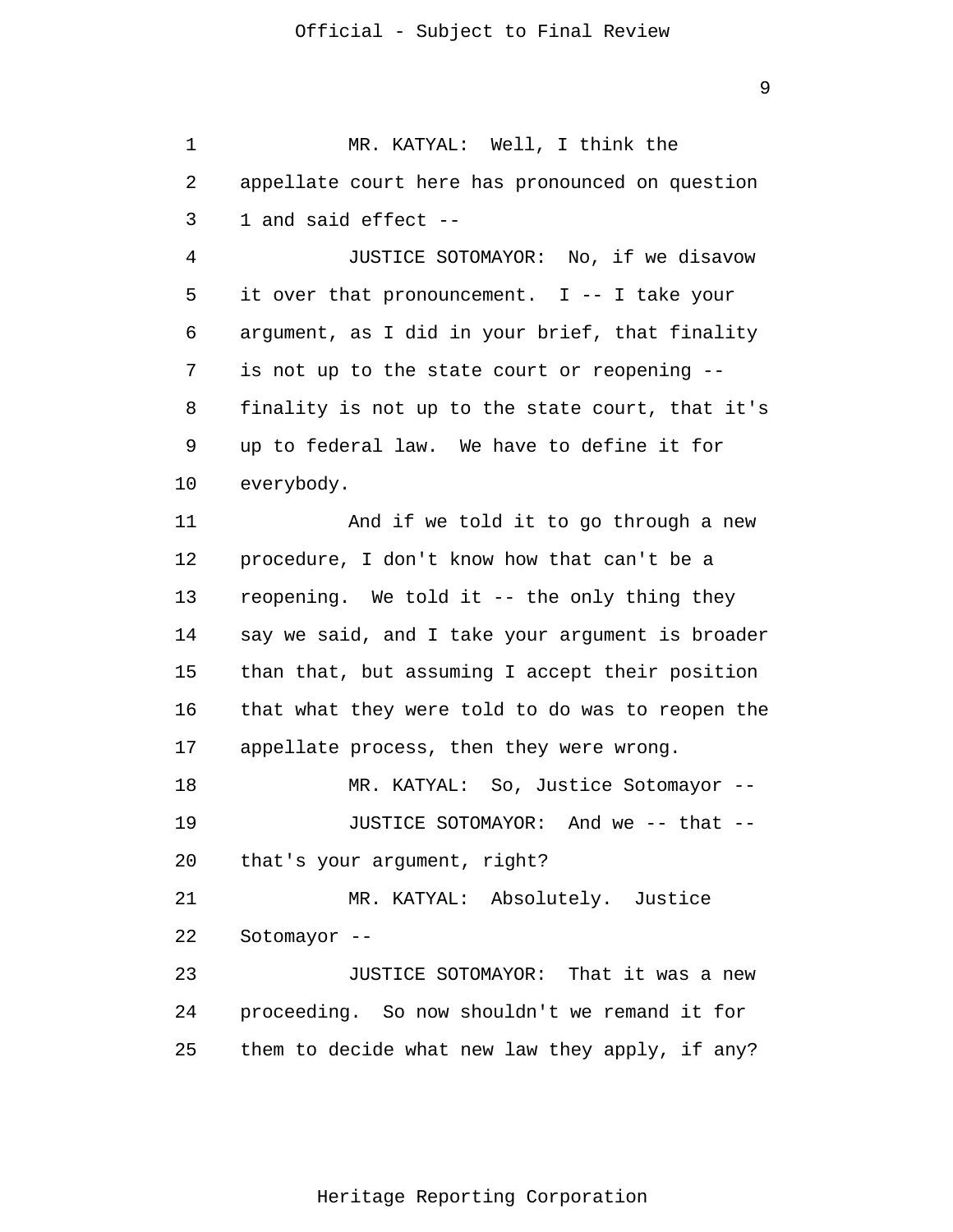1 Or what law --

| 2  | MR. KATYAL: If you want to rule for              |
|----|--------------------------------------------------|
| 3  | us on question 1, we're obviously not going to   |
| 4  | be opposed to that. I don't think you have to    |
| 5  | rule on question 1 and not reach question 2      |
| 6  | because the Arizona Supreme Court here did make  |
| 7  | a decision on question 2.                        |
| 8  | Indeed, there was a whole dispute                |
| 9  | between us about what should the Arizona Supreme |
| 10 | Court do, and briefs were filed. There's Joint   |
| 11 | Appendix pages 385 to 89. You have the State's   |
| 12 | brief on this saying: Do this in the Arizona     |
| 13 | Supreme Court.                                   |
| 14 | And what we said is no, Eddings                  |
| 15 | requires, under Caldwell, Clemons, all of those  |
| 16 | cases, a resentencing --                         |
| 17 | JUSTICE SOTOMAYOR: But they decided              |
| 18 | the question on a narrow ground that this was    |
| 19 | not a new procedure. If we disavow them -- that  |
| 20 | this was not a reopening. If we disavow their    |
| 21 | belief of that, then shouldn't we get an answer  |
| 22 | to the question they left open?                  |
| 23 | MR. KATYAL: I'm not sure that they               |
| 24 | left it open, Your Honor. What they did was      |
| 25 | arrogate to themselves the power to conduct this |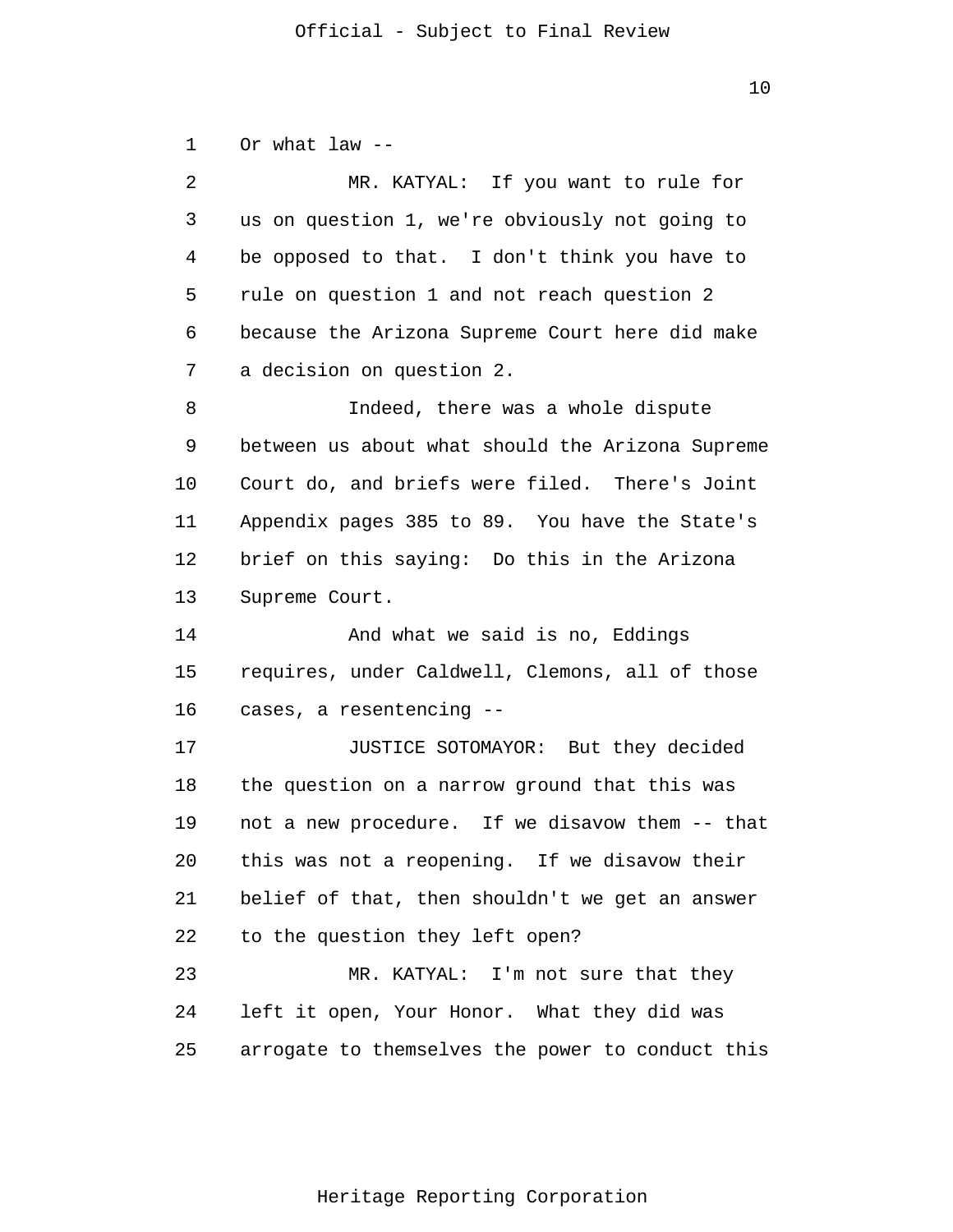11

1  $\overline{2}$ 3 4 5 6 7 8 9 10 11 12 13 14 15 16 17 18 19 20 21 22 23 24 25 resentencing proceeding -- JUSTICE ALITO: Well, at what stage of the -- of the direct appeal was there an error according to the Ninth Circuit? MR. KATYAL: The -- there was an error -- if we're talking about -- there was an error both at the trial court and at the Arizona Supreme Court. JUSTICE ALITO: But the Arizona Supreme Court conducted de novo review -- MR. KATYAL: Correct. JUSTICE ALITO: -- was it not? So wasn't the error identified by the Ninth Circuit an error committed by the Arizona Supreme Court? MR. KATYAL: And more. So there's four answers here, Justice Alito. First, I know my friend has made this argument in the red brief at page 38 that this is the Arizona Supreme Court's error only. That's not the argument in the brief in opposition. And I'm not sure 15.2 allows them to make the argument when it wasn't in the brief in opposition. And that's particularly true here because they told you in this -- 2016, when they filed a cert petition from the Ninth Circuit, at page 30,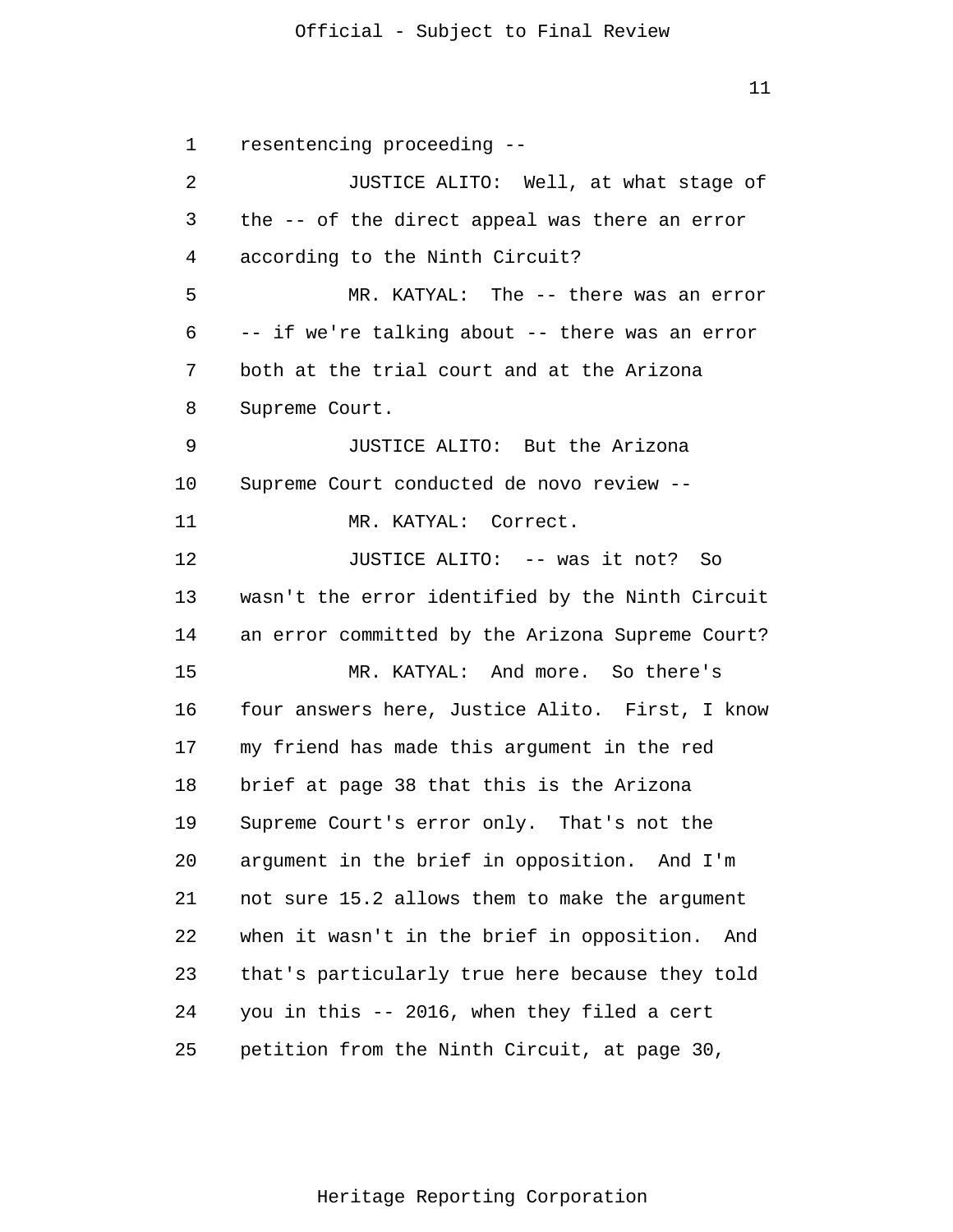12

1  $\overline{2}$ 3 4 5 6 7 8 9 10 11 12 13 14 15 16 17 18 19 20 21 22 23 24 25 they said that the error was actually in the trial court. JUSTICE ALITO: All right. Well, I mean, put -- put aside these preservation issues, which we can sort out for -- for ourselves. If the Arizona Supreme Court in the decision on direct appeal had made it clear, if it did not already, but assuming that the Ninth Circuit majority was right, if they -- if they had made it clear that they were taking into account the mitigation evidence, irrespective of whether there was a causal connection with the commission of the offense, would there have been an error? MR. KATYAL: If there were no trial court error on Eddings, we wouldn't be here. Our position is -- JUSTICE ALITO: What if there was - all right. Assume there was a trial court error, but the Ninth Circuit said we're conducting de novo review, and we're going to do it the right way, and we take the mitigation evidence into account in the way that Eddings allow -- requires us to do.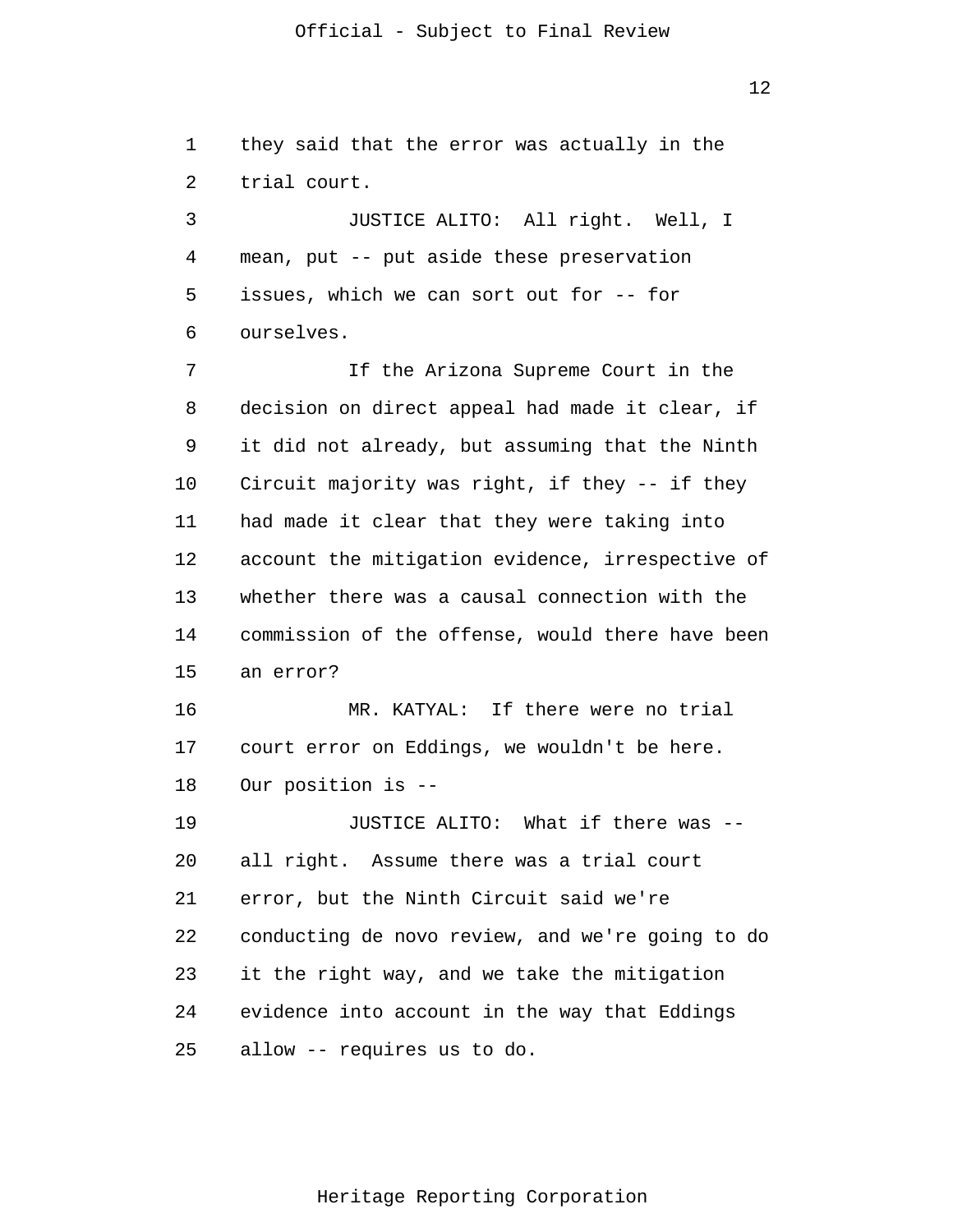1 2 3 4 5 6 7 8 9 10 11 12 13 14 15 16 17 18 19 20 21 22 23 24 25 MR. KATYAL: And I don't think this Court's precedents allow the appellate court to fix the trial court error. Decisions like Caldwell say that that's a decision for the sentencer at the trial court where they can see the defendant, confront the witnesses. And in cases like Arizona, there's a double circuit breaker function served by the scheme because they have to win both no death sentence -- they have to win a death sentence both at the trial court and at the Arizona Supreme Court. And what they're seeking to do here is fuse that into one thing. Just as long as it can be fixed on appeal, that's enough. And what decisions like Caldwell say is, uh-uh, for juries -- sorry, for Cald -- for Eddings errors, you need to have a trial court consideration of that. JUSTICE BREYER: Why -- maybe I must have the facts wrong, but -- maybe. But, look, there are -- the trial court says, a long time ago, there are two aggravating factors, A and B. And then it looks at the mitigation, and the mitigation is he had a terrible childhood. And the trial court says, well, that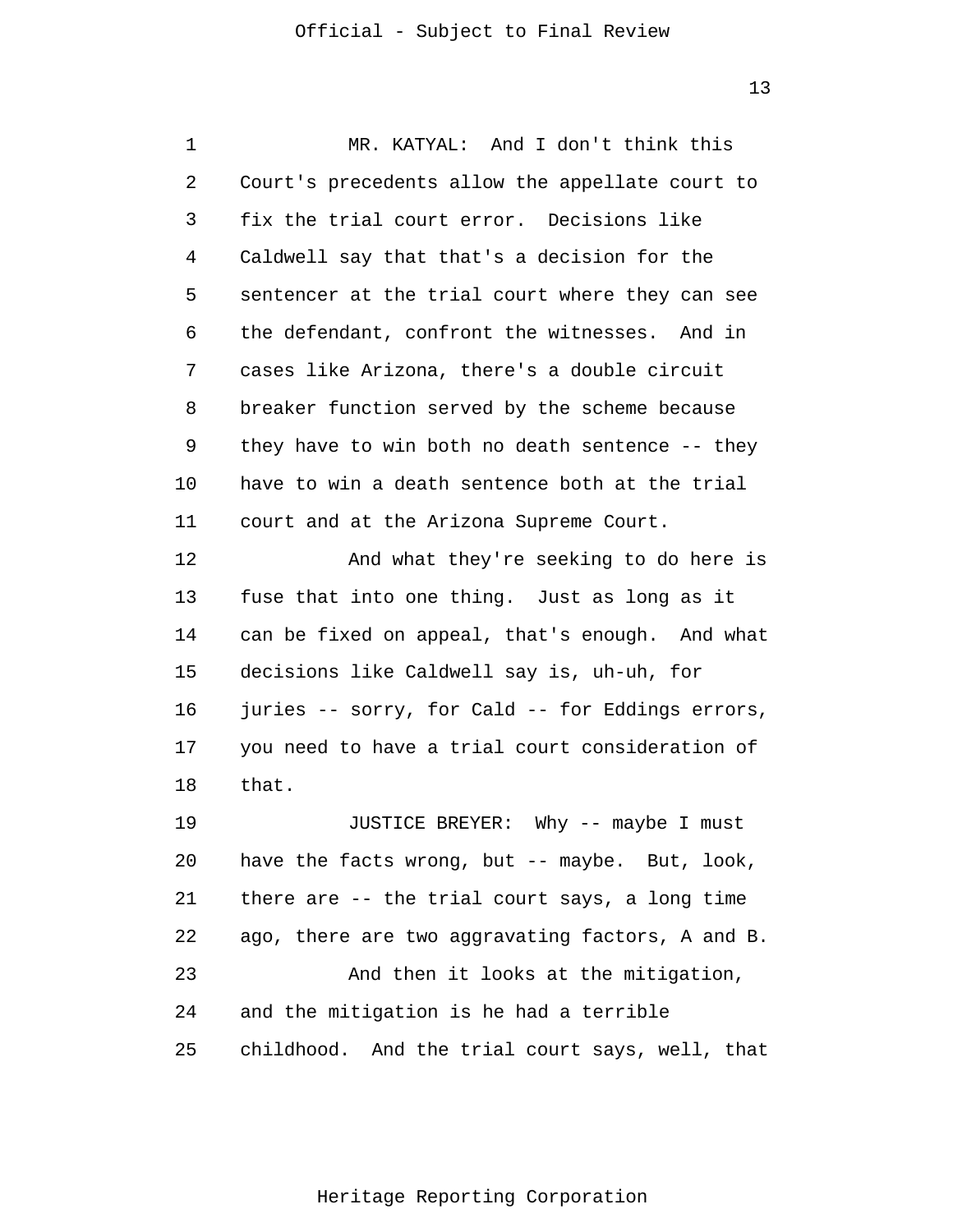14

1  $\overline{2}$ 3 4 5 6 7 8 9 10 11 12 13 14 15 16 17 18 19 20 21 22 23 24 25 only counts if it's causally connected. That's a mistake. Then it goes to Arizona Supreme Court, and they say the same thing. They say one and two, aggravating, and now we independently say this causal thing. MR. KATYAL: Yeah. JUSTICE BREYER: You're wrong about the causal, says the Ninth Circuit. Back to the Supreme Court. Supreme Court says we will redo our reweighing. We will now not use causal. Why does it have to go back to the -if their law really is -- if it really is the Supreme Court can do this way, why does it have to go back to the trial court? MR. KATYAL: Because, in Eddings cases and in particularly Caldwell, this Court has said the trial court has to confront all this in the first place. At page 331, for example, you said: Whatever intangibles a jury might consider in its sentencing determination, few can be gleaned from an appellate record. The mercy plea is made directly to the sentencer. There is no appellate mercy --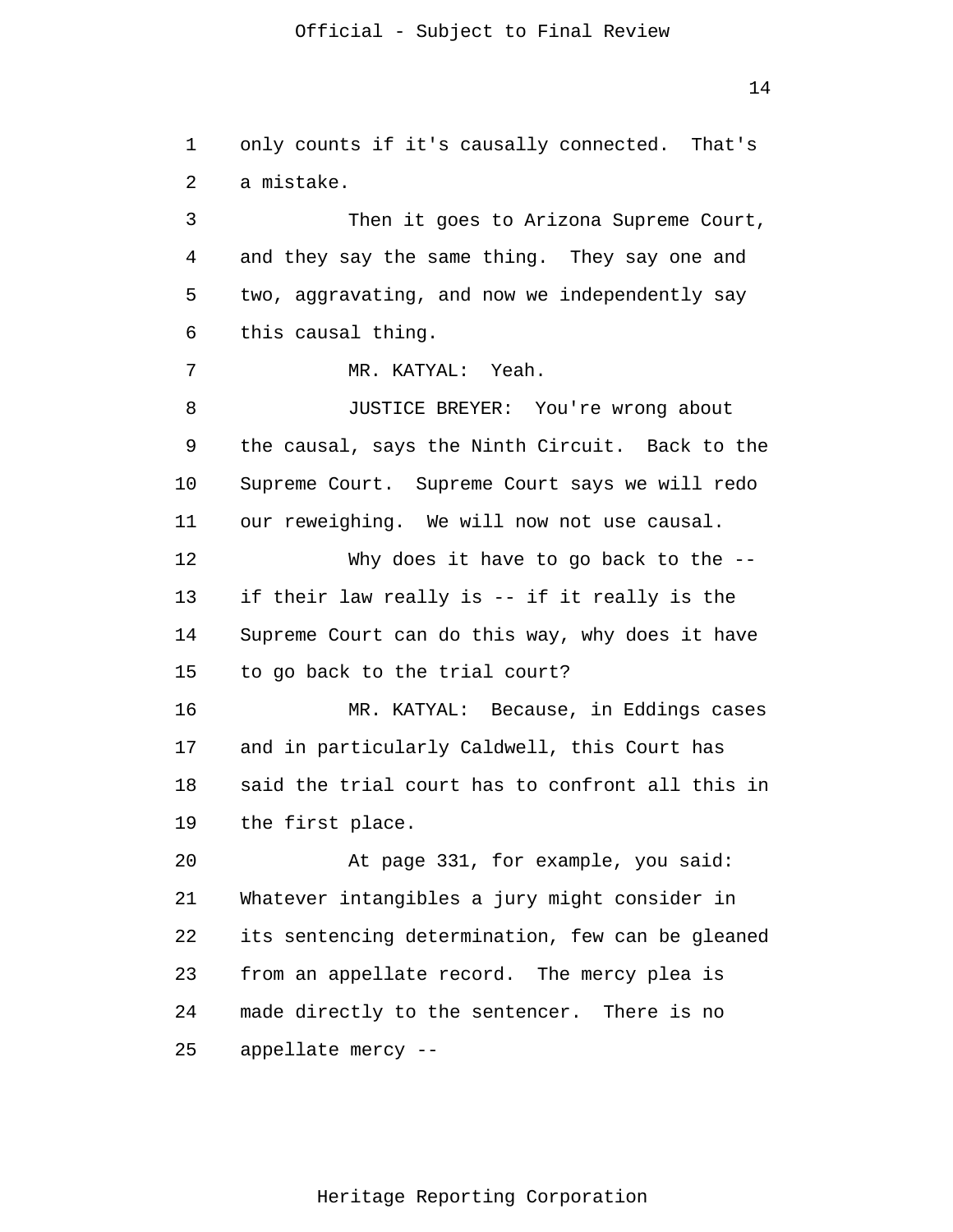1 2 3 4 5 6 7 8 9 10 11 12 13 14 15 16 17 18 19 20 21 22 23 24 25 JUSTICE BREYER: Well, in Arizona, the sentencer is the appellate court. You could say there's something wrong with that. It does say the sentencer is the appellate court. MR. KATYAL: And what this Court's decisions -- JUSTICE BREYER: Can't do that -- MR. KATYAL: -- from Eddings on have said, no, you've got to remand to the trial court for a determination and not to the appellate court. And, by the way -- JUSTICE BREYER: Okay. I -- I got that point. MR. KATYAL: And, Justice Breyer, in Arizona, State versus Bible says appellate courts can't take evidence and can't assess that kind of stuff. They're not institutionally equipped to do that. JUSTICE BREYER: All right. Okay. But we don't have to send it back because of Ring. Is that true? I mean, Ring, if it's now current law that applies, can they do this. Can they say, yes, it applies, correct, correct, but not to the aggravating part because the aggravating part was done correctly under old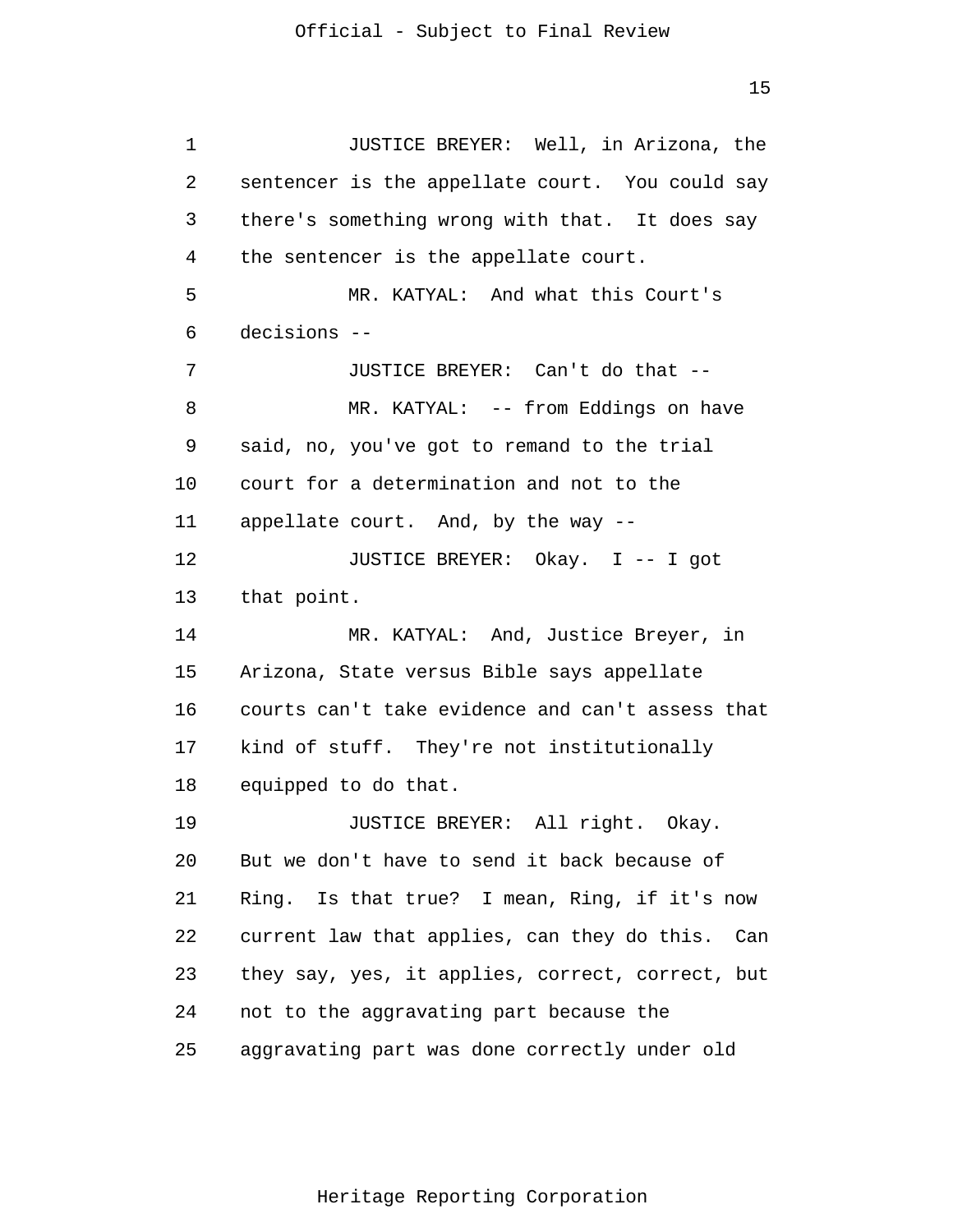```
1 
 \overline{2}3 
 4 
 5 
 6 
 7 
 8 
 9 
10 
11 
12 
13 
14 
15 
16 
17 
18 
19 
20 
21 
22 
23 
24 
25 
      law --MR. KATYAL: So --
                JUSTICE BREYER: -- and that's not 
      what's at issue. Only the mitigating part is at 
      issue. 
                MR. KATYAL: So our --
                JUSTICE BREYER: Can they say that? 
                MR. KATYAL: -- position on question 
      1 - -JUSTICE BREYER: Yeah. 
                MR. KATYAL: -- is that they've 
      conducted a brand new sentencing proceeding and, 
      therefore, current law applies. That means Ring 
      applies. And Ring --
                JUSTICE BREYER: Well, Ring would make 
      you say that. 
                MR. KATYAL: And they haven't really 
      gotten into, except for just saying, oh, there's 
      no Ring violation, what the possible violations 
      are. 
                Our brief at pages 30 to 34 does 
      outline that --
                JUSTICE ALITO: Counsel, why --
                MR. KATYAL: -- and says, you know,
      the weighing and the mitigating circumstance and
```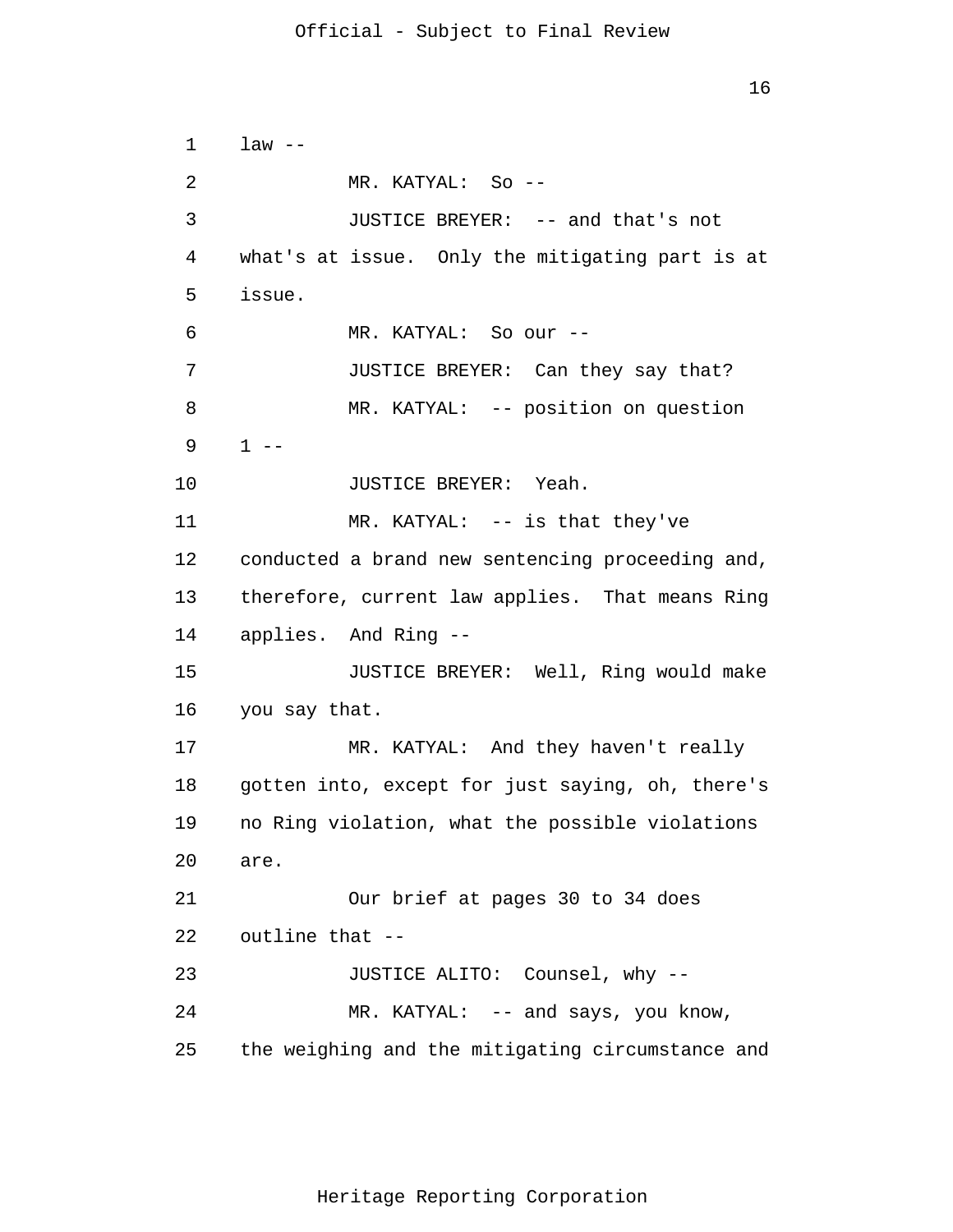17

1 2 3 4 5 6 7 8 9 10 11 12 13 14 15 16 17 18 19 20 21 22 23 24 25 the taking of an aggravating circumstance without a jury determination, any of those are separate Ring problems. JUSTICE KAGAN: So, on question 1, why would Ring apply? I mean, I guess the -- the issue is, is the defendant getting a kind of windfall if Ring applies? The error here has nothing to do with Ring. And Ring only comes into the picture because the  $-$ - the court is trying to create  $-$ is trying to correct a different error. Why is it that, you know, a -- a non-retroactive rule should all of a sudden pop up and the defendant get the benefit of that rule? MR. KATYAL: We -- we don't think that there's a windfall here, and I'll explain why, but, if you do, that would just push you in the direction of question 2, in which you don't have that feature. But, with respect to a windfall, I don't think that exists here. All our argument is, is that the State is conducting a brand new proceeding, and that new proceeding has to comply with current law.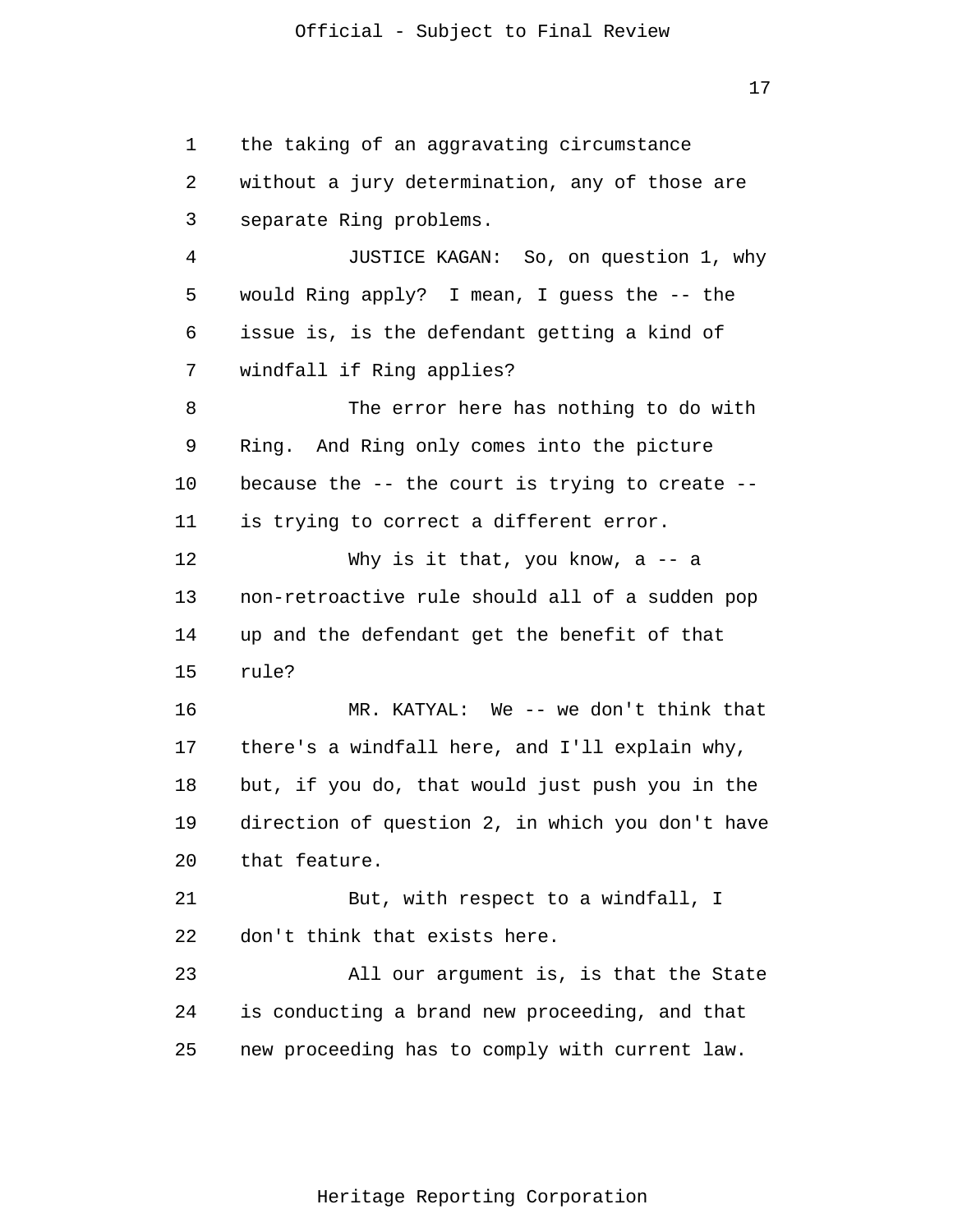| 1  | So we're not trying -- trying to use                 |
|----|------------------------------------------------------|
| 2  | the flaw, the Eddings flaw, to reopen old            |
| 3  | grievances and say, oh, there was this problem       |
| 4  | in the trial or that problem in the trial. It's      |
| 5  | just the -- the fact after the Ninth Circuit         |
| 6  | granted the conditional writ, the State              |
| 7  | affirmatively, you need a brand new state action     |
| 8  | in order to sentence McKinney to death.              |
| 9  | And our problem is with that brand new               |
| 10 | action, not with something that happened back        |
| 11 | before in 1993 --                                    |
| 12 | JUSTICE KAVANAUGH: You're requiring                  |
| 13 |                                                      |
| 14 | MR. KATYAL: -- but with what happened                |
| 15 | later.                                               |
| 16 | JUSTICE KAVANAUGH: -- you're                         |
| 17 | requiring a new jury sentencing 28 years after       |
| 18 | the murders and after the victims' families have     |
| 19 | been through this for three decades. And that's      |
| 20 | not required by Clemons, I take your point on        |
| 21 | that, but the whole point of Clemons $--$ and I $--$ |
| 22 | I understand your argument -- was the appellate      |
| 23 | court can do this.                                   |
| 24 | And there was a passionate dissent,                  |
| 25 | you've read it, by Justice Blackmun saying this      |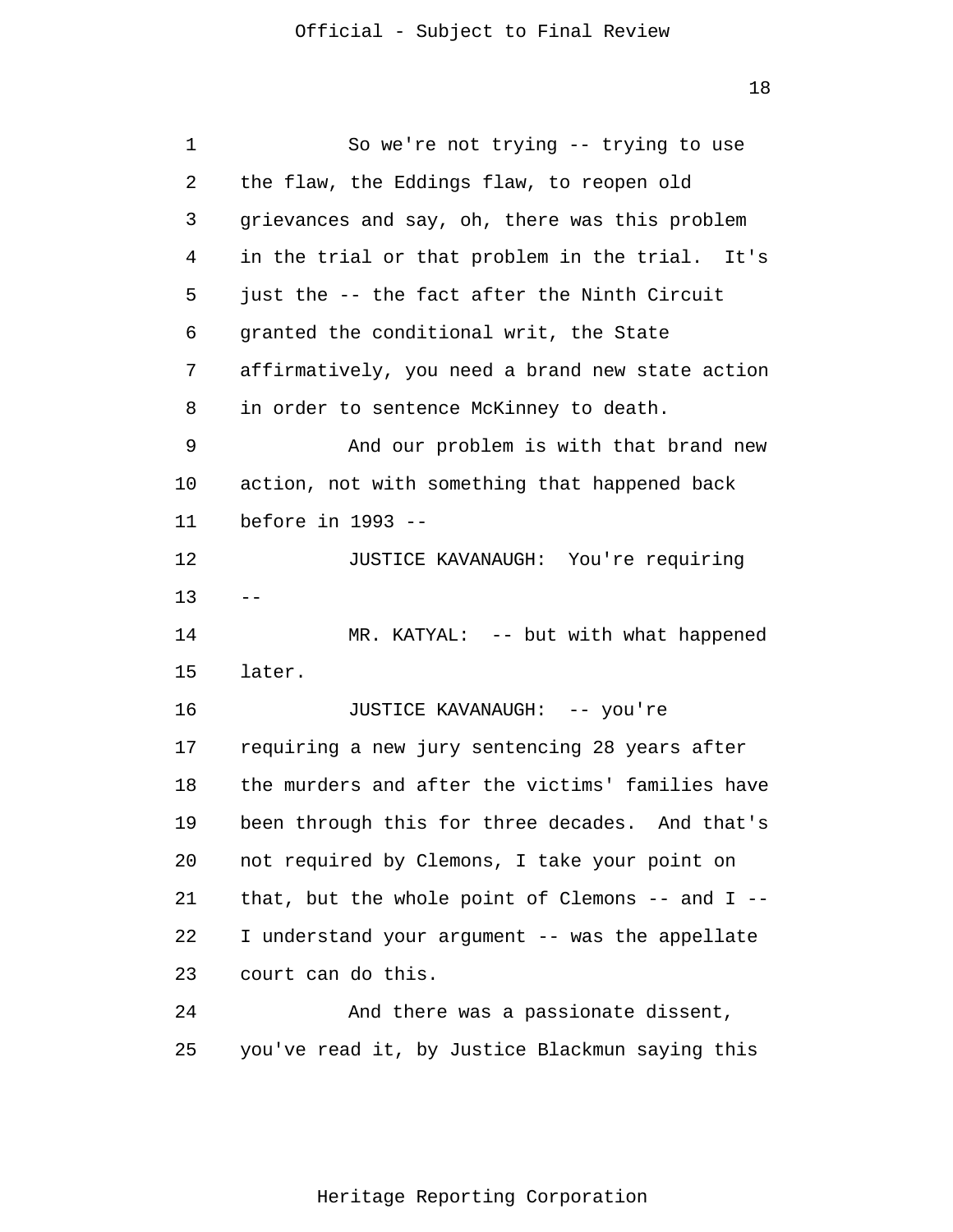19

1  $\overline{2}$ 3 4 5 6 7 8 9 10 11 12 13 14 15 16 17 18 19 20 21 22 23 24 25 was really quite wrong to allow the appellate court to do this. But the Arizona Supreme Court, presumably aware of that law, did it itself. And why -- why go back to a jury resentencing 28 years later? MR. KATYAL: Justice Kavanaugh, I think in many of the Eddings cases you've done exactly that. In cases in which there's a doubt as to whether or not the jury consider -- or the trial court considered mitigating evidence, you've sent it back to the trial court for a resentencing and, indeed, for a jury determination. You did it in Eddings itself. You did it in Penry. You did it in Mills. Case after case, that is the result of this Court's precedents. And I think it's right because we're not talking about some technical violation here or something. We're talking about the heart of what capital punishment sentencing is all about, the weighing of mitigating and aggravating circumstances. JUSTICE KAVANAUGH: Well, that was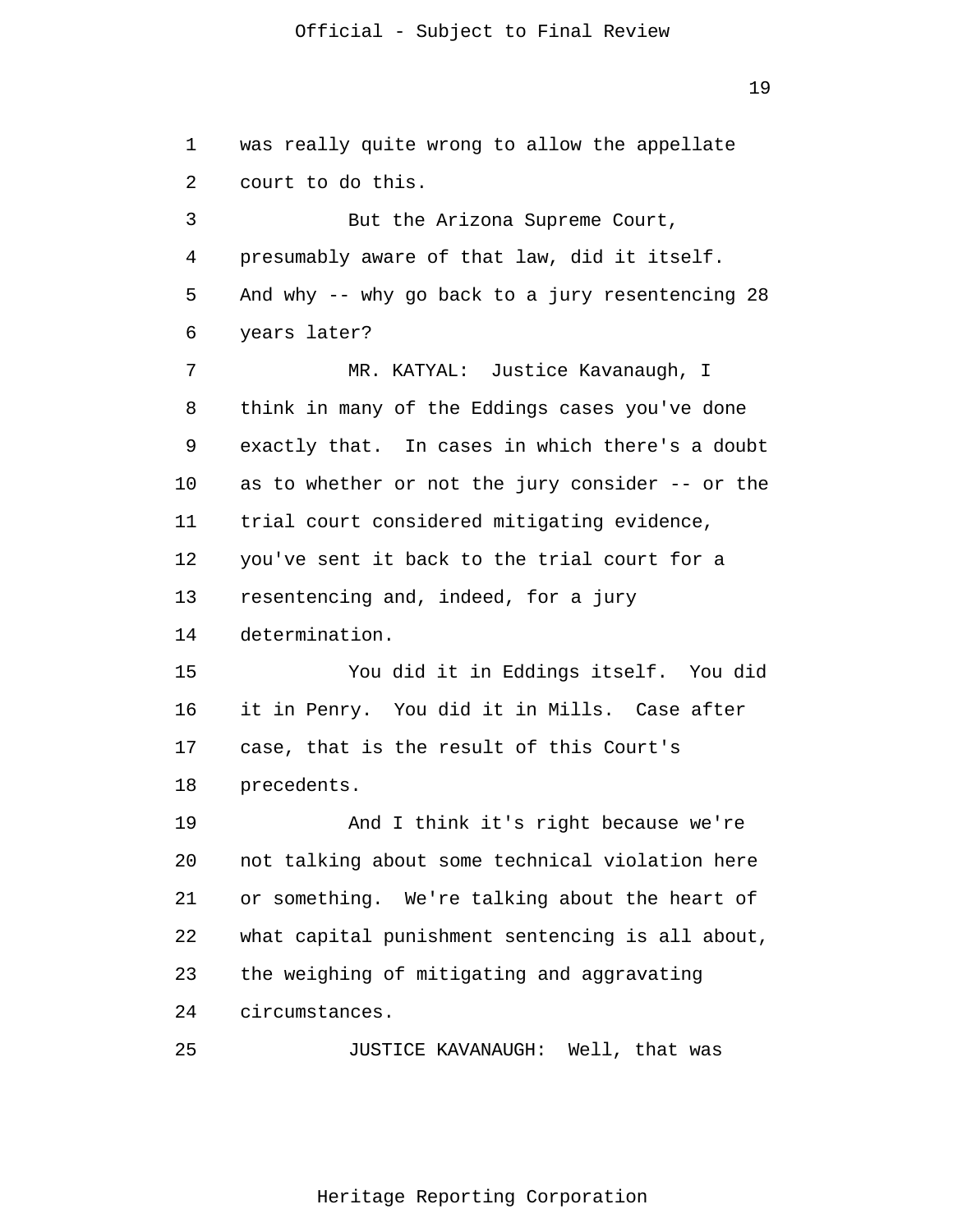20

1  $\overline{2}$ 3 4 5 6 7 8 9 10 11 12 13 14 15 16 17 18 19 20 21 22 23 24 25 true in Clemons, correct? MR. KATYAL: Correct. And, again, but in Clemons, it was just the subtraction of that one factor. JUSTICE KAVANAUGH: I know. MR. KATYAL: And, indeed, they bracketed that. JUSTICE KAVANAUGH: But the big point of the dissent in Clemons was, look, this is something a fact finder should do, the jury - the fact finder, the trial court should do, which is hear all the evidence and do that weighing. MR. KATYAL: Right. JUSTICE KAVANAUGH: And that seems quite similar, and I still take your point, but quite similar. MR. KATYAL: Right. I -- I think it's still different because it's just a much more limited question on appeal in that circumstance. Here, you are asking -- and Arizona has a de novo, brand new, you know, full reweighing procedure -- you're asking them in that circumstance to -- to -- to decide something that a jury has never seen or a trial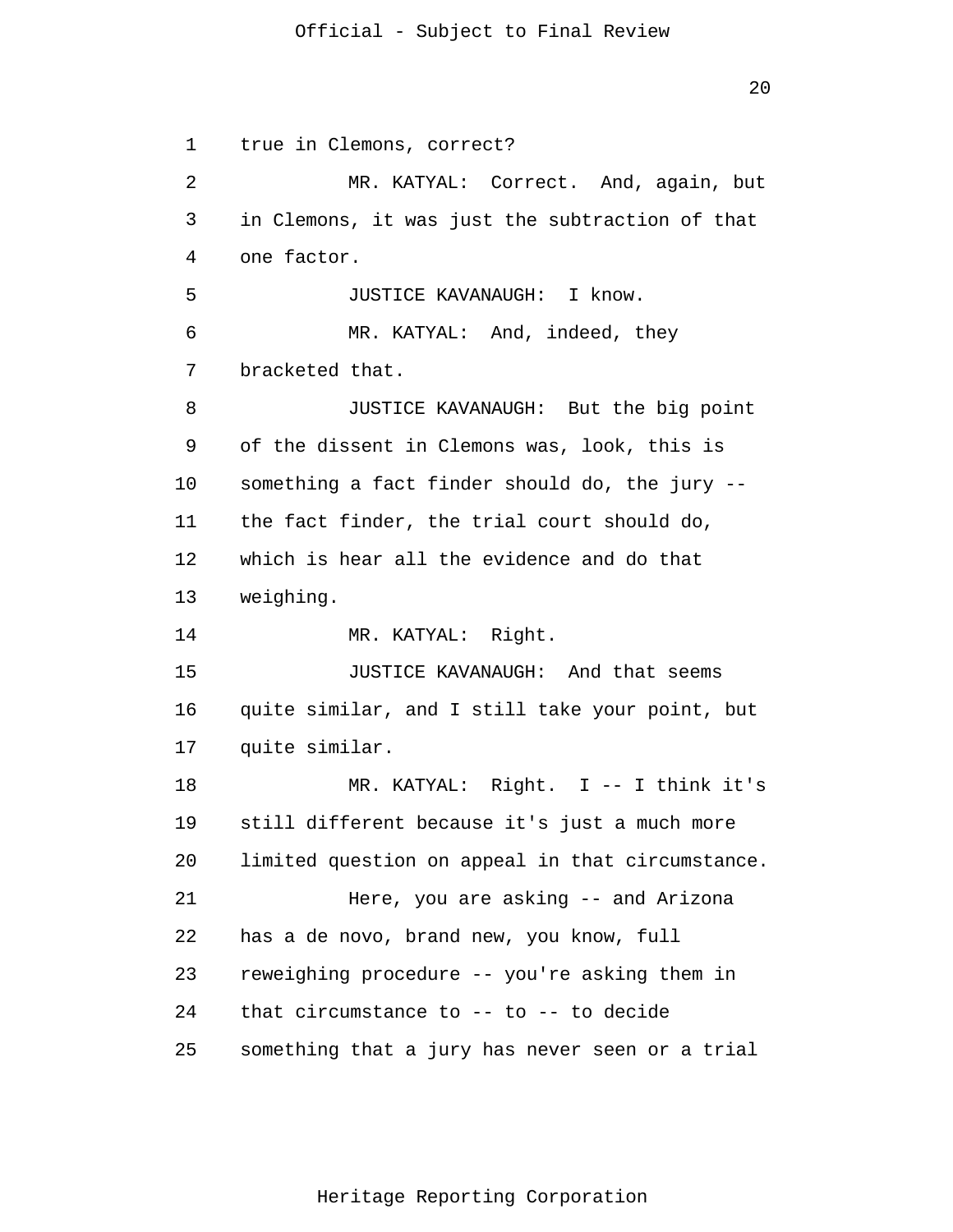1 court's never seen.

| 2  | And, you know, cases like Caldwell               |
|----|--------------------------------------------------|
| 3  | say, for mitigating evidence, mercy is really    |
| 4  | important. And, you know, to have the appellate  |
| 5  | court decide this really fundamental question    |
| 6  | without even having the defendant before it,     |
| 7  | without having the witnesses, you know, that's   |
| 8  | -- that's something, I think, that's new.        |
| 9  | At least in Cald -- at least in                  |
| 10 | Clemons -- I should have said this, Justice      |
| 11 | Kavanaugh -- at least in Clemons, there was a    |
| 12 | trial court determination at some point of the   |
| 13 | mitigating and aggravating circumstances.        |
| 14 | JUSTICE SOTOMAYOR: But the problem --            |
| 15 | JUSTICE ALITO: Why are you really --             |
| 16 | why are you not asking for a windfall? Indeed,   |
| 17 | maybe a double windfall. You are effectively     |
| 18 | getting retroactive application of Ring, which   |
| 19 | is not retroactively applicable to anybody else. |
| 20 | And not only that, what you really               |
| 21 | want, I gather, is a jury -- is -- is not the    |
| 22 | correction of a Ring error. It is the -- it is   |
| 23 | another shot at convincing a jury to hold that   |
| 24 | somebody who is going to be found death-eligible |
| 25 | in all likelihood should, nevertheless, not get  |

21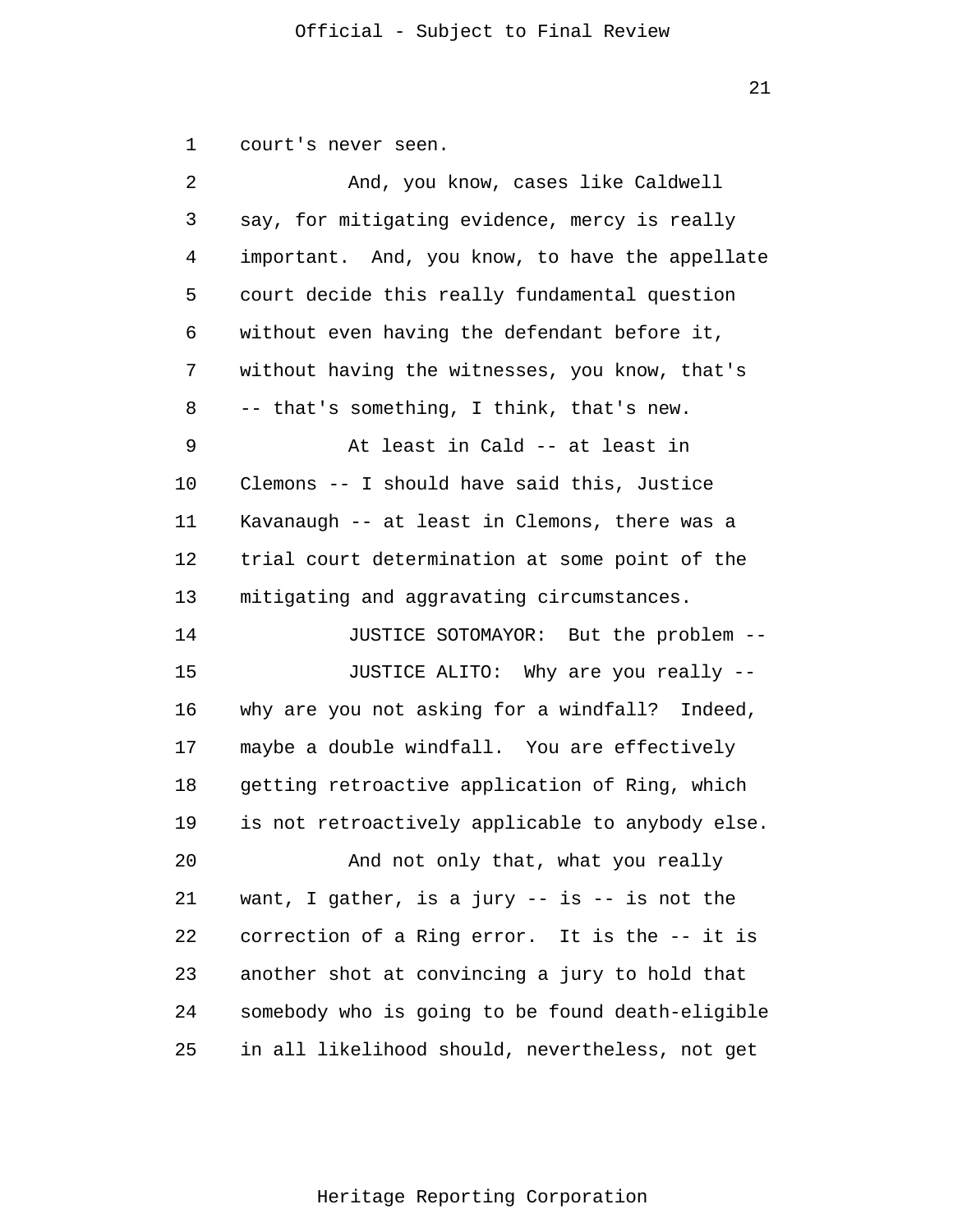22

1  $\overline{2}$ 3 4 5 6 7 8 9 10 11 12 13 14 15 16 17 18 19 20 21 22 23 24 25 the death penalty. MR. KATYAL: So it's a limited correction to -- because the Ninth Circuit's invalidated this -- this sentence. So it requires a new sentencing if they want the death penalty. It doesn't allow us to, for a windfall, for example, reopen guilt or innocence or anything like that. That was not touched by it. So it's limited to that. And in that sense, Justice -- Justice Alito, it's kind of like when the Court decides an ineffective assistance of counsel claim in a capital case. Yes, in one sense, I guess it's a windfall because lots of issues are reopened there, not just one. But that is, I think, the result of a precedent that says, hey, you need a full resentencing. JUSTICE ALITO: Well, but, I mean, there the ineffective assistance of counsel can have all kinds of effects. I mean, you have a very -- you have an entirely formalistic argument, and maybe it's right, but why don't you just admit it's entirely formalistic. You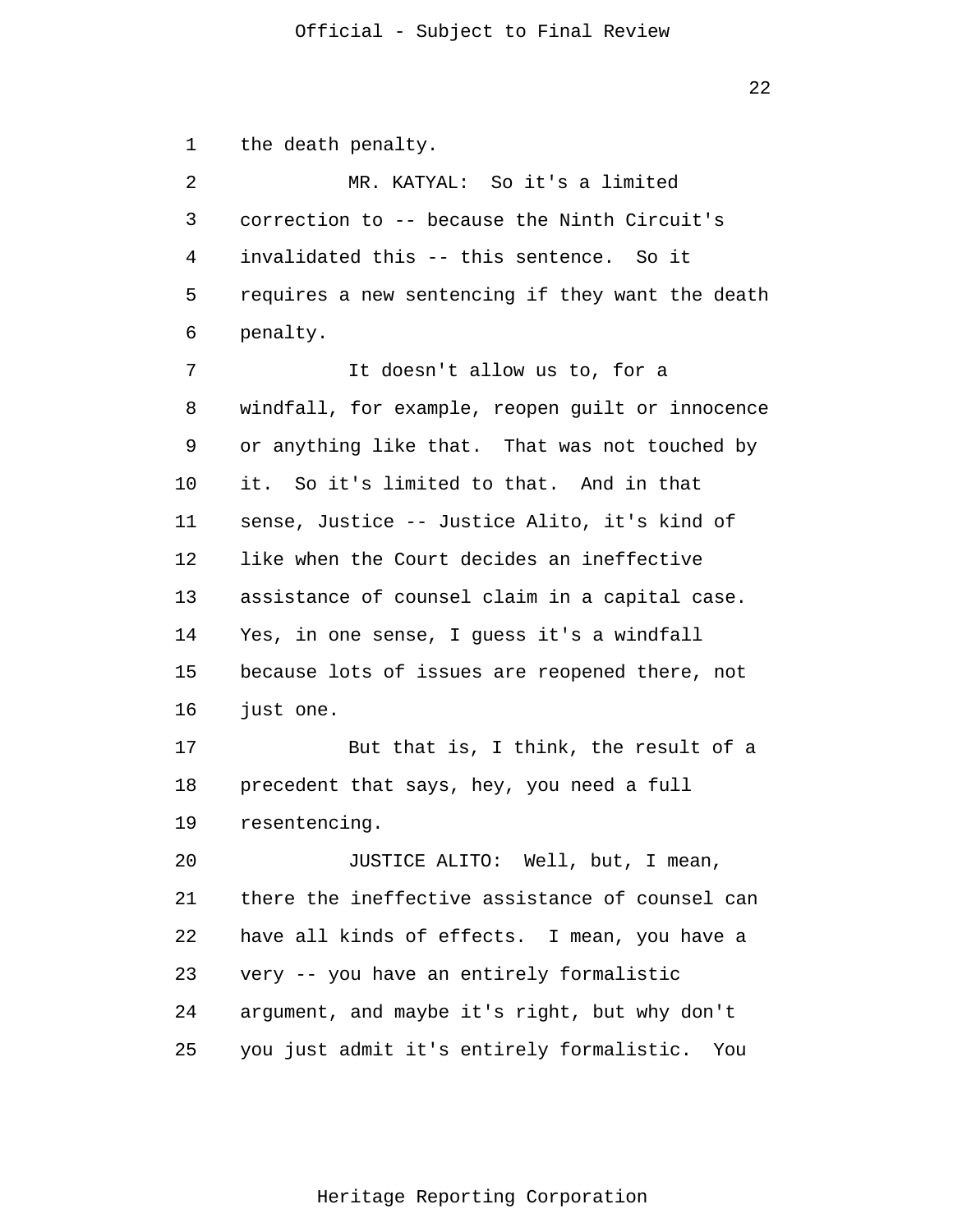1 2 3 4 5 6 want a retroactive -- you want effectively a retroactive application of Ring and your real beef is not with a  $-$  the  $-$  the lack of a jury finding on -- on -- on eligibility. It's with the actual sentence that the jury decided to impose.

7 8 9 10 11 12 13 14 MR. KATYAL: I -- I couldn't disagree more profoundly with that. That is, that what we're not seeking here is not formalistic; what we're saying is that there is new state action as a result of the Ninth Circuit's decision. We're not saying Ring allows you to reopen, for example, the jury trial rights on guilt and innocence or anything like that.

15 16 17 18 19 It's simply that they need it to come in and have affirmative state action. If they wanted to have a death sentence, if they wanted to have a final judgment, they needed to come in and do a new proceeding --

20 21 22 23 24 JUSTICE GORSUCH: Mr. Katyal -- MR. KATYAL: -- in 2016. And our problem is with the new 2016 proceeding. JUSTICE GORSUCH: At the risk of a formalistic question, normally, states are the

25 definers of their own procedures, their own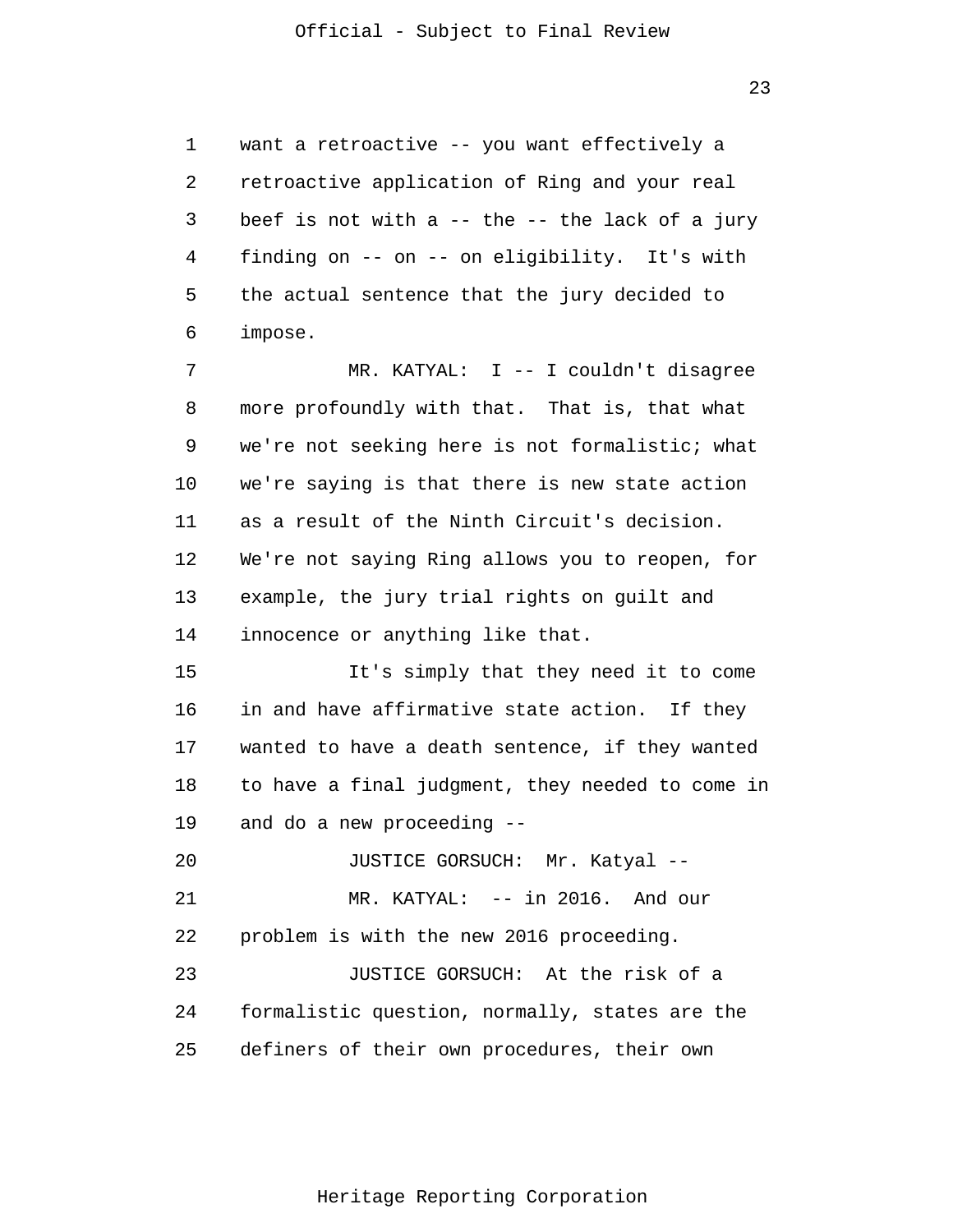24

1 2 3 4 5 6 7 8 9 10 11 12 13 14 15 16 17 18 19 20 21 22 23 24 25 state law. And I would have thought that, normally at least, a state gets to define when its proceedings are final, for state law purposes at least. What federal law and what standard of review would apply to determine whether that state law violates the federal Constitution? MR. KATYAL: So, Justice Gorsuch, two big answers here. One is we're not in that circumstance because Arizona borrows from federal law. There's no state law -- JUSTICE GORSUCH: But let's -- let's just say we are, okay? Let -- let -- stick with my hypothetical if you don't mind. MR. KATYAL: Sure. Okay. And with respect to your hypothetical, I think this Court has said from Richfield Oil on in 1946 that it is -- it is a federal question, not a state question. In cases like Gonzalez, you've said you don't want to have state-by-state definitions -- JUSTICE GORSUCH: I -- I accept -- MR. KATYAL: -- of finality. JUSTICE GORSUCH: -- that there could be a federal rule of decision for vindicating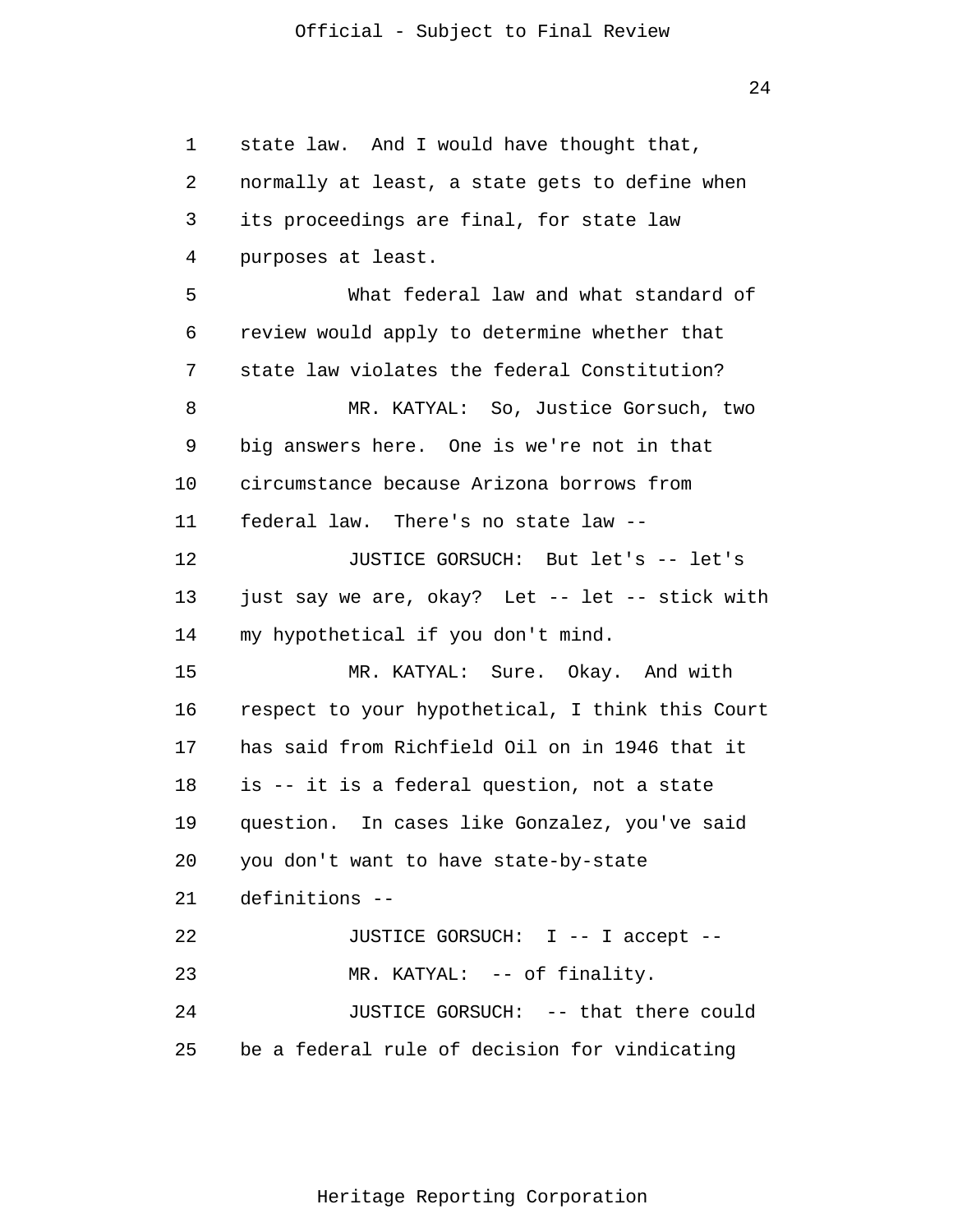25

| 1  | some federal constitutional principle, but what     |
|----|-----------------------------------------------------|
| 2  | would be that federal constitutional principle?     |
| 3  | And wouldn't, whatever it is -- you're going to     |
| 4  | say due process or -- $I$ -- $I'$ m looking forward |
| 5  | to that. But whatever it is, I would have           |
| 6  | thought that it would have been a pretty            |
| 7  | deferential standard of review by this Court to     |
| 8  | -- to maybe assess whether there are efforts to     |
| 9  | evade a federal interest.                           |
| 10 | MR. KATYAL: I think this Court has                  |
| 11 | said that the -- that -- that it is purely a        |
| 12 | federal question and hasn't deferred in all of      |
| 13 | these different cases.                              |
| 14 | JUSTICE GORSUCH: Is it federal common               |
| 15 | law? I mean, I'm -- what's your source of law?      |
| 16 | MR. KATYAL: I think -- it's Article                 |
| 17 | III in the Supremacy Clause because --              |
| 18 | JUSTICE GORSUCH: Well, the Supremacy                |
| 19 | Clause vindicates --                                |
| 20 | MR. KATYAL: Exactly, but --                         |
| 21 | JUSTICE GORSUCH: -- other --                        |
| 22 | MR. KATYAL: Right, but if I could --                |
| 23 | JUSTICE GORSUCH: -- federal laws.                   |
| 24 | MR. KATYAL: Right.                                  |
| 25 | JUSTICE GORSUCH: And so I'm -- I'm                  |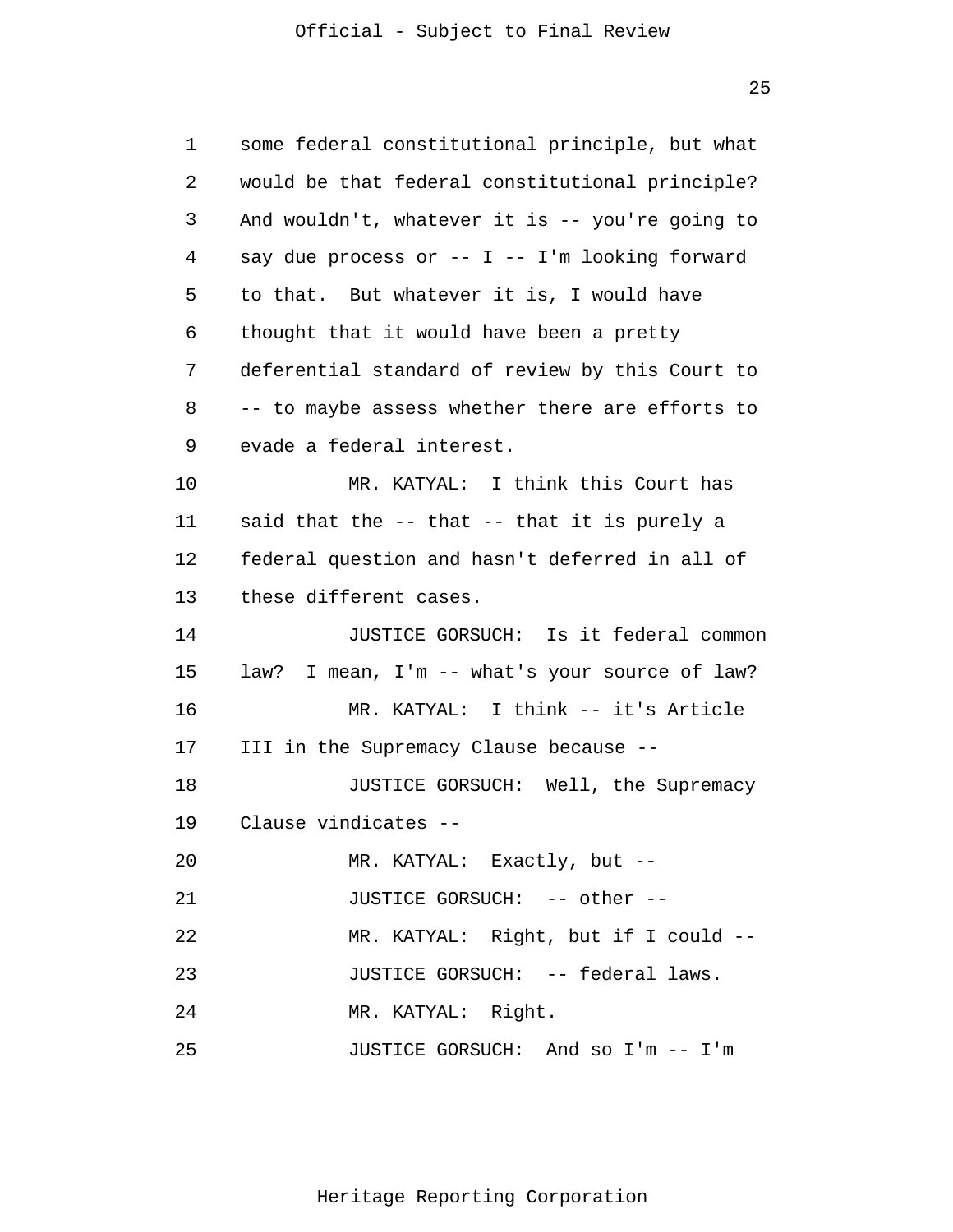1  $\overline{2}$ 3 4 still waiting for what that other federal law is. MR. KATYAL: It is that, if you allow state-by-state definitions of finality, allow

5 6 7 8 9 10 11 them to define around the problem, then you have, for example, Batson problems and a return to the Linkletter world where Justice Harlan was so worried about the idea that you could just pick and choose when a state could apply current law and when they could say, oh, no, it's much more --

12 13 14 15 16 17 18 19 20 21 22 23 24 25 JUSTICE GORSUCH: Right. I give up on that one. How about the standard of review? MR. KATYAL: So we -- you know, we don't have a beef really with the standard of review. I don't think this Court has ever given any deference. But even if you were to give deference in this case, you'd be giving deference to actually a state using a federal definition because they never cite -- the Arizona Supreme Court when they say -- JUSTICE GORSUCH: Well, they say -- MR. KATYAL: -- this is a final -- JUSTICE GORSUCH: -- it's an independent procedure and that that's different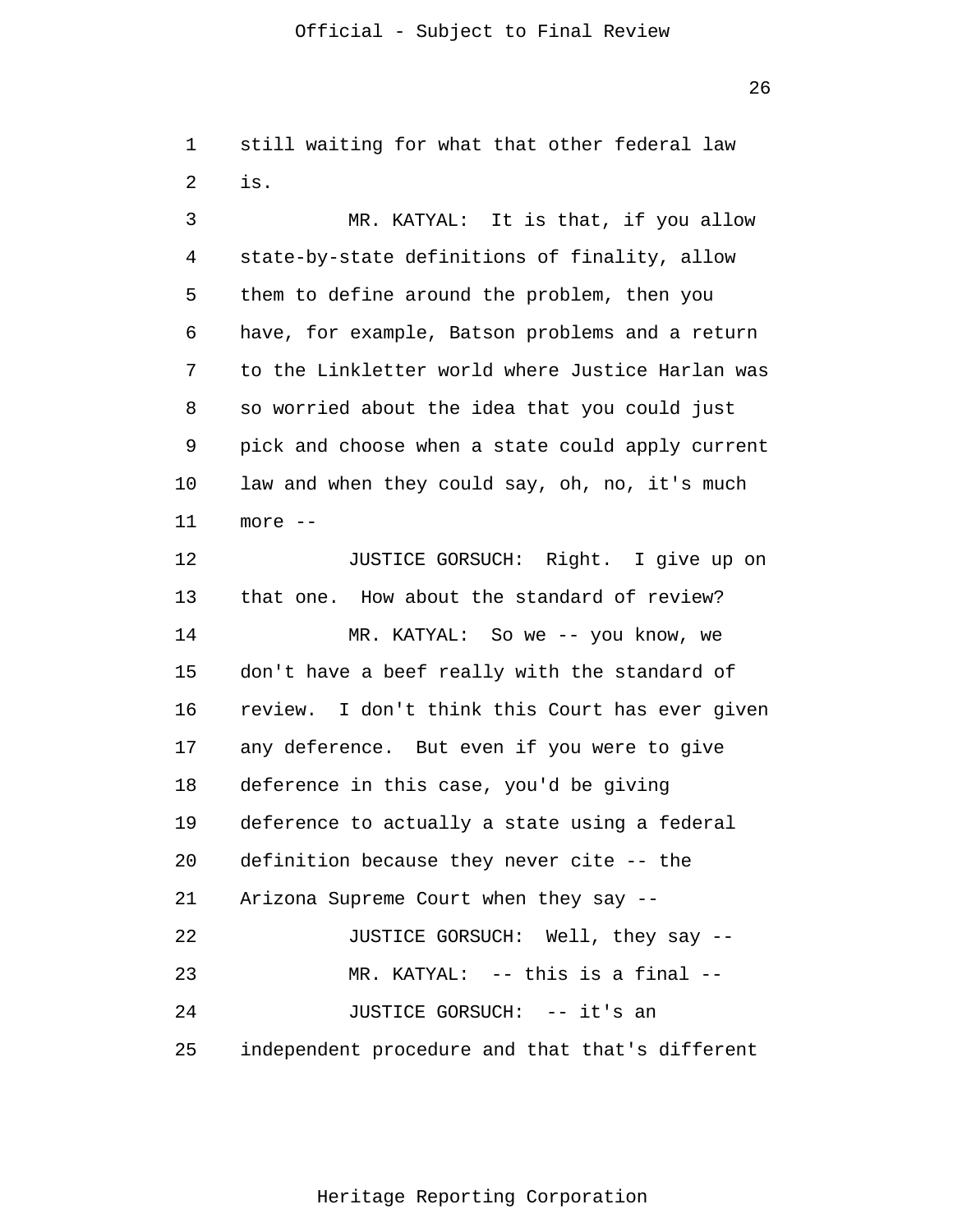1 2 3 4 5 6 7 8 9 10 11 12 13 14 15 16 17 18 19 20 21 22 23 24 25  $-$ MR. KATYAL: Citing -- JUSTICE GORSUCH: -- in Arizona, and it's kind of an unusual procedure. MR. KATYAL: No, no, no. They cite, Justice Gorsuch, this Court's decision in Griffith and federal law entirely through and through. There is no cite to anything in Arizona. JUSTICE GORSUCH: All right. Well,  $let's --$ MR. KATYAL: Michigan versus Long. JUSTICE GORSUCH: Just suppose I disagree with you on that for a moment. MR. KATYAL: Uh-huh. JUSTICE GORSUCH: You still want to win, right? So what standard of review would you have this Court apply in these circumstances? MR. KATYAL: Well, we would say -- JUSTICE GORSUCH: Something stronger than rational basis review? MR. KATYAL: We -- we would say that it doesn't -- that there is no reason for it to be deferential because you are talking about

27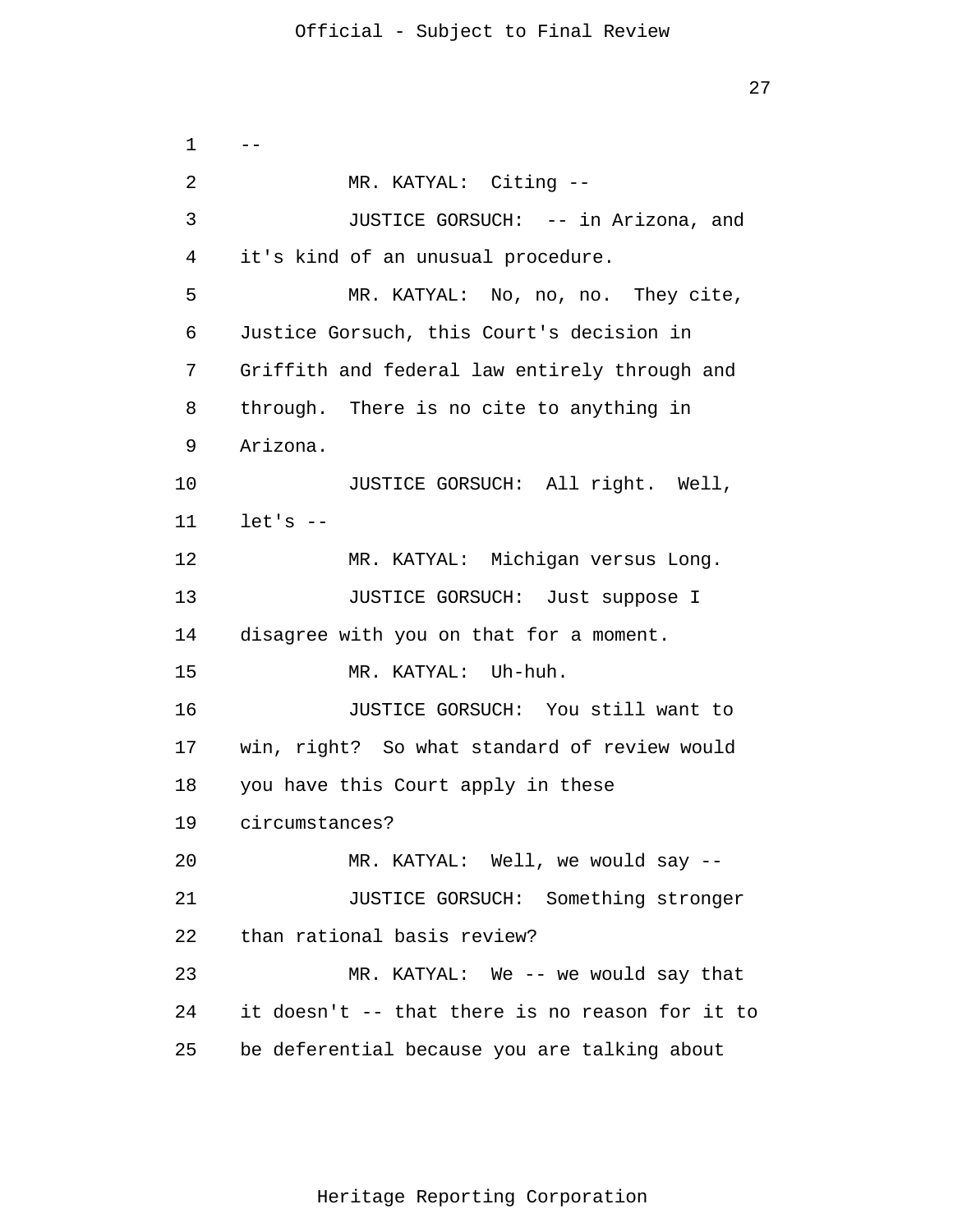28

1 2 3 4 5 6 7 8 9 10 11 12 13 14 15 16 17 18 19 20 21 22 23 24 25 federal constitutional commands. So you would just apply, you know, a de novo standard. But, even if you wanted deferential, rational basis -- JUSTICE GORSUCH: Right. MR. KATYAL: -- whatever it is, here, this is met. Here, they are having a brand-new sentencing proceeding, the heart of what capital sentencing is all about -- CHIEF JUSTICE ROBERTS: Mr. Katyal --MR. KATYAL: -- weighing the --CHIEF JUSTICE ROBERTS: -- in a lot of your -- your argument, you've talked -- you've talked about ineffective assistance examples, Batson examples, but not every violation of federal law cuts across the entire proceeding, as ineffective assistance or Batson. MR. KATYAL: Correct. CHIEF JUSTICE ROBERTS: Do you have a line to draw between those that do and those that don't? MR. KATYAL: Our -- our line, Mr. Chief Justice, is -- is, if the new proceeding violates current law, in that circumstance and in that circumstance only is there a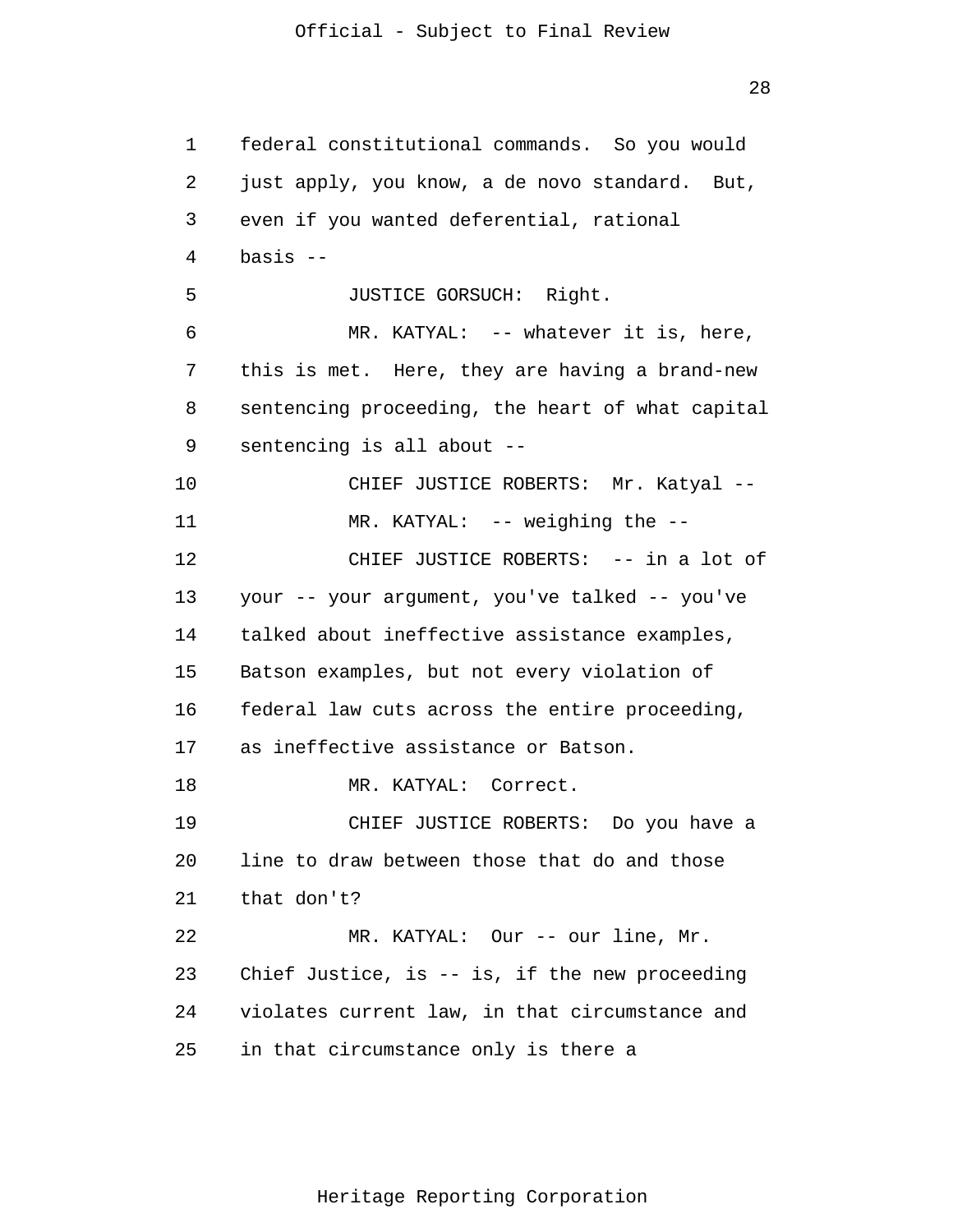29

1  $\overline{2}$ 3 4 5 6 7 8 9 10 11 12 13 14 15 16 17 18 19 20 21 22 23 24 25 constitutional -- our argument is limited to that. So you can be -- CHIEF JUSTICE ROBERTS: So there's no difference between sort of a surgical mistake that could be corrected and an entirely comprehensive mistake that infects the whole proceeding? MR. KATYAL: No. That's a separate kind of safeguard against their open-the-floodgates argument, because, as Justice Sotomayor, when she was on the Second Circuit, said in Burrell and many other courts, like the Florida Supreme Court, have said, if it's just a technical correction, if it's ministerial, then you're not reopening the final judgment. We absolutely agree with that. This is the polar opposite. CHIEF JUSTICE ROBERTS: Well, but somewhere between ministerial and entirely comprehensive, there are things that are discrete and focused -- MR. KATYAL: Yes. CHIEF JUSTICE ROBERTS: -- that suggest that a -- the -- the new -- new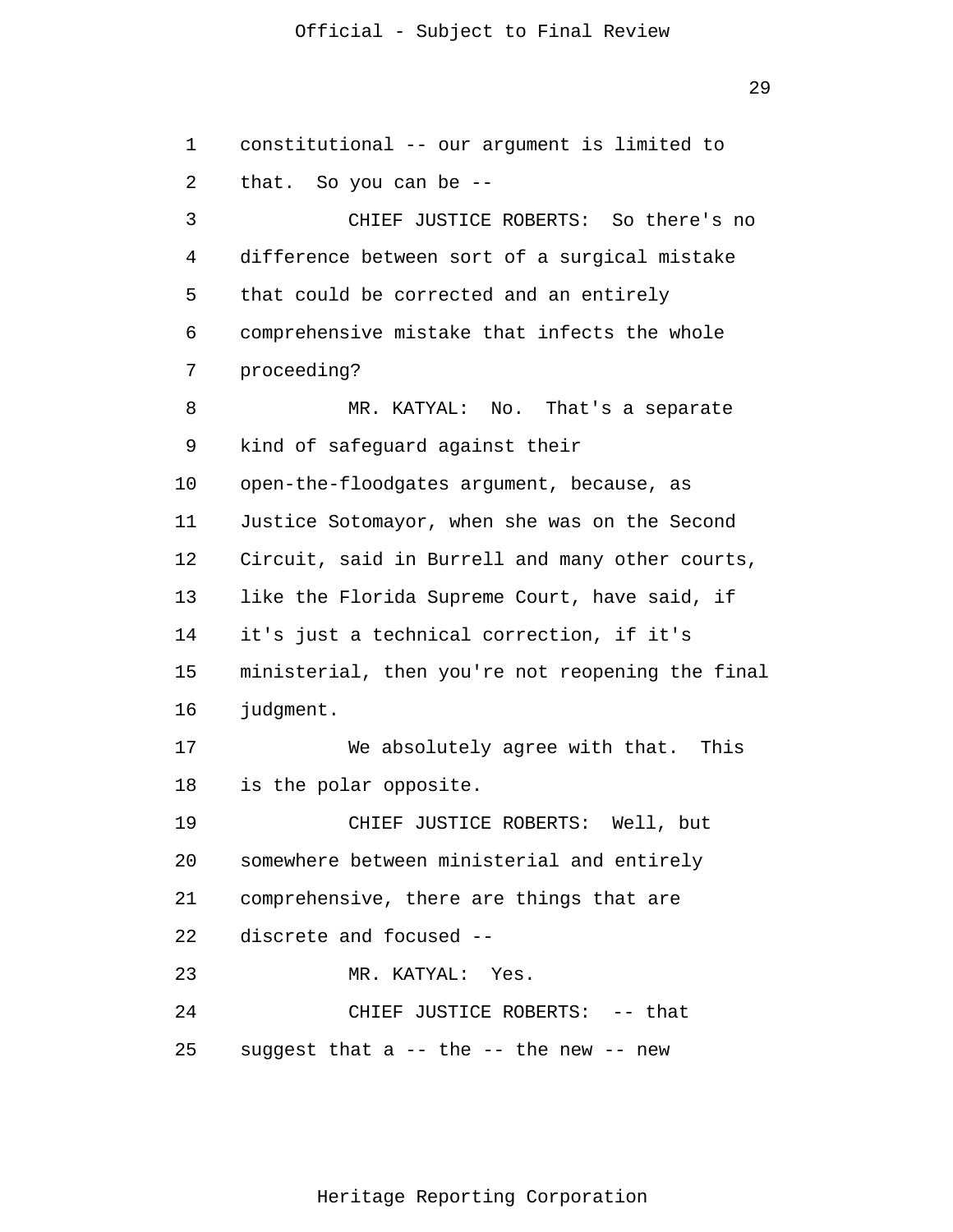1  $\overline{2}$ 3 4 5 6 7 8 9 10 11 12 13 14 15 16 17 18 19 20 21 22 23 24 25 proceeding, to give you the benefit of that, is not one that can't be -- is one that can be cured relatively easily. MR. KATYAL: Right, and our point, the line is -- and this is what Burrell and other cases say -- if the new proceeding requires an exercise of discretion, then current law applies to that new proceeding. And, yes, you know, I agree, you know, that there can be difficult cases in the middle, but this is the outlier. This is a brand-new, full-blown, 100 percent redo -- JUSTICE KAVANAUGH: Can I -- MR. KATYAL: -- of what happened in 1996. JUSTICE KAVANAUGH: So the part of Clemons that you say may still be good law, suppose that the appellate reweighing occurred not on direct review but on state habeas in the state supreme court. Is that a possibility in your view? MR. KATYAL: So we don't think anything turns on the label state habeas or direct review or anything. It's fundamentally a substantive question, what's going on. And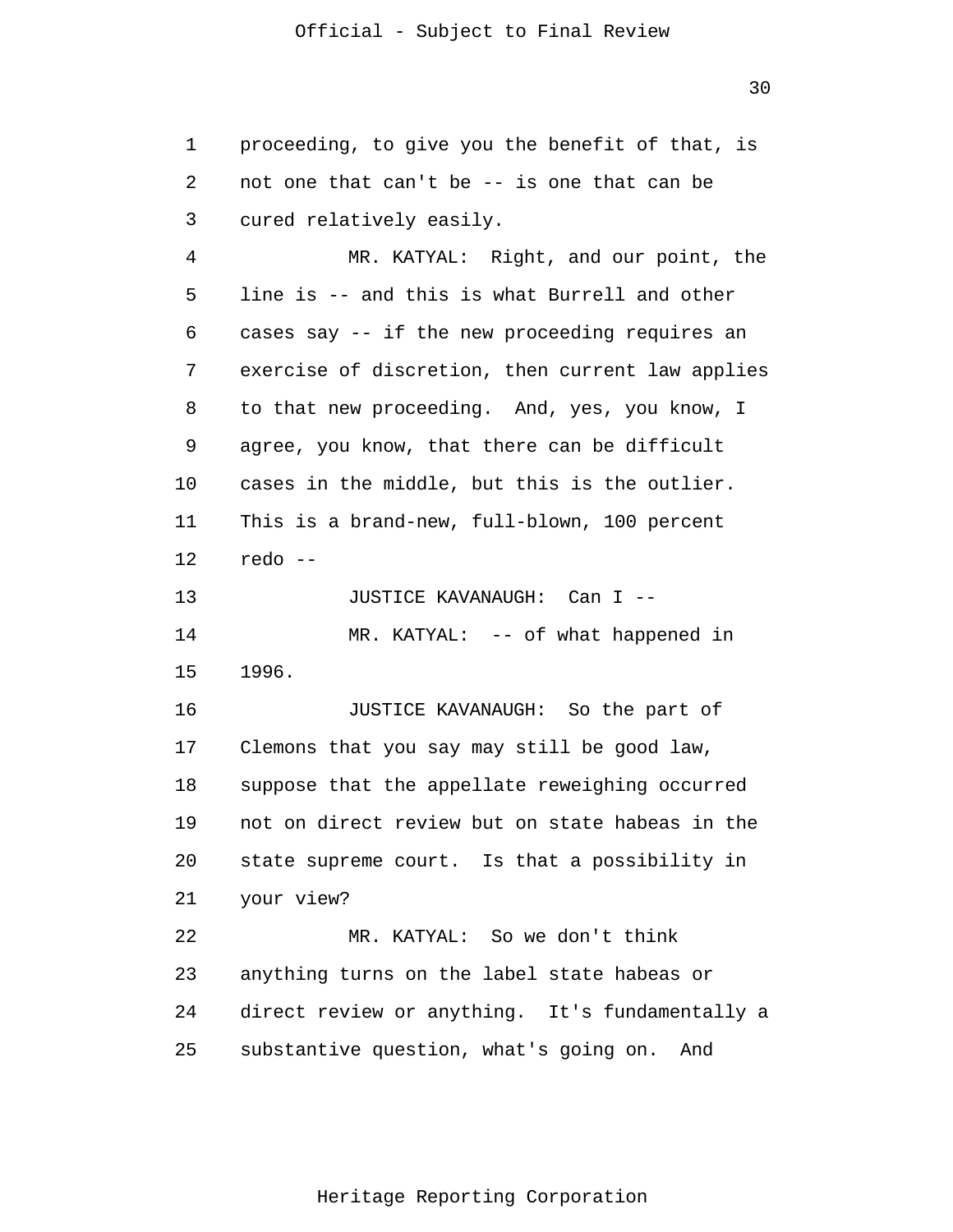```
1 
 \overline{2}3 
 4 
 5 
 6 
 7 
 8 
 9 
10 
11 
12 
13 
14 
15 
16 
17 
18 
19 
20 
21 
22 
23 
24 
25 
      if --JUSTICE KAVANAUGH: Could -- could 
      they do that, though, the Clemons reweighing, in 
      -- in the state habeas proceeding? 
                MR. KATYAL: If -- if they did the 
      same thing here but called it collateral or 
      habeas, it would make no difference whatsoever 
      because, ultimately --
                JUSTICE KAVANAUGH: So I think your 
      answer is no, they couldn't do that. 
                MR. KATYAL: It's ultimately a 
      substantive test. 
                JUSTICE KAVANAUGH: And why -- why 
      not? Why can't a state do it in that fashion? 
                MR. KATYAL: Because then you'd give 
      the state the power to relabel something 
      collateral and evade Batson and things like 
      that. And that's a return to Linkletter and 
      allowing different and dis- -- disuniformity 
      between cases. And that's fundamentally what I 
      think the -- this Court's finality jurisprudence 
      in Jimenez is all about trying to avoid. 
                I reserve. 
                CHIEF JUSTICE ROBERTS: Thank you, 
      counsel.
```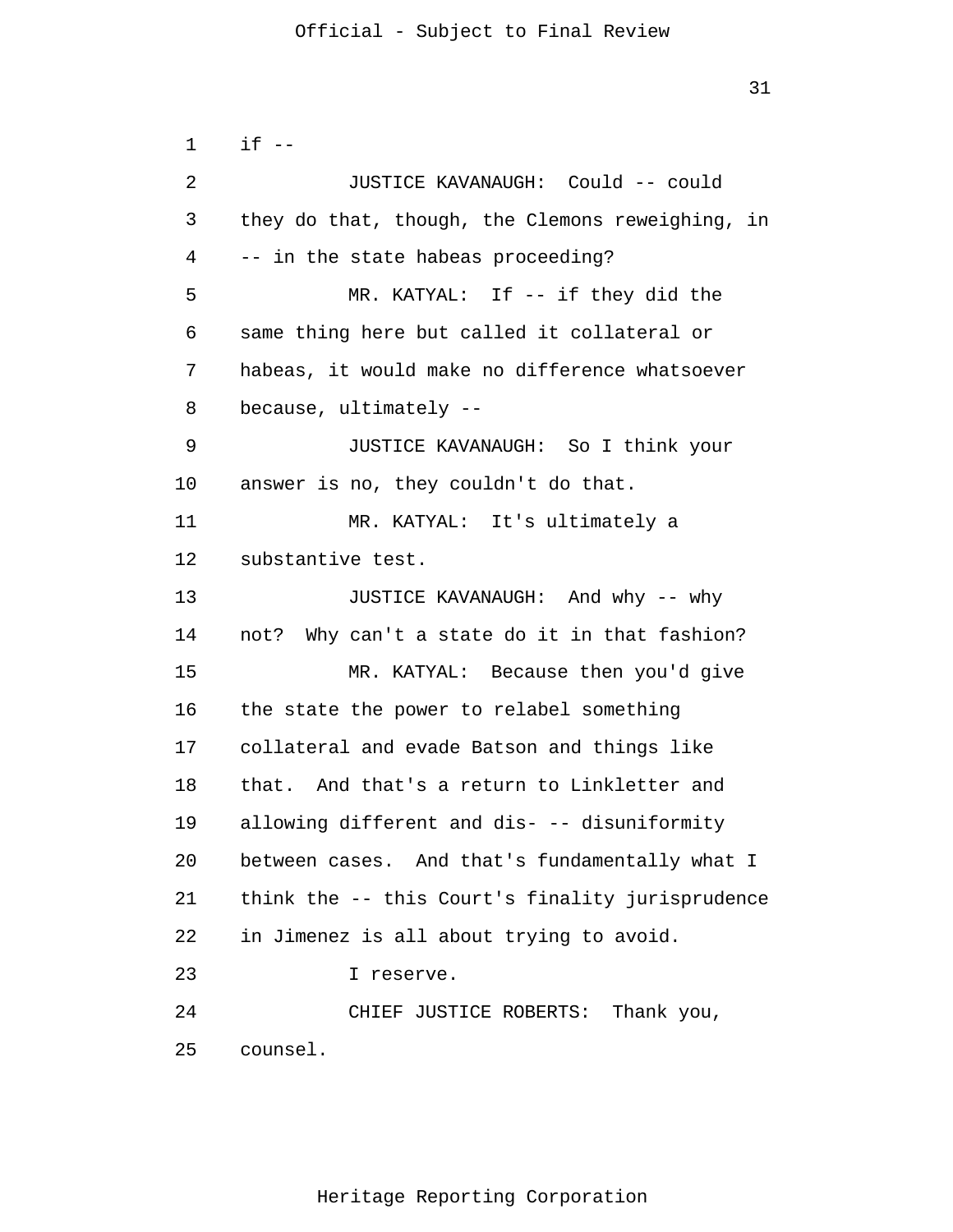1 2 3 4 5 6 7 8 9 10 11 12 13 14 15 16 17 18 19 20 21 22 23 24 25 General Skinner. ORAL ARGUMENT OF ORAMEL H. SKINNER ON BEHALF OF THE RESPONDENT MR. SKINNER: Mr. Chief Justice, and may it please the Court: I believe there's actually only one path forward here for Petitioner. Effectively, QP 1 resolves the resolution of this case no matter which way it goes. If there's retroactive application of Ring and Hurst and all current law applies, Arizona does not contend that we have Ring-compliant aggravators here, and this would be a case that we would take back to the trial court. To the extent that there is no retroactive application, Clemons is the governing law, and what Arizona did fits entirely within Clemons. All of the cases involving trial court remands under Eddings from this Court the Petitioner has cited predate Clemons. Caldwell predates Clemons. All of them do. And there is no difference -- to pick up on something that Justice Kavanaugh mentioned, we don't believe that where the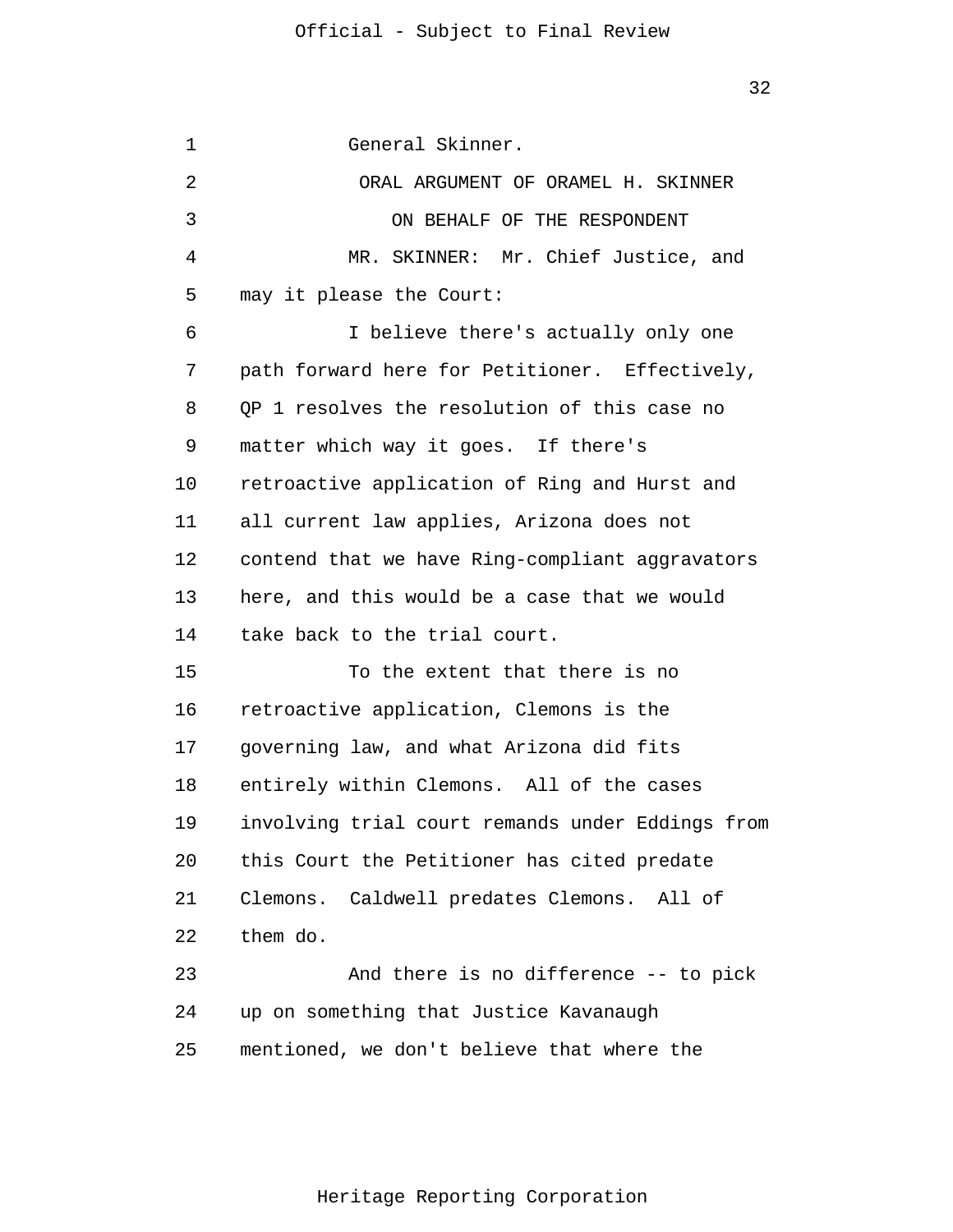1 2 3 4 5 6 7 record is built, which is critical here, where the record is built, credibility determinations have been made, the expert for the defendant has been credited in the trial court over the State's expert, that there would be any problem with the trial -- with the appeals court conducting its own independent review.

8 9 10 11 12 13 14 15 16 17 18 Caldwell and these cases discuss some sort of new evidence that was never heard. And counsel keeps mentioning things as if never seen, the evidence was never seen, the evidence has never been heard. But the PTSD expert testimony was credited. The existence of PTSD has been credited. These are determinations that have been made, and the only allegation coming out of the Ninth Circuit is that there was an error of law in how those facts and evidence were treated.

19 20 21 22 23 24 25 Turning to Question Presented 1, the language of the writ that was issued is critical here. It is a conditional writ that does not require vacating the sentence. The parade of horribles that comes forward out of Petitioner and amici really turns on the idea that somehow a state could -- could -- all of them are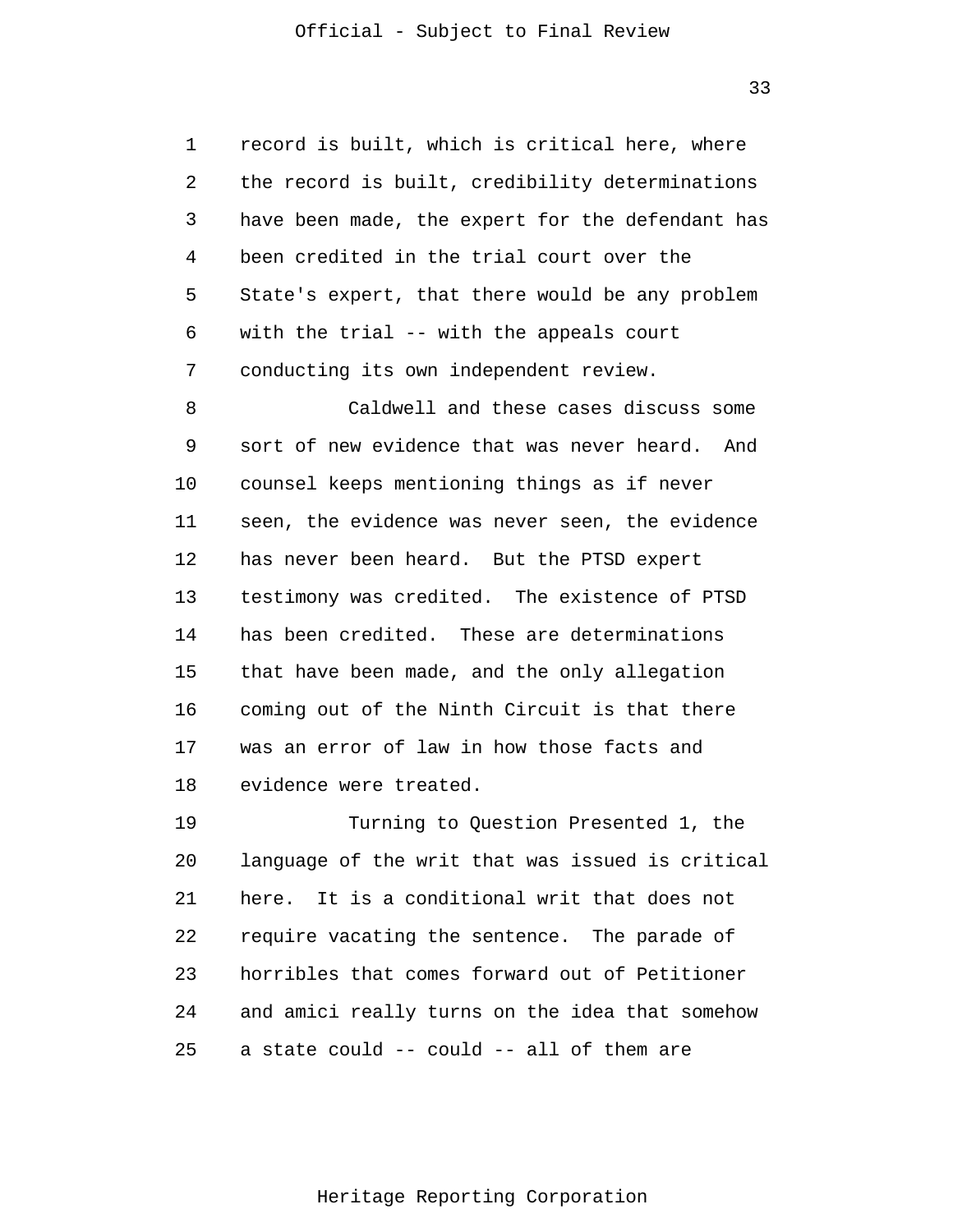1 2 3 4 5 6 7 8 9 10 11 12 13 14 15 16 17 18 19 20 21 22 23 24 25 answered by the idea that we admit, if a sentence is vacated, that undoes the final judgment in a criminal case. That is the touchstone of what a criminal case is. Petitioner keeps mentioning that he doesn't want to challenge anything earlier in the case, but yet he cites cases in which this Court has held that the sentence is the judgment and that if you undo the sentence, then you undo the finality. JUSTICE SOTOMAYOR: So, if the Court had done this proceeding -- it says it's not a reopening of the judgment, but, if it had done this proceeding and changed its mind and said, you know, it wasn't causally connected and we were following our old rule, but it was fairly powerful evidence and we think he shouldn't be subjected to death, could they, unless they reopen the judgment, have modified the judgment? MR. SKINNER: They can -- they can modify the judgment in the same manner that a 2255 court can modify a judgment, which, you know, even in -- JUSTICE SOTOMAYOR: How? You have to open it to modify it, don't you? You have to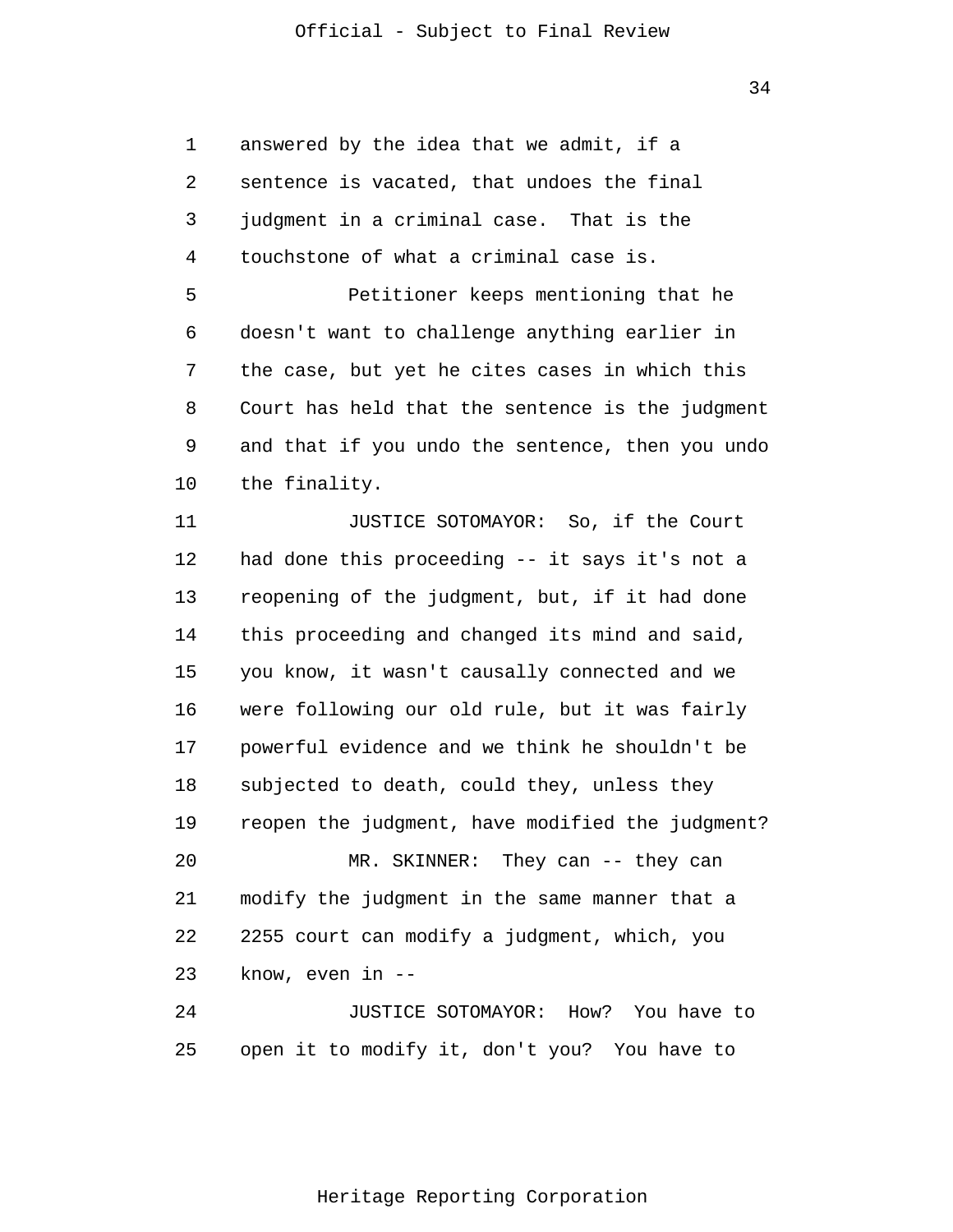35

1 2 3 4 5 6 7 8 9 10 11 12 13 14 15 16 17 18 19 20 21 22 23 24 25 undo it to change it. I've never heard of changing a judgment by not undoing it first. MR. SKINNER: There are -- Petitioner cites, for example, the Burrell case out of the Second Circuit, and that's an example where this Court has recognized that even in the context of a direct appeal, where you are making a change and it's the only change that can be made, and, here, there's only two sentences available, we believe that if the Arizona Supreme Court had decided that the mitigation was sufficiently substantial -- JUSTICE SOTOMAYOR: But it -- it used a well-known exception in the law, a ministerial exception, and defined ministerial as being - since I wrote it, I know what I said -- it defined ministerial as being with no discretion. You know, you enter the wrong date or you accidentally enter the wrong amount. If you had no choice but to enter X as opposed to Y, that's ministerial. But I've never heard of changing a judgment that's substantive unless you've reopened a proceeding. MR. SKINNER: The 2255 context has cases that discuss -- a 2255 court is tasked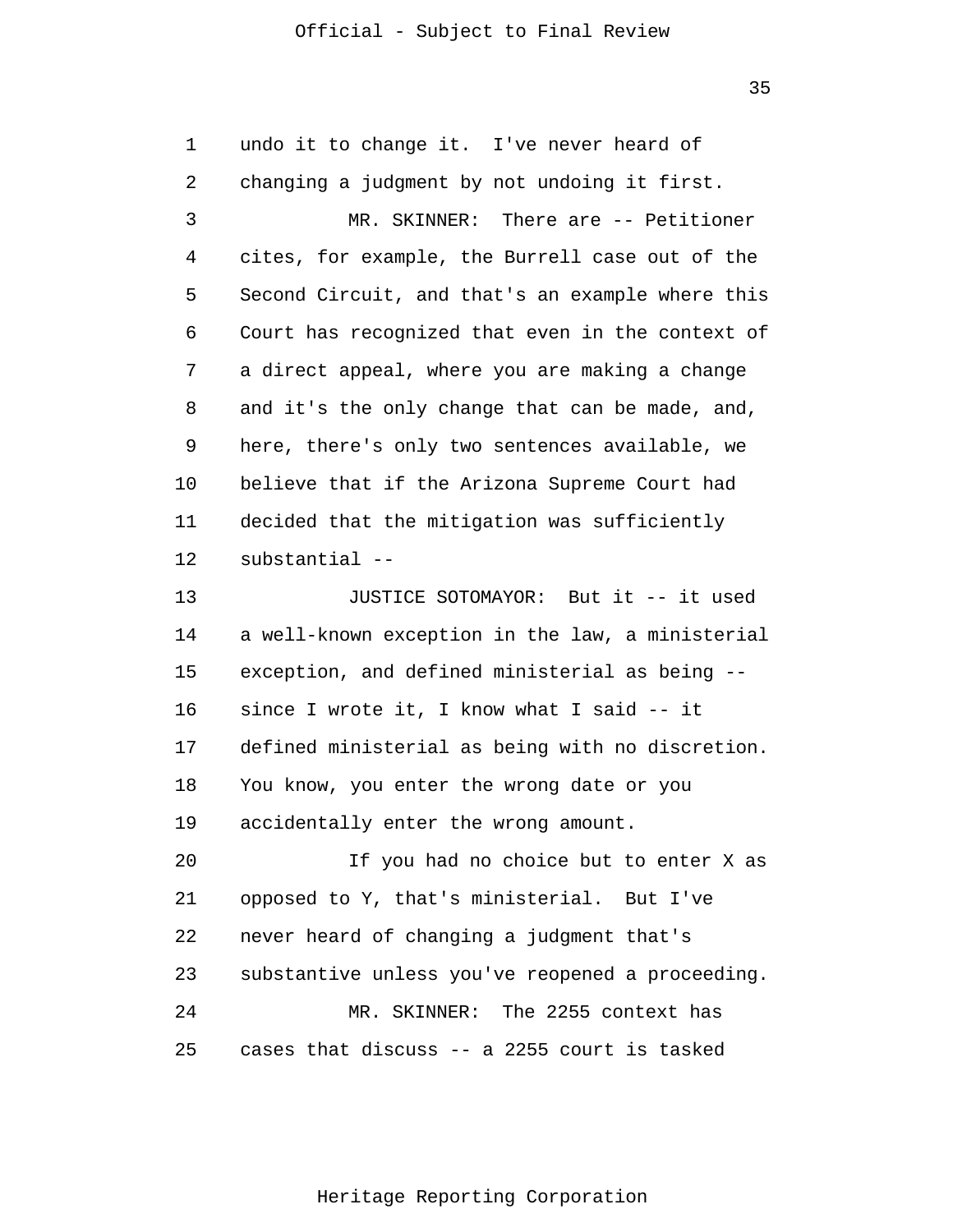36

1 2 3 4 5 6 7 8 9 10 11 12 13 14 15 16 17 18 19 20 21 22 23 24 25 with correcting a sentence and may well correct a sentence in connection with a collateral proceeding. JUSTICE SOTOMAYOR: But that supersedes the old one, right? MR. SKINNER: We agree that it would supersede. I don't know that it -- JUSTICE SOTOMAYOR: All right. So let -- let's go to the ultimate question. You can't -- if something can be modified, if a judgment can be modified, it seems like more than semantics to say I didn't reopen it for reconsideration. You can't reconsider what I won't change. MR. SKINNER: That -- that standard would change 2255 proceedings into direct proceedings for purposes of retroactivity. In a 2255 proceeding, a sentence can be modified. And yet this Court has been very clear that a 2255 proceeding doesn't include application of current law. It is - retroactive rules aren't applicable. So this is a -- this is a -- an aspect that requires balancing the technical and the reality, but it is pretty clear that in charting modern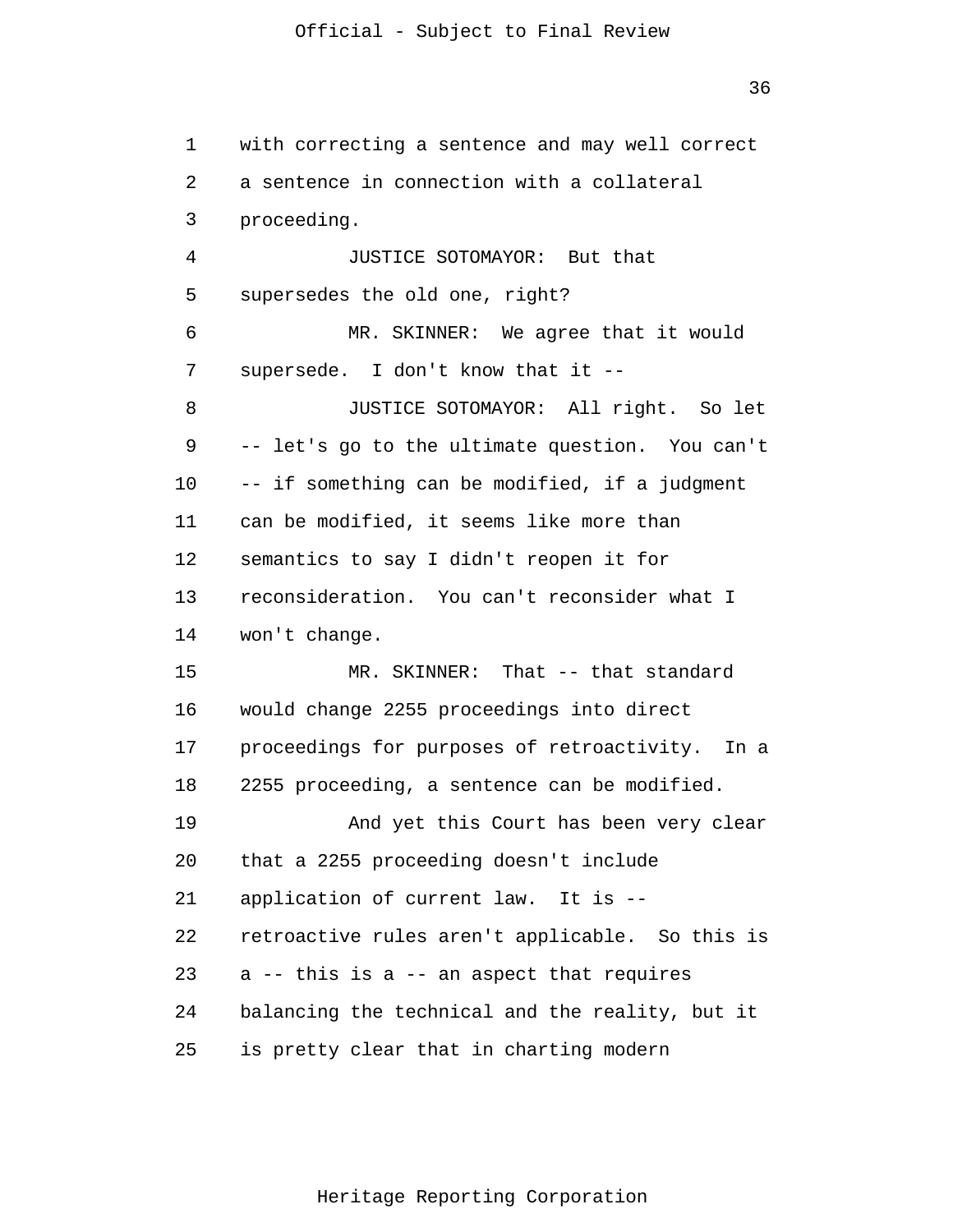37

1  $\overline{2}$ 3 4 5 6 7 8 9 10 11 12 13 14 15 16 17 18 19 20 21 22 23 24 25  $$ retroactivity -- JUSTICE SOTOMAYOR: Could you go to my other question? It'll be my last of you. Assuming that we say that this was a reopening of the appellate procedure, do you lose automatically? MR. SKINNER: To the extent that this is a reopening of the direct appeal, we believe JUSTICE SOTOMAYOR: Of the direct appeal. MR. SKINNER: Of the direct appeal, then we would be back on direct appeal, and the Court would be overturning the State's conclusion about the nature of the proceedings, but that would place us into the realm of what this Court discussed potentially in Jimenez. So -- but that would require looking past what the State has said about its own proceedings and even, as this Court has said in cases like Wall, the entire definition of what is collateral is a judicial reexamination of something. JUSTICE GINSBURG: But -- but, General Skinner, the Ninth Circuit found that the Arizona Supreme Court erred on direct review of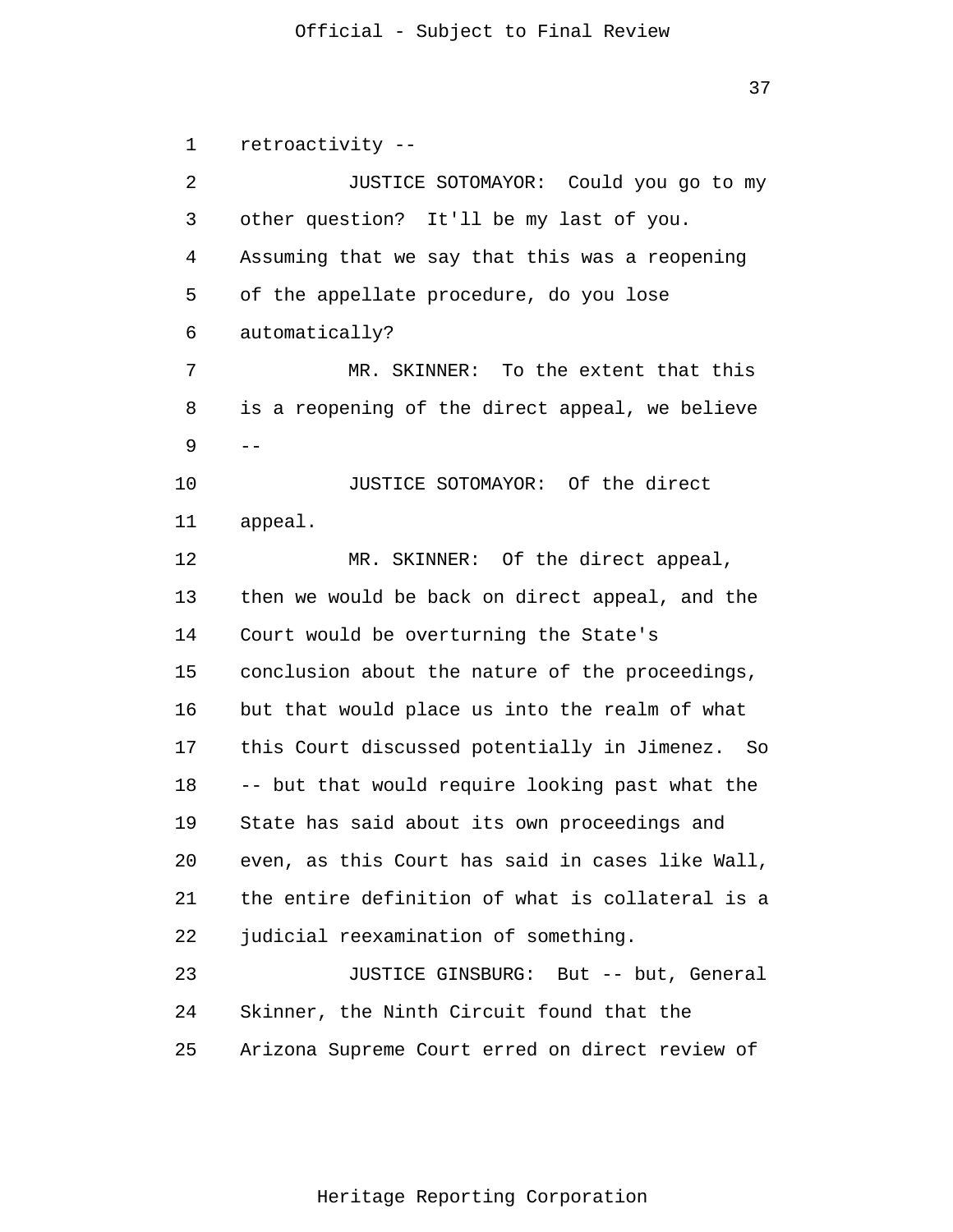38

| 1  | the trial court judgment. If they made an error  |
|----|--------------------------------------------------|
| 2  | on direct review, how can that error be cured    |
| 3  | without reopening the direct review?             |
| 4  | And they said you did the direct                 |
| 5  | review wrong, do the direct review over. I       |
| 6  | think that one of the -- was it Justice Hurwitz  |
| 7  | who said it was a do over? It was a do over of   |
| 8  | direct review. There was nothing collateral      |
| 9  | about it. It was -- there was an error on        |
| 10 | direct review, so we sent it back for a new      |
| 11 | direct review.                                   |
| 12 | MR. SKINNER: Two examples that come              |
| 13 | to mind, Justice Ginsburg, of where a collateral |
| 14 | proceeding can resolve a constitutional          |
| 15 | violation. Here, for example, to the extent      |
| 16 | that the Ninth Circuit en banc engaged in        |
| 17 | harmless error analysis as to the Eddings error, |
| 18 | we recognize that they did not hold it to be     |
| 19 | harmless, but, to the extent that they did that, |
| 20 | if they had reached the opposite conclusion,     |
| 21 | that is a resolution, it's an identification of  |
| 22 | a constitutional violation and a resolution of   |
| 23 | that violation in an entirely collateral         |
| 24 | proceeding.                                      |

25 Similarly, when there's appellate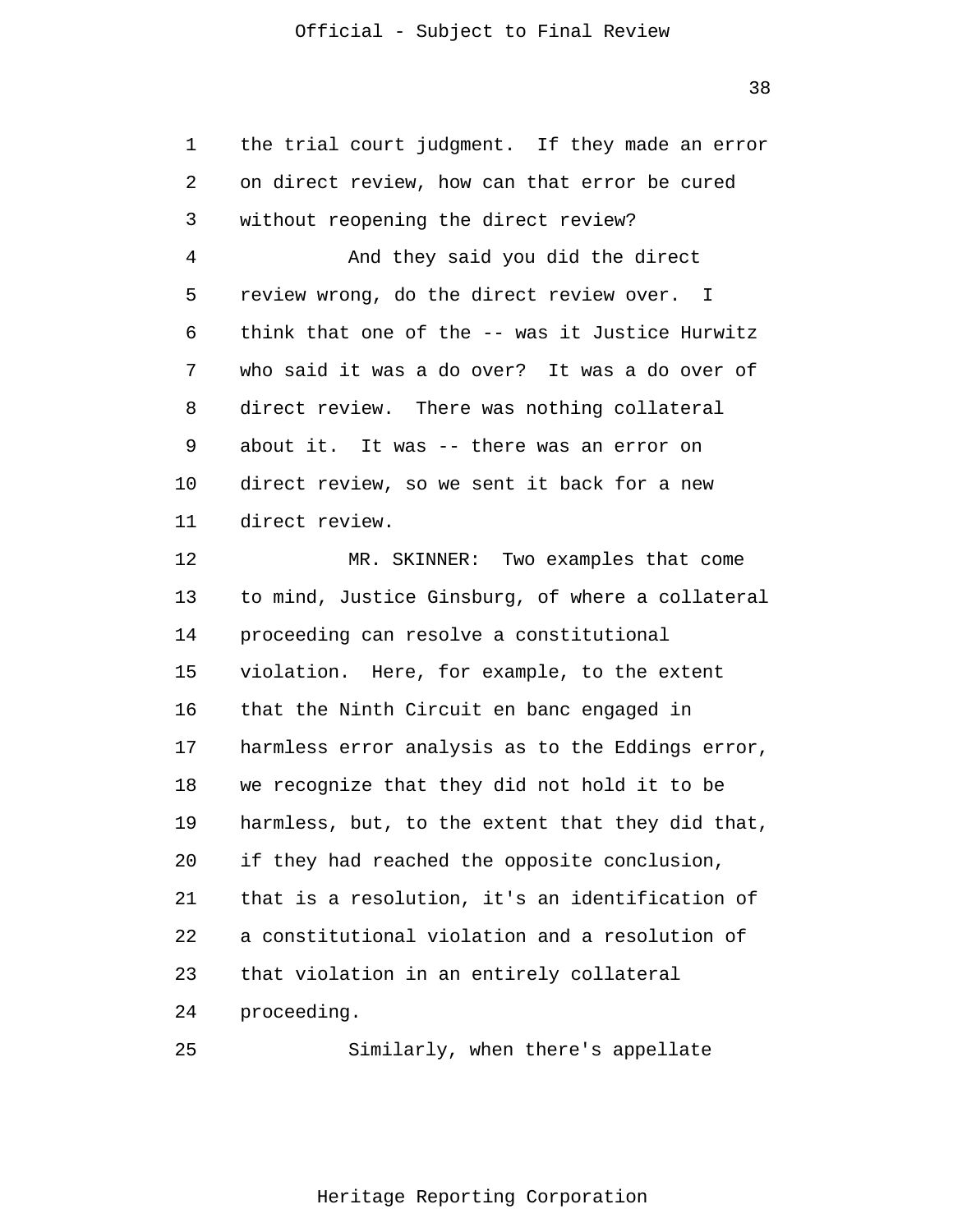39

1 2 3 4 5 6 7 8 9 10 11 12 13 14 15 16 17 18 19 20 21 22 23 24 25 - ineffective assistance of counsel brought up in a collateral proceeding, the second -- JUSTICE GINSBURG: I don't understand how it's collateral when the Ninth Circuit said you erred not in a collateral proceeding, you erred in direct review, so do direct review over. MR. SKINNER: So they didn't say do direct review over, but my point was that the Ninth Circuit, in engaging in harmless error analysis, is itself attempting to resolve a constitutional violation in a collateral proceeding. The Ninth Circuit is sitting in habeas. It's not a direct proceeding. They've identified an error in the direct proceedings, but they are demonstrating that in certain circumstances this Court and other courts will JUSTICE KAGAN: Well, just on the same line, General, I mean, yes, it's a federal habeas proceeding, but federal habeas courts only have authority over state direct proceedings. They don't have authority over state collateral proceedings.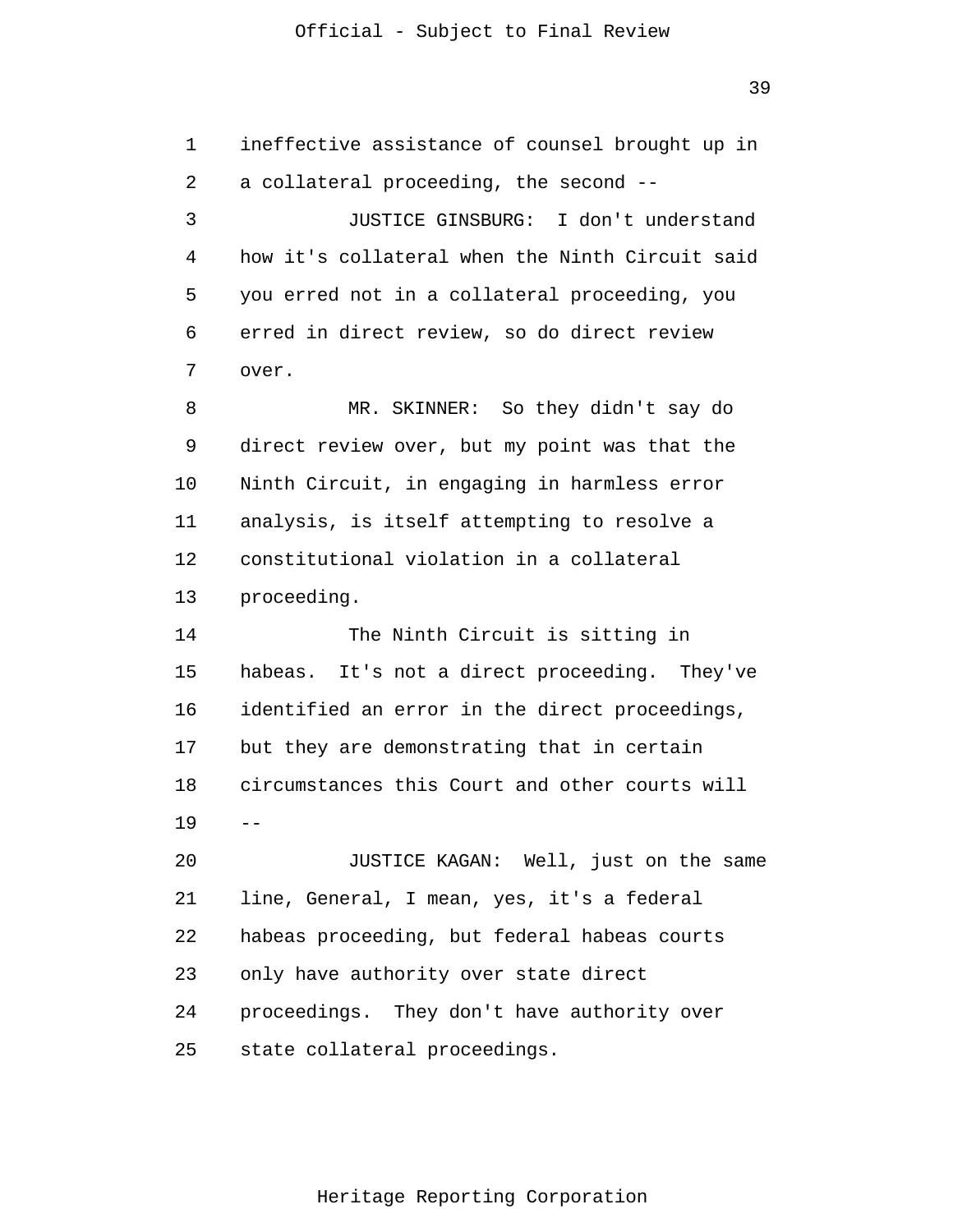1 2 3 4 5 6 7 8 9 10 11 12 13 14 15 16 17 18 19 20 21 22 23 24 25 They were reviewing a state direct appeal, and they said the sentencing was not done right. You have to do the sentencing again. So which sentencing are we talking about? We're talking about the sentencing in the state direct appeal. So whatever you call it, you know, people have talked about formalism, whatever you call it, you're redoing, aren't you, the state direct appeal sentencing? MR. SKINNER: So there's a couple responses to that. The first one I would point out is to the extent that the Ninth Circuit believed that a new direct proceeding had to be engaged in, and the state instead engaged in a more narrow -- which I will get to -- and collateral proceeding, the answer wouldn't be that that proceeding has now become direct for purposes of retroactivity. The answer would be, just as occurred in the Styers case, for Petitioner to return to the habeas court and say the conditional habeas writ was not complied with. You asked them to do X, and they only did Y, which is inadequate. It doesn't change the nature of the proceeding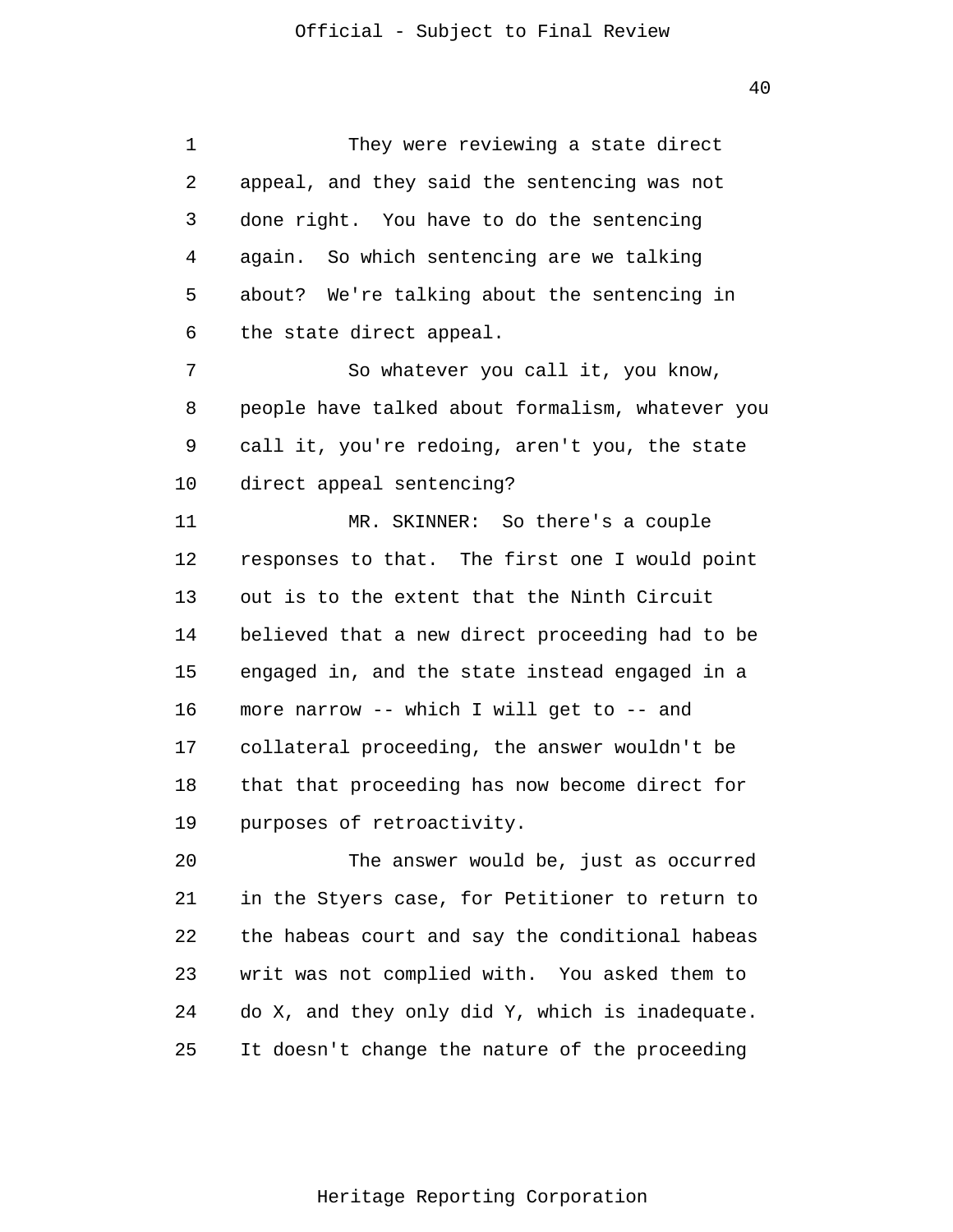1  $\overline{2}$ 3 4 5 6 7 8 9 10 11 12 13 14 15 16 17 18 19 20 21 22 23 24 25 in the -- JUSTICE KAVANAUGH: The Ninth Circuit allowed that, right? MR. SKINNER: The Ninth Circuit allowed that, exactly, in Styers. Petitioner in Styers returned. The District of Arizona, the Ninth Circuit both said this is a valid correction. This is not something that we believe contravenes the conditional writ. And that was in 2011. And Arizona followed the exact procedure here. CHIEF JUSTICE ROBERTS: Well, you're -- you've mentioned the language of the writ several times. Under your approach, I suppose that would be a focus of litigation, exactly what the language of the writ was going to be? MR. SKINNER: Indeed it was in Styers. Petitioner returned to the District of Arizona and said you said these words in your conditional writ -- the exact words here, I might add -- and that was inadequate to satisfy the writ, and so I need to have an unconditional writ granted. And that is exactly -- if there is a concern that the Ninth Circuit demanded --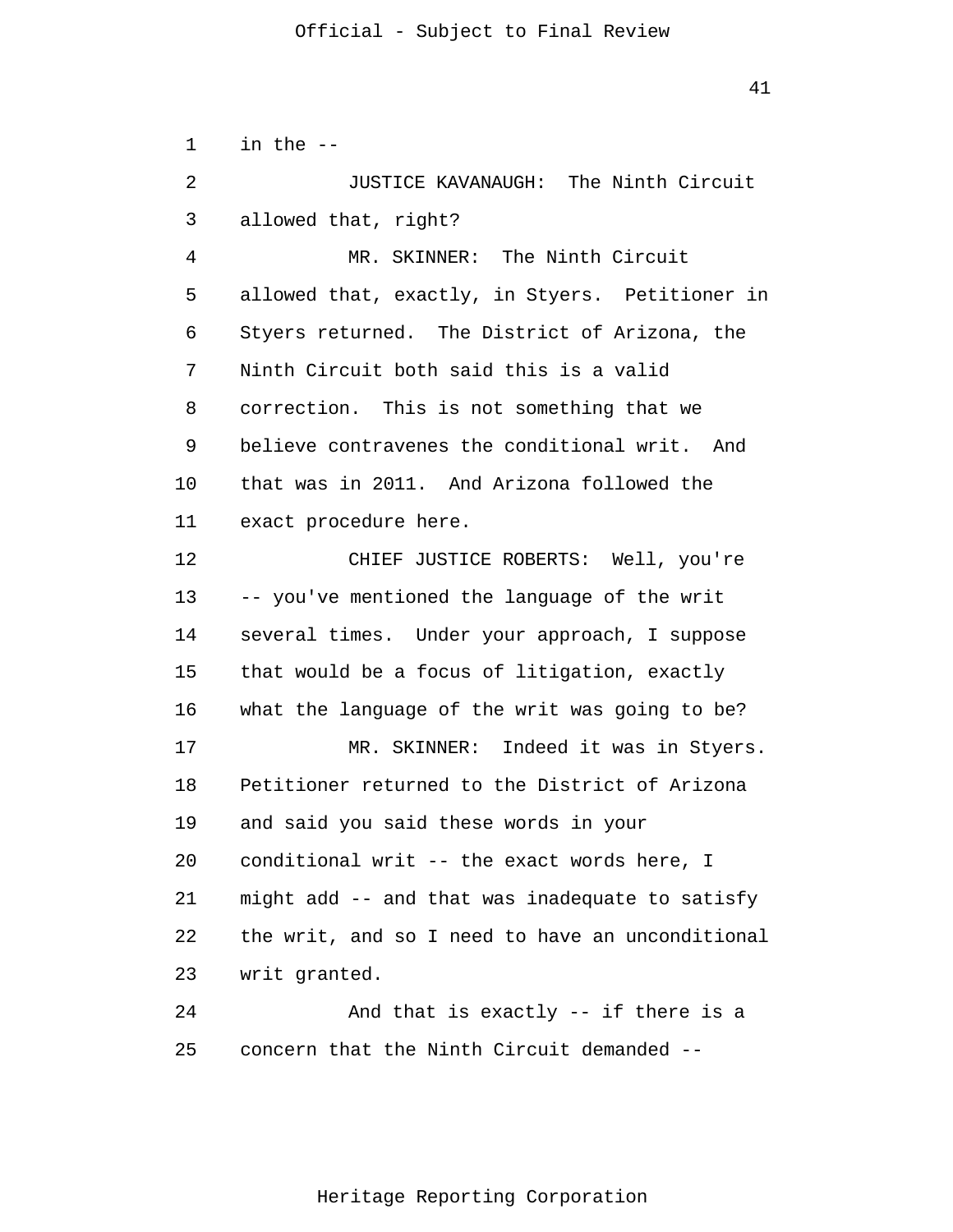1 2 3 4 5 6 7 8 9 10 11 12 13 14 15 16 17 18 19 20 21 22 23 24 25 JUSTICE KAVANAUGH: But just -- sorry to interrupt. But, to be clear, and then the -that went to the Ninth Circuit, right? MR. SKINNER: Correct, and it was affirmed. JUSTICE KAVANAUGH: And the Ninth Circuit said that it was not a violation of the conditional writ? MR. SKINNER: Correct. Correct. So that is -- that, again, just goes to if there is a concern about correcting a direct -- an error that occurred in the direct appeals process through the collateral process, first, the existence of harmless error analysis for questions like Eddings in the habeas court acknowledges that there is some resolution and ineffective assistance in the Strickland prejudice prong. So that's -- JUSTICE SOTOMAYOR: Sorry, so are you arguing that we should DIG this case, that we granted cert when we shouldn't have, that they should have done what they did in Styers and gone back to the Ninth Circuit to find out if there was a violation first and that we shouldn't be deciding that ourselves?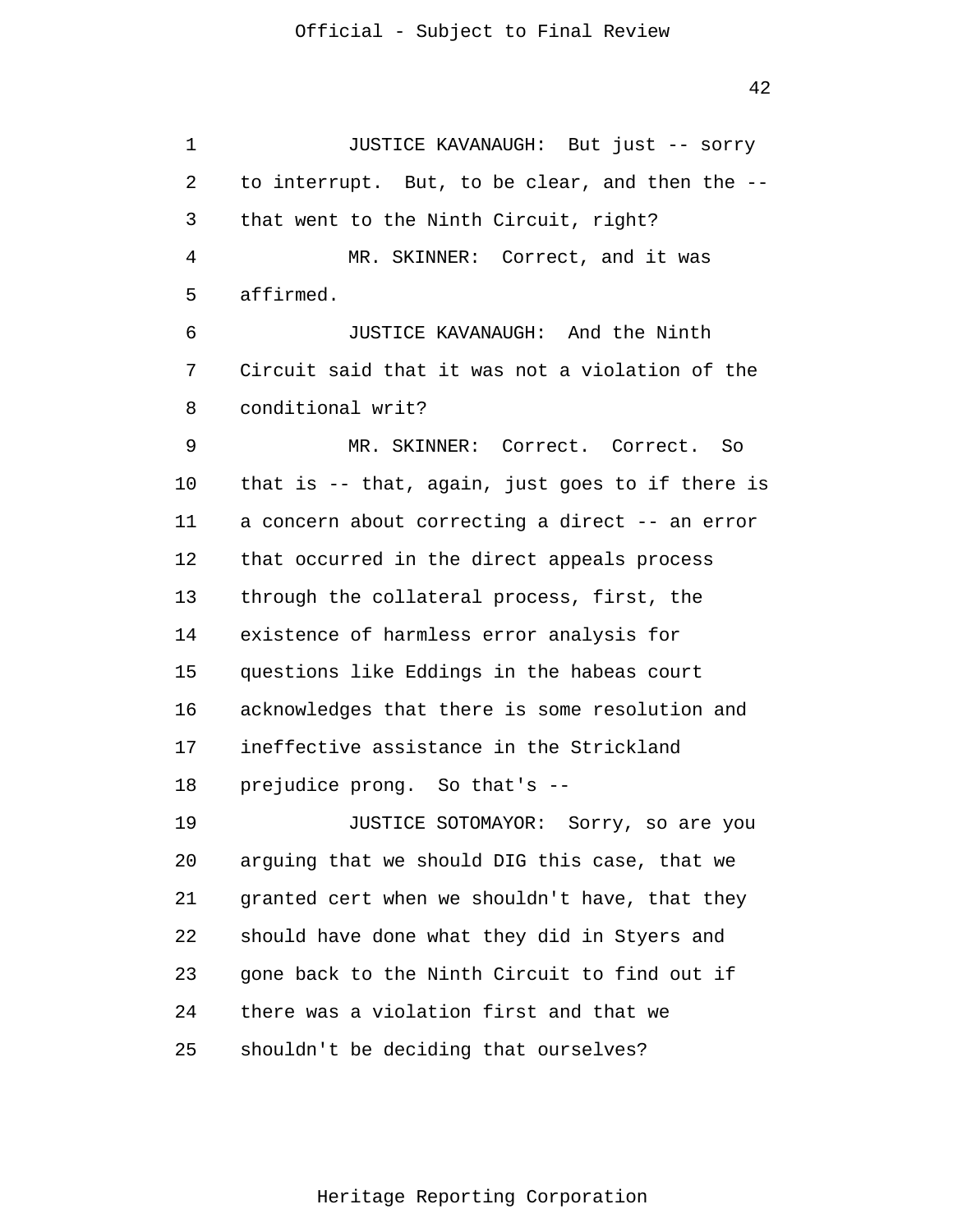1 2 3 4 5 6 7 8 9 10 11 12 13 14 15 16 17 18 19 20 21 22 23 24 25 MR. SKINNER: The Court certainly is in a position to dismiss the case as improvidently granted. I should note that by granting cert here, the Court has jurisdiction over post-collateral -- post-conviction proceedings, but I do believe that that is an inherent problem here. Well, I think that is at a basis for why this Court must accept the collateral -- the holding by the Arizona courts that the proceedings here were collateral. To the extent that there is a concern that a collateral proceeding is insufficient, that is not a question that is properly before the Court. The Court can't use that to second-guess the Arizona state court's conclusion. JUSTICE KAGAN: When -- when you say that the proceedings were collateral, and putting aside the question of whether that gets you out of the obligation to apply new rules of constitutional law, is the labeling collateral, does that make a difference in terms of what the State Supreme Court actually does? MR. SKINNER: It does, Your Honor.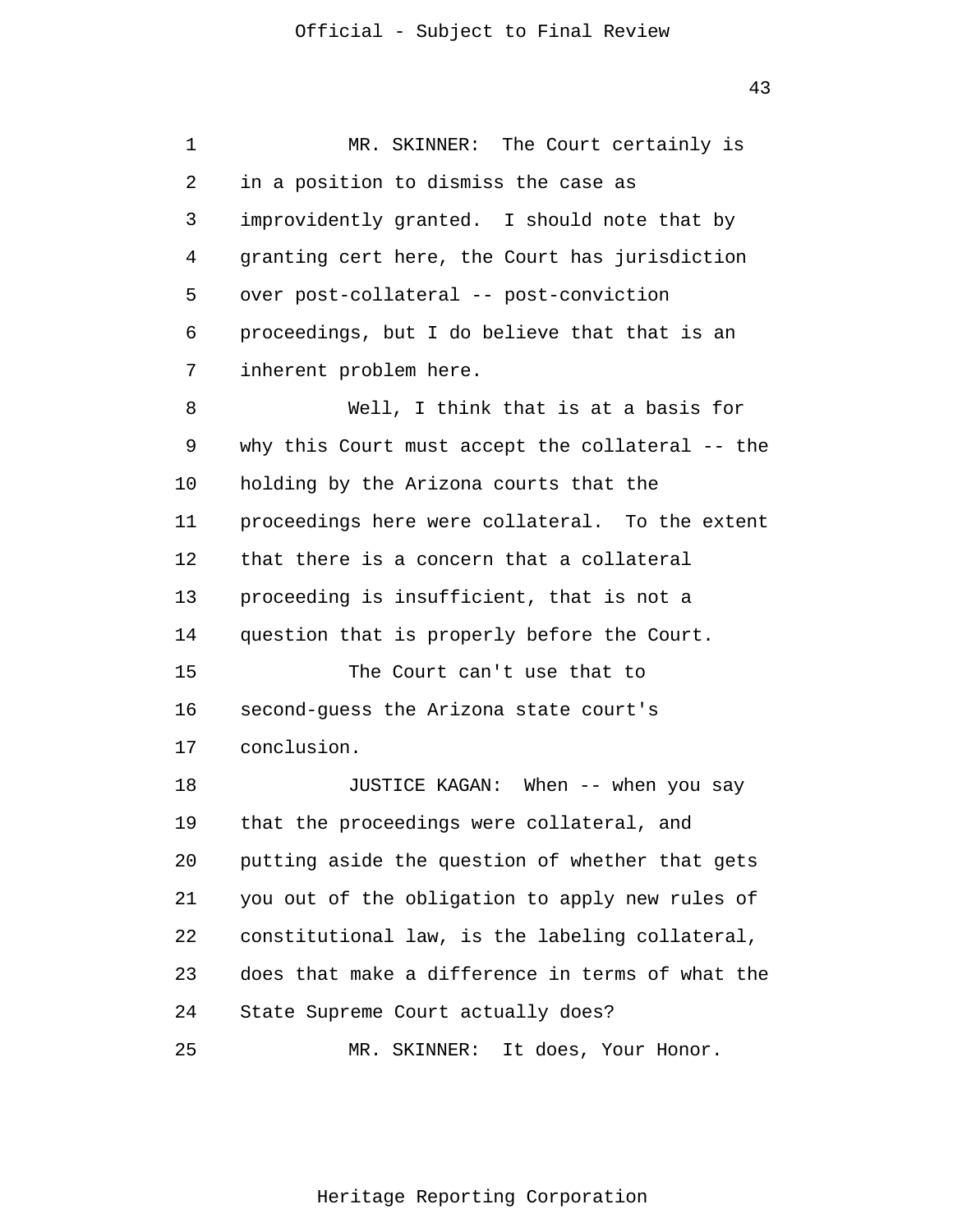44

1 2 3 4 5 6 7 8 9 10 11 12 13 14 15 16 17 18 19 20 21 22 23 24 25 The -- there are two chief categories of differences. First, as to the aggravation and mitigation analysis itself, the collateral second independent review is very different. In the first independent review, the Arizona Supreme Court engages in a searching analysis as to the basis of the aggravators and the mitigators. That leads, for example, in the Styers case, and in the consolidated opinion here, for the Hedlund -- JUSTICE KAGAN: That may be -- I think you're answering a question I didn't ask. Assume that this had gone back to the state appeals court on direct review. In other words, it had gone up, the Ninth Circuit said that there was a mistake, the appeals court says: Okay, we have to correct our mistake. Would it look any different if you labeled it "direct" as opposed to "collateral"? MR. SKINNER: I think -- I think I'm trying to get at that, which is, on direct, the Court would look through and has in multiple cases, in the Styers case, in the consolidated opinion here, will reject an aggravator and will go through and -- and make differences in terms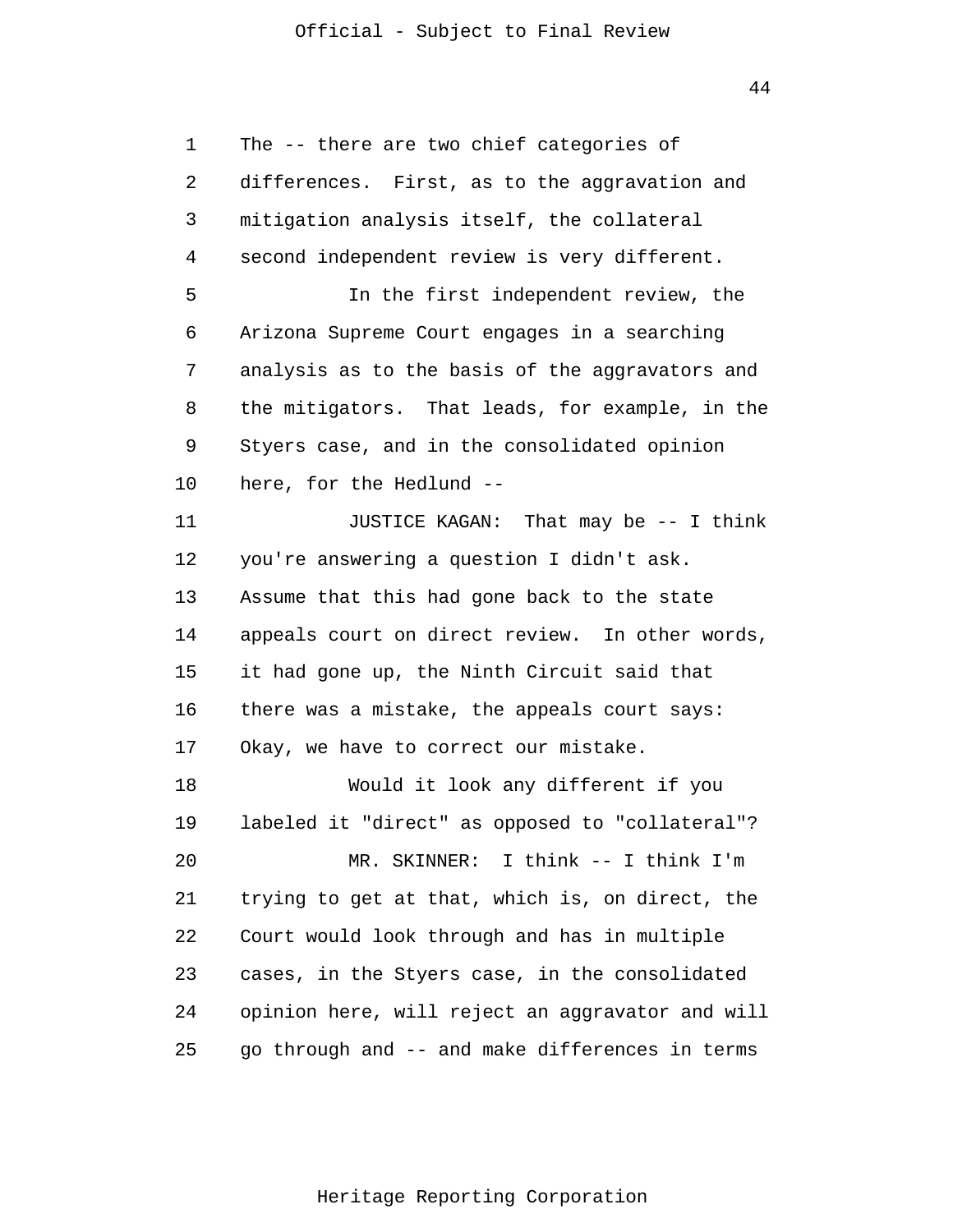1  $\overline{2}$ of what is the aggravation and mitigation coming out of the trial court.

3 4 5 6 7 But, on the second time around, it's been very clear in Styers and in the Hedlund opinion and here, there is no revisiting of the aggravation and mitigation. And I will point out that here --

8 9 10 11 12 13 JUSTICE KAGAN: But I guess I'm -- I'm asking you to do it the second time around both ways. In other words, it's gone up. The Ninth Circuit has said: It's in error. One way the Ninth Circuit has said you have to reopen the direct proceedings.

14 15 16 17 18 19 On that reopening, the direct proceedings, after the finding of error, would you go through the entire analysis all over again, or would you just make the correction in the exact same way that you made it in the collateral proceedings?

20 21 22 23 24 25 MR. SKINNER: I -- we don't have an example of that. All I can tell you is that when independent review is done in the context of direct, there's a searching analysis, aggravators will be rejected. And in the three cases in which a collateral independent review

45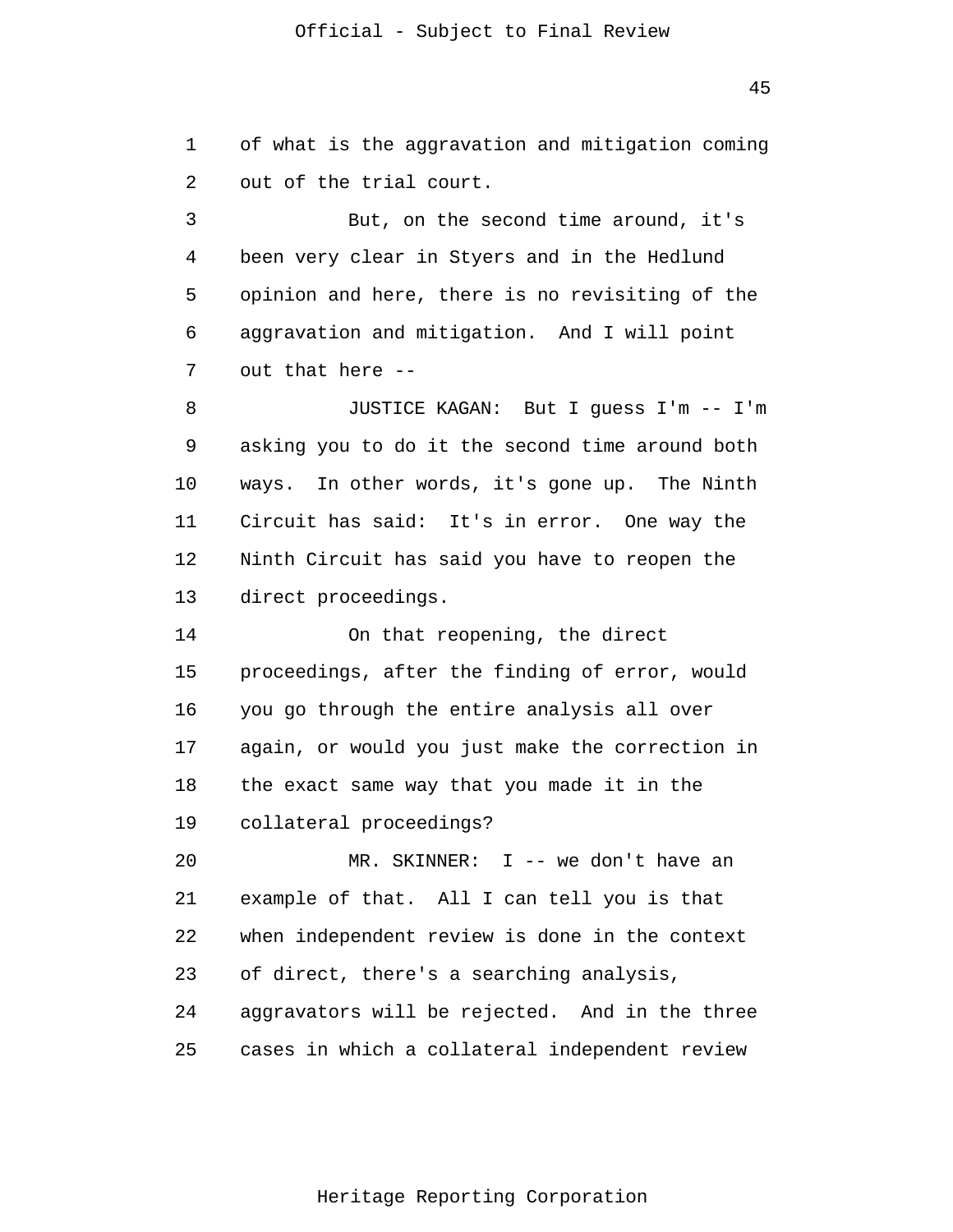46

1  $\overline{2}$ 3 4 5 6 7 8 9 10 11 12 13 14 15 16 17 18 19 20 21 22 23 24 25 has been used, the court has been clear that they will not revisit aggravators and mitigators, even when they are challenged. Here, Petitioner challenged the existing aggravators, and the court said we're not going there. JUSTICE KAGAN: I guess the intent of my question is to suggest that the -- the correction -- the -- the analysis by which you say, okay, we have to correct the error and now that we correct the error, we have to decide whether that does or does not mean that we need to change the sentence, that you would -- you just have to do that either way. And the label is not what makes a difference, that you're essentially redoing what the direct -- what the state supreme court did on direct with the error corrected. MR. SKINNER: So I -- I'm trying to get at the idea that in -- in a first direct independent review, there is much more done -- JUSTICE KAGAN: I know.  $MR.$  SKINNER: I -- I -- I --JUSTICE KAGAN: But the question is not the first one.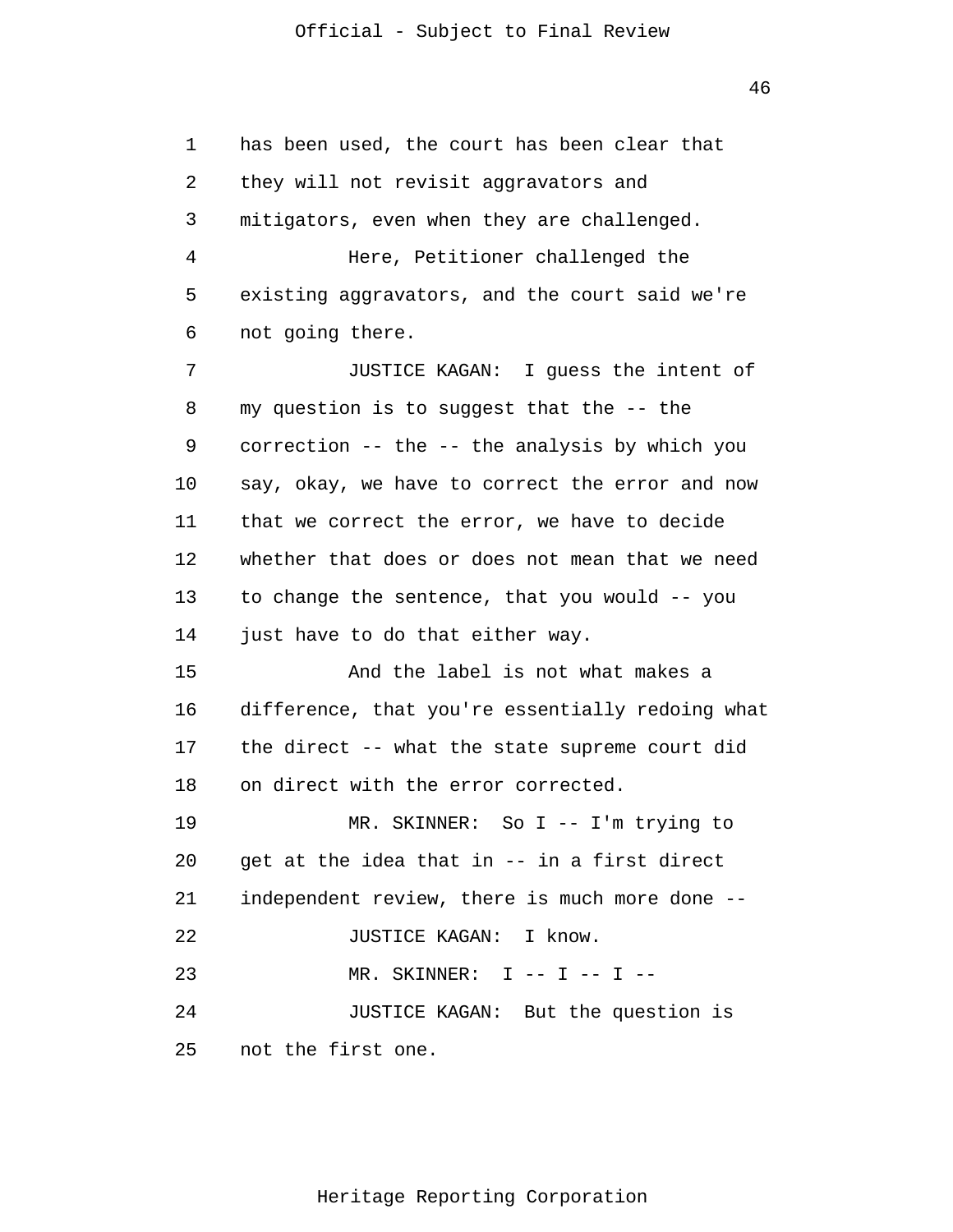| 1  | MR. SKINNER: Yeah.                                     |
|----|--------------------------------------------------------|
| 2  | JUSTICE KAGAN: The question is what                    |
| 3  | happens after the Ninth Circuit says go correct        |
| 4  | the error. Okay? And if all you're doing in            |
| 5  | this supposedly collateral review is correcting        |
| 6  | the error as any other state supreme court would       |
| 7  | do when they're told to go correct their mistake       |
| 8  | on $--$ in $--$ in $--$ in the direct appeal, then the |
| 9  | fact that you label it collateral does not seem        |
| 10 | to make all that much of a difference.                 |
| 11 | MR. SKINNER: If the court had -- if                    |
| 12 | the court were to engage in the type of specific       |
| 13 | correction that occurred here and they said that       |
| 14 | it was really indirect, it's possible they would       |
| 15 | do that. I do think that, based on past                |
| 16 | practice, if the Arizona Supreme Court believes        |
| 17 | that they are engaging in a full, direct,              |
| 18 | independent review as they would the first time        |
| 19 | around, then they will do -- they will go in a         |
| 20 | far more searching analysis. They will address         |
| 21 | arguments that weren't even raised in the              |
| 22 | Hedlund companion case, here in the consolidated       |
| 23 | opinion, an aggravator was struck for not even         |
| 24 | the reason that the Petitioner -- that that            |
| 25 | defendant had identified.                              |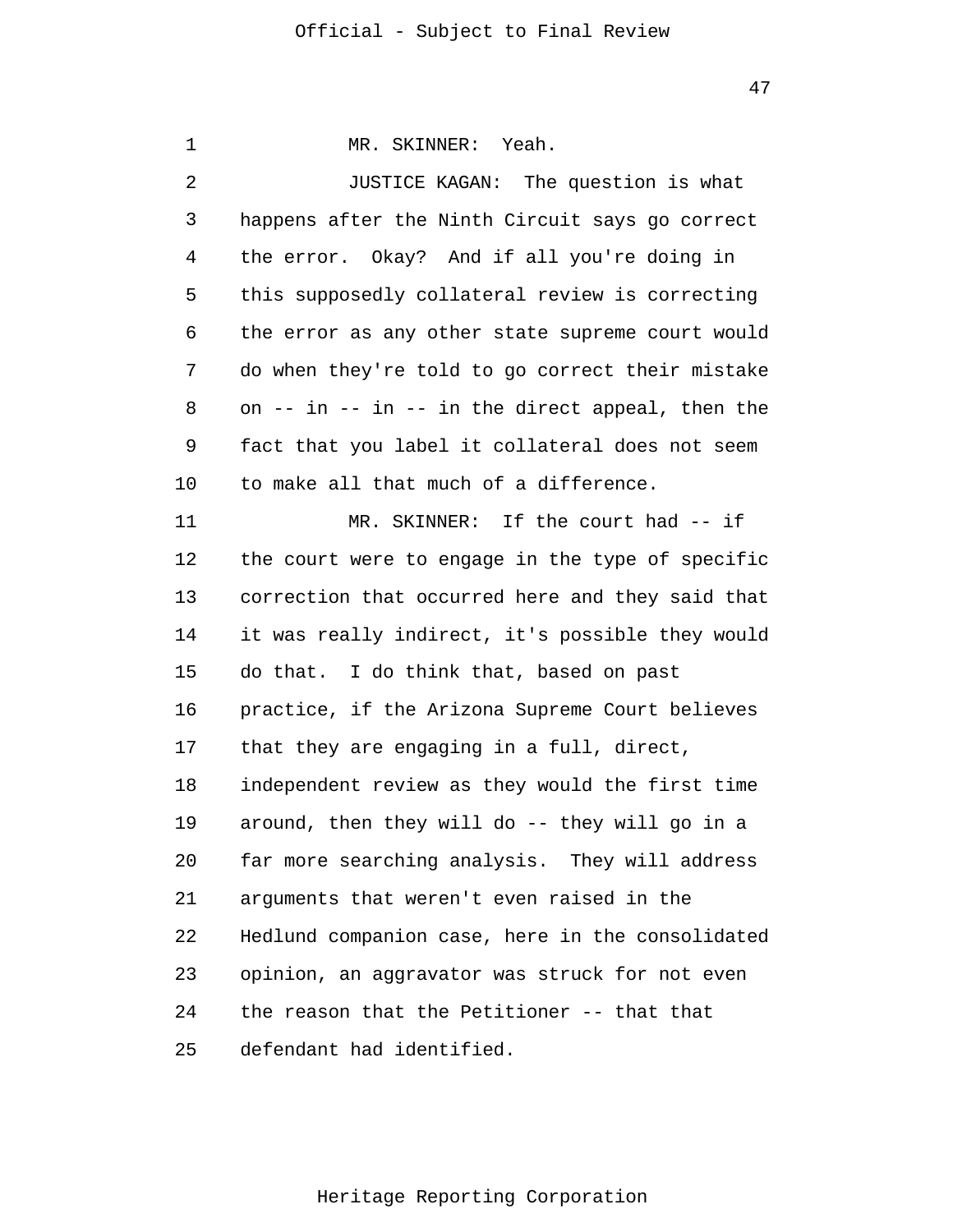| 1  | It's possible that they could just go            |
|----|--------------------------------------------------|
| 2  | back and say we're going to do a narrow          |
| 3  | correction, but we're going to do it in the      |
| 4  | direct context. We've never seen that. And I     |
| 5  | -- I don't know that that's necessarily how they |
| 6  | would approach it. They would view it as         |
| 7  | redoing from start to finish the independent     |
| 8  | review with all of the steps --                  |
| 9  | JUSTICE KAVANAUGH: Could --                      |
| 10 | MR. SKINNER: -- including going to               |
| 11 | the aggravators --                               |
| 12 | JUSTICE KAVANAUGH: -- could I ask, I             |
| 13 | think, maybe the same question? But if this had  |
| 14 | come up on -- to this -- this Court on direct,   |
| 15 | we'd said what the Ninth Circuit said, Eddings   |
| 16 | error, and sent it back to the Arizona Supreme   |
| 17 | Court, would that remand proceeding at the       |
| 18 | Arizona Supreme Court have looked different, I   |
| 19 | think, from the collateral proceeding that       |
|    | 20 occurred here?                                |
| 21 | MR. SKINNER: I --                                |
| 22 | JUSTICE KAVANAUGH: I think that's                |
| 23 | getting at the question as well.                 |
| 24 | MR. SKINNER: Yeah. And -- and this               |
| 25 | -- this is a --                                  |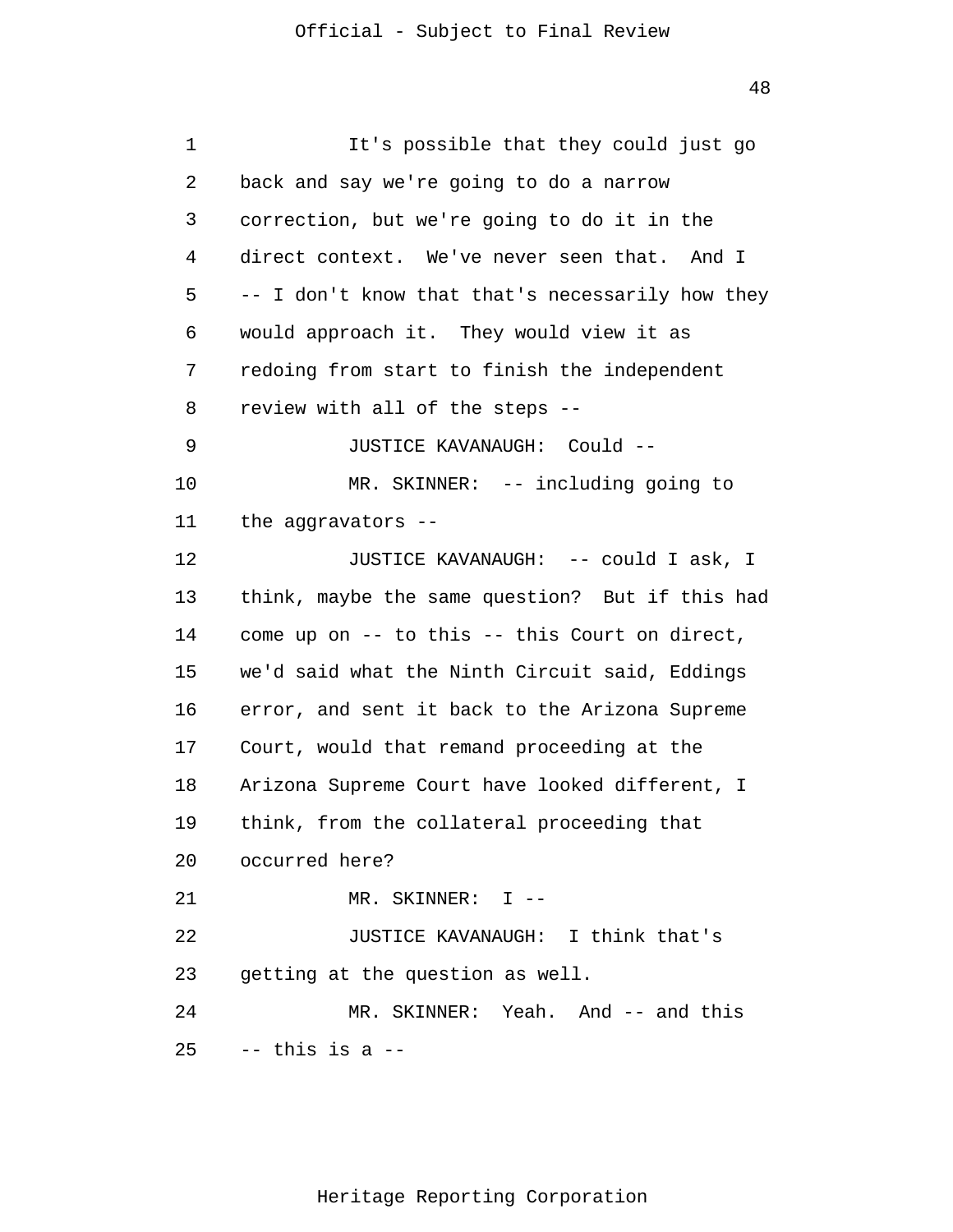1 2 3 4 5 6 7 8 9 10 11 12 13 14 15 16 17 18 19 20 21 22 23 24 25 JUSTICE KAVANAUGH: Same answer? MR. SKINNER: It's a hard one. I think it's the same answer. I believe -- we believe the State's position would be that that would require a full-blown independent review of all the steps -- JUSTICE KAGAN: But why -- why would that be? JUSTICE KAVANAUGH: Why? JUSTICE KAGAN: I mean, usually, when we say go correct your error, we just mean go correct that error. We don't mean you have to do everything else. MR. SKINNER: I think it partly stems from the idea that there would have never been a -- it's possible that they would have done a more narrow analysis, but just because of how many steps Arizona has put in place as safeguards in the death penalty context, an independent review the first time around will address issues not even raised. If a defendant stands -- counsel stands up and says there are no sentencing issues, there will still be an analysis. I just suspect that's what they would do because there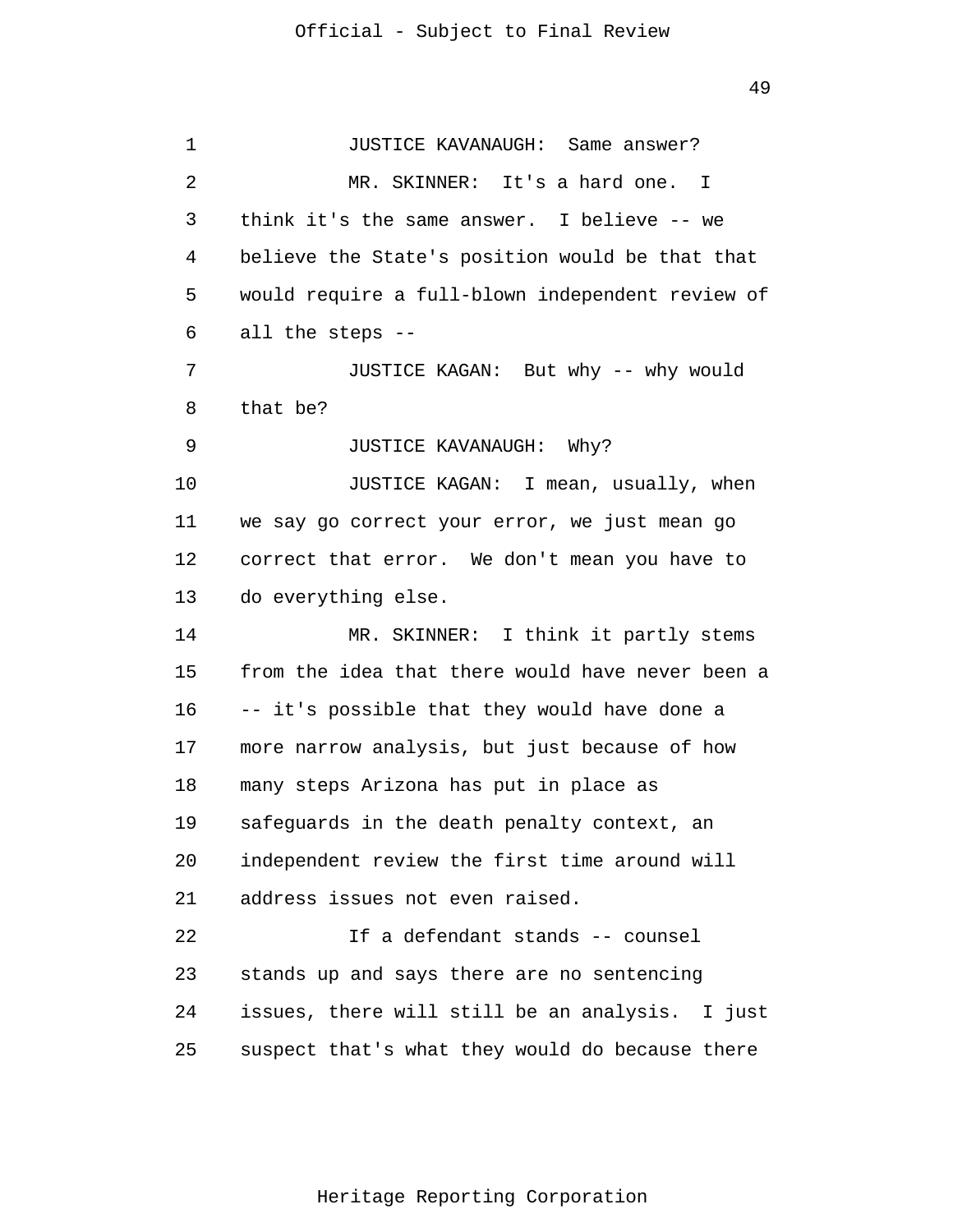$\overline{2}$ 3 4 If it comes up on direct and this Court finds an error and it goes back down, I think they would have felt very much like there

would have been no finality.

1

5

6 7 8 9 there was no aspect of the case that would have -- would have counseled toward a more narrow aspect of correcting the error. Here, when it returned 20 years later, it's different.

was no finality that needed to be deferred to,

10 11 12 13 14 15 JUSTICE BREYER: Still back at Clemons, I'm trying to figure this out. As I see it, I'm imagining we have two scale pans, all right? And over here in the A pan are a whole bunch of aggravators, and over here in the B pan are a whole bunch of mitigators.

16 17 18 19 20 21 And now it is the law in Arizona, imagine, that this weighing can take place in the Supreme Court of Arizona, period. Okay? Suppose that's the law. It's all fine. But they make a mistake about the B pan. There's some mistake which is found out later.

22 23 24 25 So it's sent back to them. And you say, well, they can do the weighing anyway under -- under Arizona law. That's it. They just have to redo it. But wait, in the meantime, a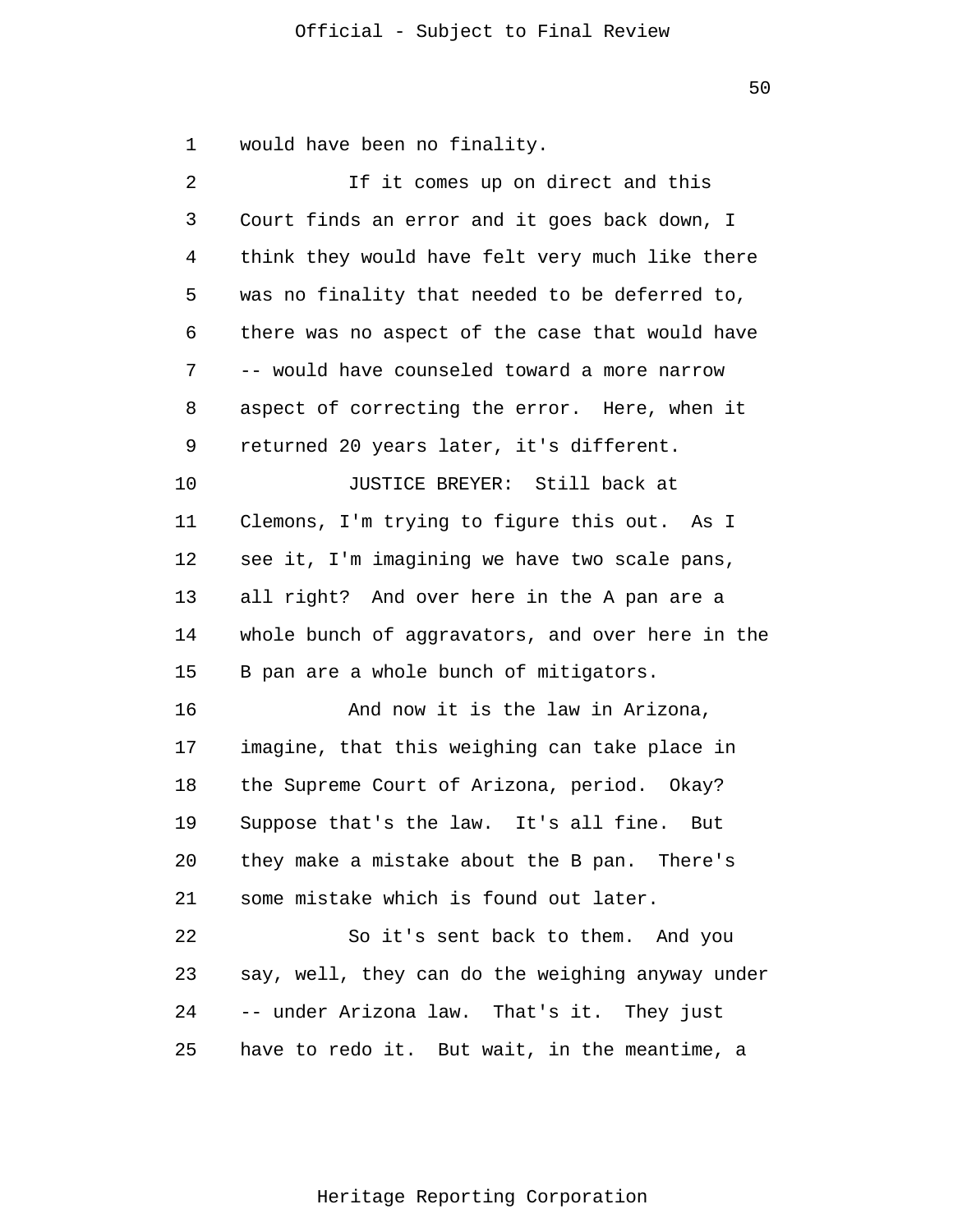1 2 3 4 5 6 7 8 9 10 11 12 13 14 15 16 17 18 19 20 21 22 23 24 25 new constitutional principle has been announced. And the new one is, when you see what's in the A pan, that has to be found with a lawyer present. You see what's in the B pan? A lawyer has to be present. And, lo and behold, this person had no lawyer at sentencing. Wouldn't it be obvious in that case that you can't do the weighing in the Supreme Court of Arizona without sending it back for a hearing where there's a lawyer? MR. SKINNER: That -- JUSTICE BREYER: You see where I'm going? MR. SKINNER: I see where you're -- it begins with the question of whether the new rule that's announced applies. If -- we have not disputed -- JUSTICE BREYER: Yeah. The new rule that is announced is that the A pan factors and the B pan factors have to be found with a lawyer present. All right? I mean, a lawyer has to -- you understand what I'm saying. Gideon v. Wainwright, step 2 or something. I don't know. MR. SKINNER: If Ring and Hurst apply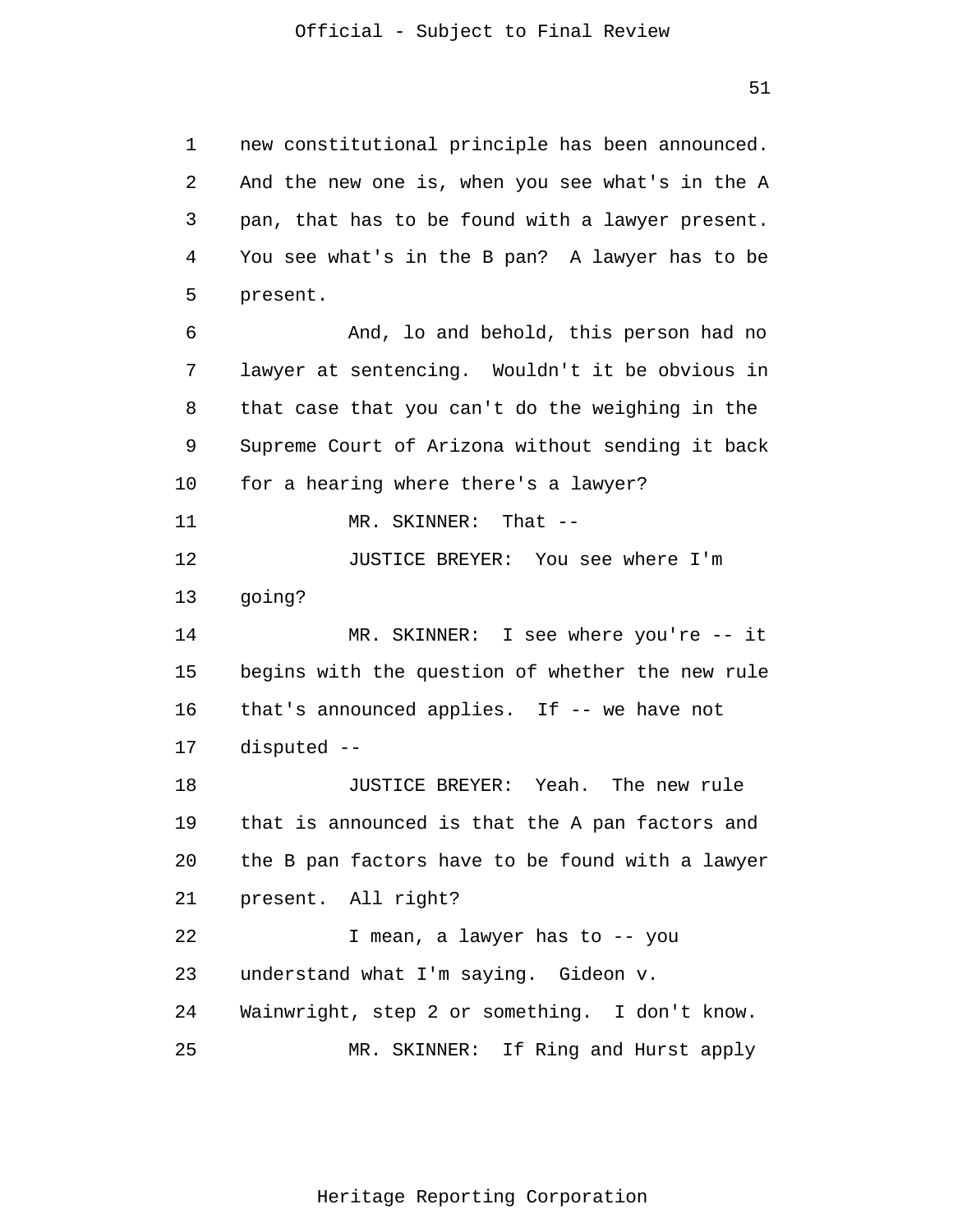52

1 to this case, we do not dispute --

 $\overline{2}$ 3 JUSTICE BREYER: All right. I know, and now I'm saying --

4 5 MR. SKINNER: -- that we don't have reasonable parameters --

6 7 8 9 10 11 12 13 14 JUSTICE BREYER: -- but why in heavens name wouldn't they? I mean, of course, that's going to be the next thing I'd ask. But -- but, if I take your view that they don't apply, it sounds as if we'll -- I'm trying to make it as basic as I can. Hey, you have to have a lawyer. And, by the way, when you do that reweighing, you're going to reweigh factors that were found without a lawyer.

15 16 17 18 19 20 21 22 23 24 25 And I think it's obvious you couldn't do that. And if it's obvious you couldn't do that, Ring says about the same thing. And Hurst. It doesn't say you have to have a lawyer present, but it does say a jury has to find those bits that are there in the A pan, and - and  $-$  you see that's  $-$  that  $-$  and  $I$   $-$  and  $I$ want you to -- you don't want me to reason that way, and so I want you to tell me why not. MR. SKINNER: A critical component here is the idea of what the Ninth Circuit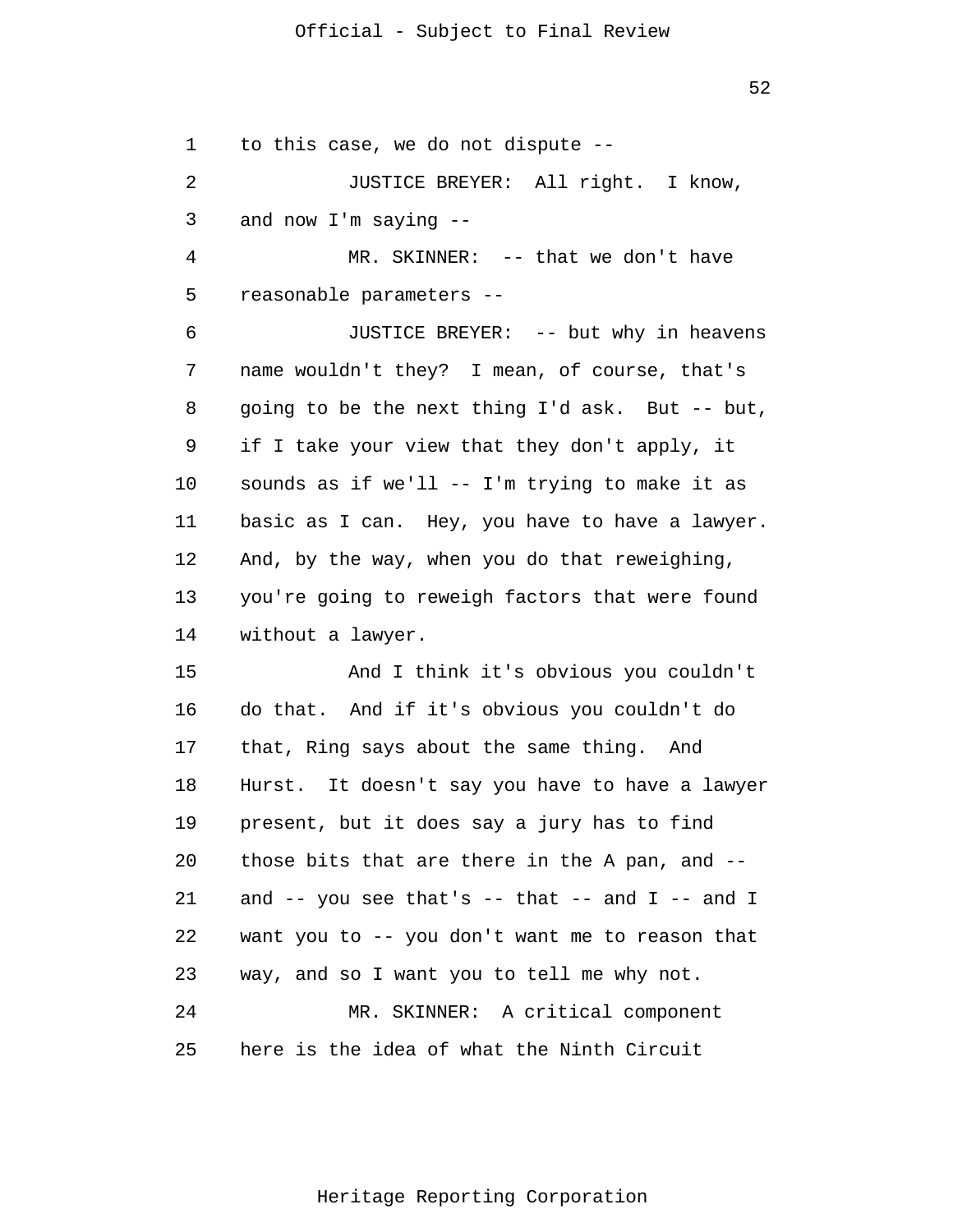| 1  | identified, what the Ninth Circuit asked Arizona |  |  |
|----|--------------------------------------------------|--|--|
| 2  | to do. Arizona followed from a conditional       |  |  |
| 3  | habeas writ that did not require vacating the    |  |  |
| 4  | sentence, that allowed the sentence to stand,    |  |  |
| 5  | engaged in new proceedings exactly as were done  |  |  |
| 6  | in Styers and were -- were found to be           |  |  |
| 7  | acceptable by the federal courts at the District |  |  |
| 8  | of Arizona and the Ninth Circuit.                |  |  |
| 9  | And, here, when the Arizona Supreme              |  |  |
| 10 | Court says that the error correction process     |  |  |
| 11 | we're engaging in is collateral in nature, the   |  |  |
| 12 | Court here, federal courts don't get to          |  |  |
| 13 | second-guess that. There may be consequences     |  |  |
| 14 | from that.                                       |  |  |
| 15 | JUSTICE BREYER: And that's still true            |  |  |
| 16 | if it's Gideon v. Wainwright?                    |  |  |
| 17 | MR. SKINNER: There may be $-$ -                  |  |  |
| 18 | JUSTICE BREYER: Ahh, I see --                    |  |  |
| 19 | MR. SKINNER: There is an exception to            |  |  |
| 20 | the --                                           |  |  |
| 21 | JUSTICE BREYER: -- you're a little               |  |  |
| 22 | pushed there.                                    |  |  |
| 23 | MR. SKINNER: -- there's a -- there's             |  |  |
| 24 |                                                  |  |  |
| 25 | CHIEF JUSTICE ROBERTS: Well, I                   |  |  |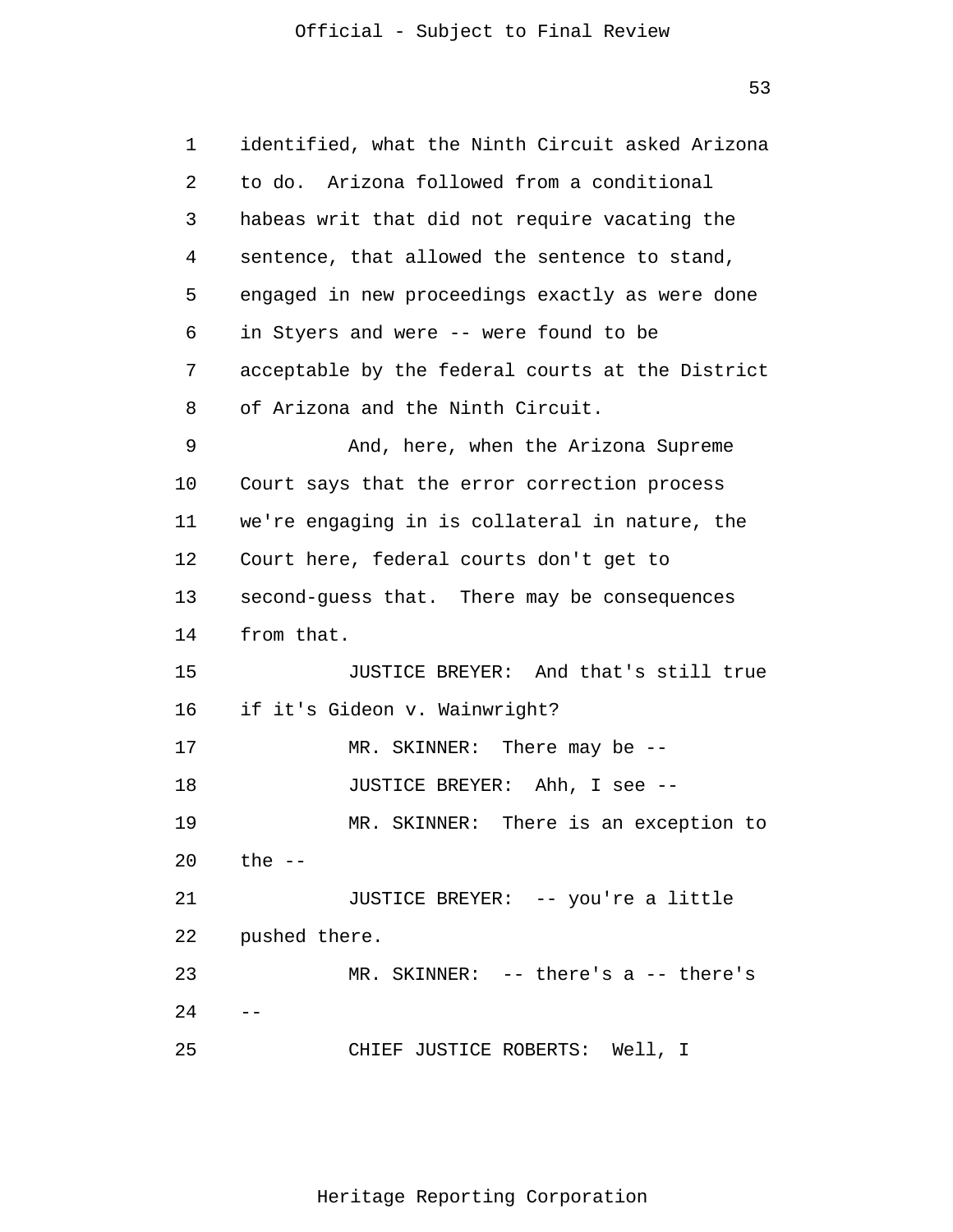1  $\overline{2}$ 3 4 5 6 7 8 9 10 11 12 13 14 15 16 17 18 19 20 21 22 23 24 25 suppose it depends on the underlying determination whether those new rules are retroactive or not. JUSTICE BREYER: Yeah. CHIEF JUSTICE ROBERTS: In the one circumstance, you -- you would be evading the rule against -- or the -- your friend would be evading the rule against retroactivity, and in the other situation, I assume the State would not. MR. SKINNER: Yeah, to the -- yes. Going back to the Gideon versus Wainwright example, there is an exception to the modern retroactivity framework for certain rules that may be so essential. And -- and setting that aside, the -- there may be consequences from the State of Arizona, the Arizona Supreme Court, labeling the procedure as collateral. JUSTICE BREYER: Yeah. MR. SKINNER: It may be that that is insufficient to satisfy the court that granted the habeas writ. JUSTICE BREYER: All right. So that's why you say  $--$  I think  $--$  look, I'm  $--$  I'm getting this much better. I mean, I thought --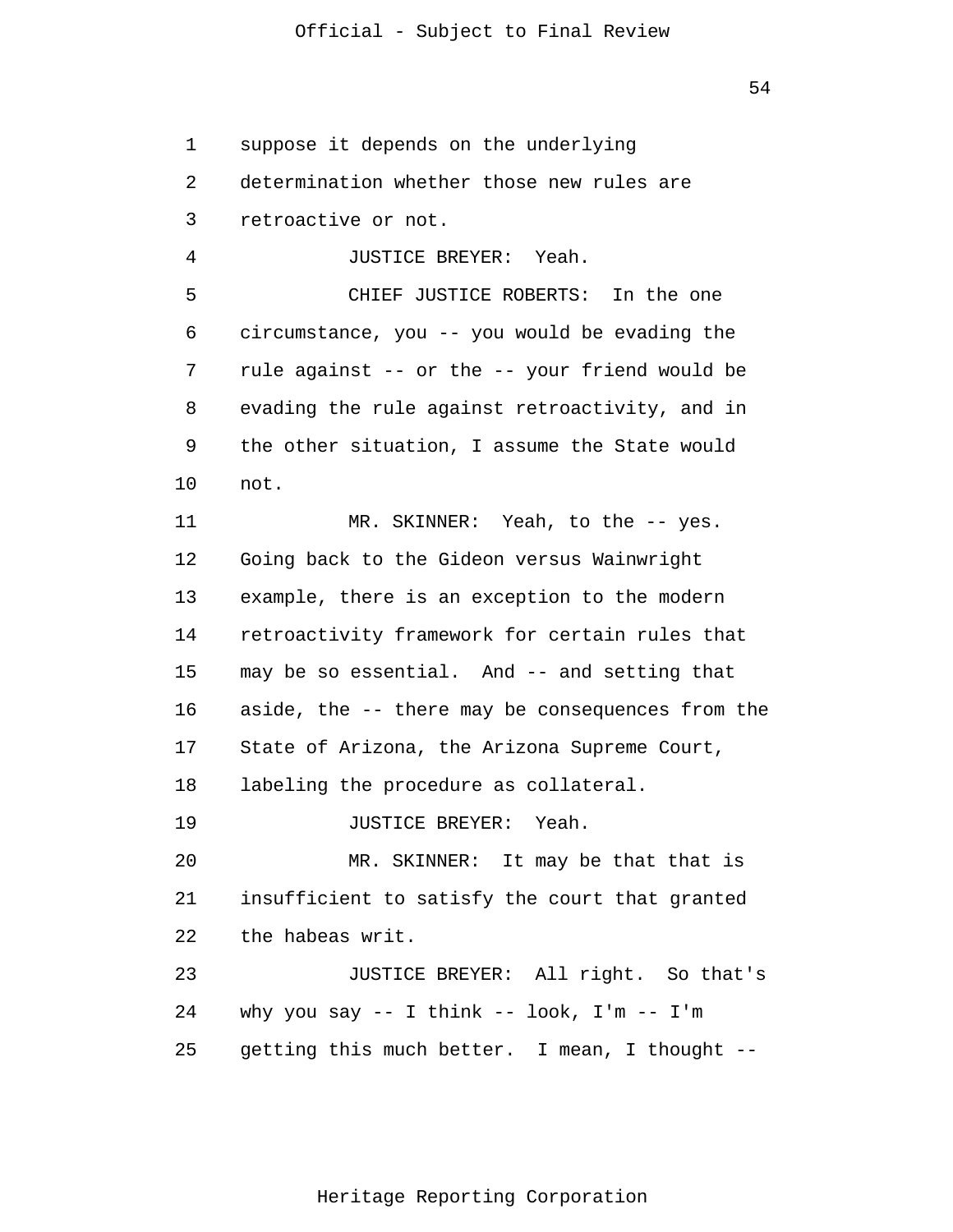55

1  $\overline{2}$ 3 4 5 6 7 8 9 10 11 12 13 14 15 16 17 18 19 20 21 22 23 24 25 the Gideon v. Wainwright example I thought distinguishes Clemons because Clemons, there was no intervening rule that said the things in the two pans had to be found in a certain way. But there is here. But maybe this new thing doesn't apply in collateral. I think that's the -- MR. SKINNER: Well, 100 percent. JUSTICE BREYER: So that's why you -- MR. SKINNER: Yeah. I mean -- JUSTICE BREYER: All right. MR. SKINNER: -- like going to Ring. Ring is not retroactive. If we are -- if -- if we are in a collateral proceeding, which we are, then it doesn't apply. Just like it doesn't apply in a 2255. There may be -- there may be other issues that arise from us using a collateral proceeding. JUSTICE BREYER: Uh-huh. MR. SKINNER: That -- any of those issues are properly before other courts and don't allow this Court to second-guess the nature of Arizona's proceedings. JUSTICE KAGAN: I guess -- JUSTICE KAVANAUGH: I think that --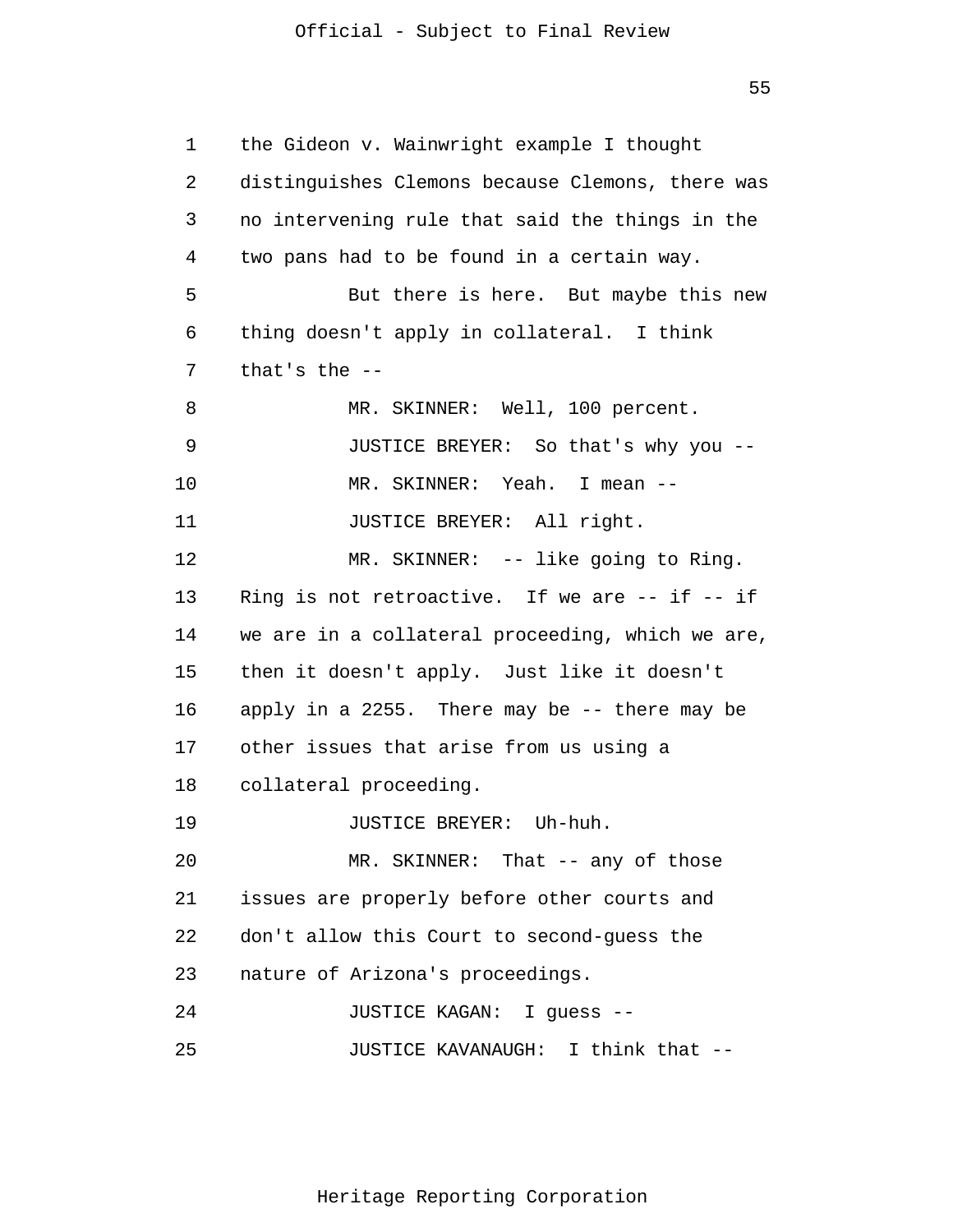1 2 3 4 5 6 7 8 9 10 11 12 13 14 15 16 17 18 19 20 21 22 23 24 25 JUSTICE KAGAN: -- General Skinner, the real question that Justice Breyer is asking is, call it reopening, call it redoing, call it whatever you want, but you're correcting what happened on direct appeal, and we -- and -- and -- and you're doing it now. You have to do it now. And now we know that Ring would apply, and it's -- it's a -- it's a little bit strange to have a new proceeding where a rule that's been around for 20 years is not being applied. MR. SKINNER: I -- going back to the harmless error, had the Ninth Circuit remanded to the Arizona Supreme Court for harmless error analysis, it is not obvious to me at all that that would be an inadequate resolution of a non-structural constitutional violation and that you couldn't engage in a collateral harmless error analysis and -- and thereby correct the problem. It is -- again, this goes -- JUSTICE KAGAN: Well, possible, but maybe the reason that you're going to the harmless error case instead of your own case is that, in your own case, the error had to do with the fundamental question of sentencing, which is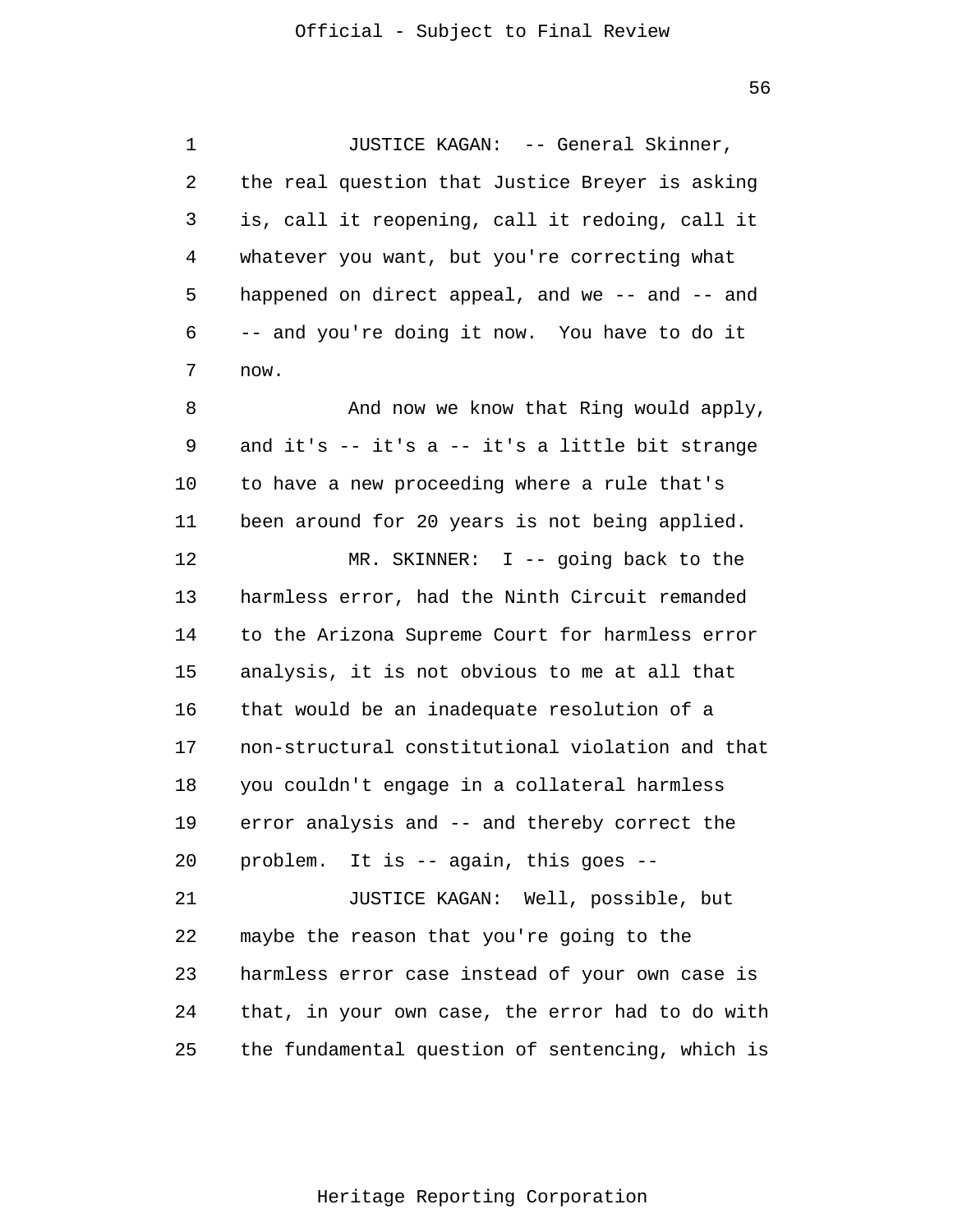1  $\overline{2}$ 3 weighing the aggravating and mitigating circumstances and coming up with the right sentence.

4 5 6 7 8 9 10 11 12 And that you're having to do again because the initial inquiry had a constitutional defect. And whether you say that you're doing it in a collateral proceeding or you say that you're doing it in a direct proceeding, I mean, essentially, you're -- you're having a new proceeding to correct the constitutional error, and you're having it in the year 2019, when Ring would apply to any other new proceeding.

13 14 And the question is, why does your new proceeding not also have to comply with Ring?

15 16 17 18 19 20 21 22 23 MR. SKINNER: It would apply to any new proceeding that is part of a direct review process. To the extent that there was a third, fourth, fifth state post-conviction motion, to the extent that there is a long pending -- as this occurred here -- many years in the District of Arizona and the Ninth Circuit, collateral proceeding, Ring wouldn't apply to any reanalysis or reexamination.

24 25 JUSTICE KAGAN: Yes, but it's a reanalysis of an analysis that was done in the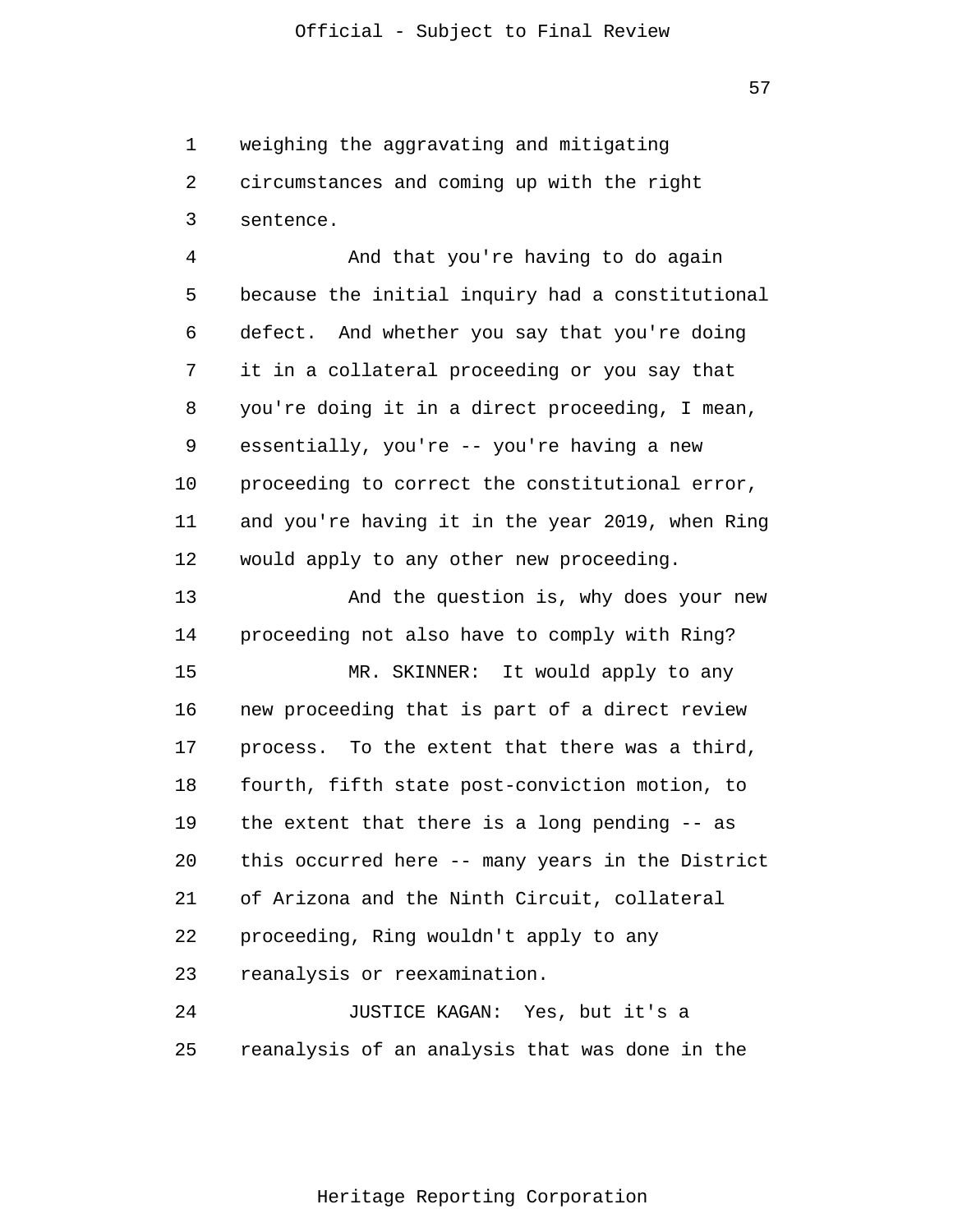58

| 1  | direct proceeding. So it's a redo of the direct  |
|----|--------------------------------------------------|
| 2  | proceeding. Whatever you want to call that,      |
| 3  | it's a redo of the direct proceeding.            |
| 4  | MR. SKINNER: $I$ -- $I$ -- the -- any --         |
| 5  | the -- as this Court noted in Wall, any          |
| 6  | collateral proceeding is going to invariably     |
| 7  | entail a reexamination of something that         |
| 8  | occurred in a direct proceeding.                 |
| 9  | JUSTICE KAVANAUGH: On the -- on the              |
| 10 | harm -- keep going, I'm sorry.                   |
| 11 | MR. SKINNER: So -- and then crucially            |
| 12 | here, once -- our position is once a case is     |
| 13 | final on direct review, as this was 23 years     |
| 14 | ago, the touchstone for how you would undo that  |
| 15 | finality is to vacate the sentence.              |
| 16 | The Ninth Circuit in the District of             |
| 17 | Arizona knew exactly how to tell us that we had  |
| 18 | to vacate the sentence --                        |
| 19 | JUSTICE KAVANAUGH: On -- on the                  |
| 20 | harmless error point, to pick up on Justice      |
| 21 | Kagan's question, I think you were saying that   |
| 22 | harmless error could have been done by the Ninth |
| 23 | Circuit on habeas, and so, too, a state habeas   |
| 24 | court could do the harmless error analysis.      |
| 25 | Is that correct so far?                          |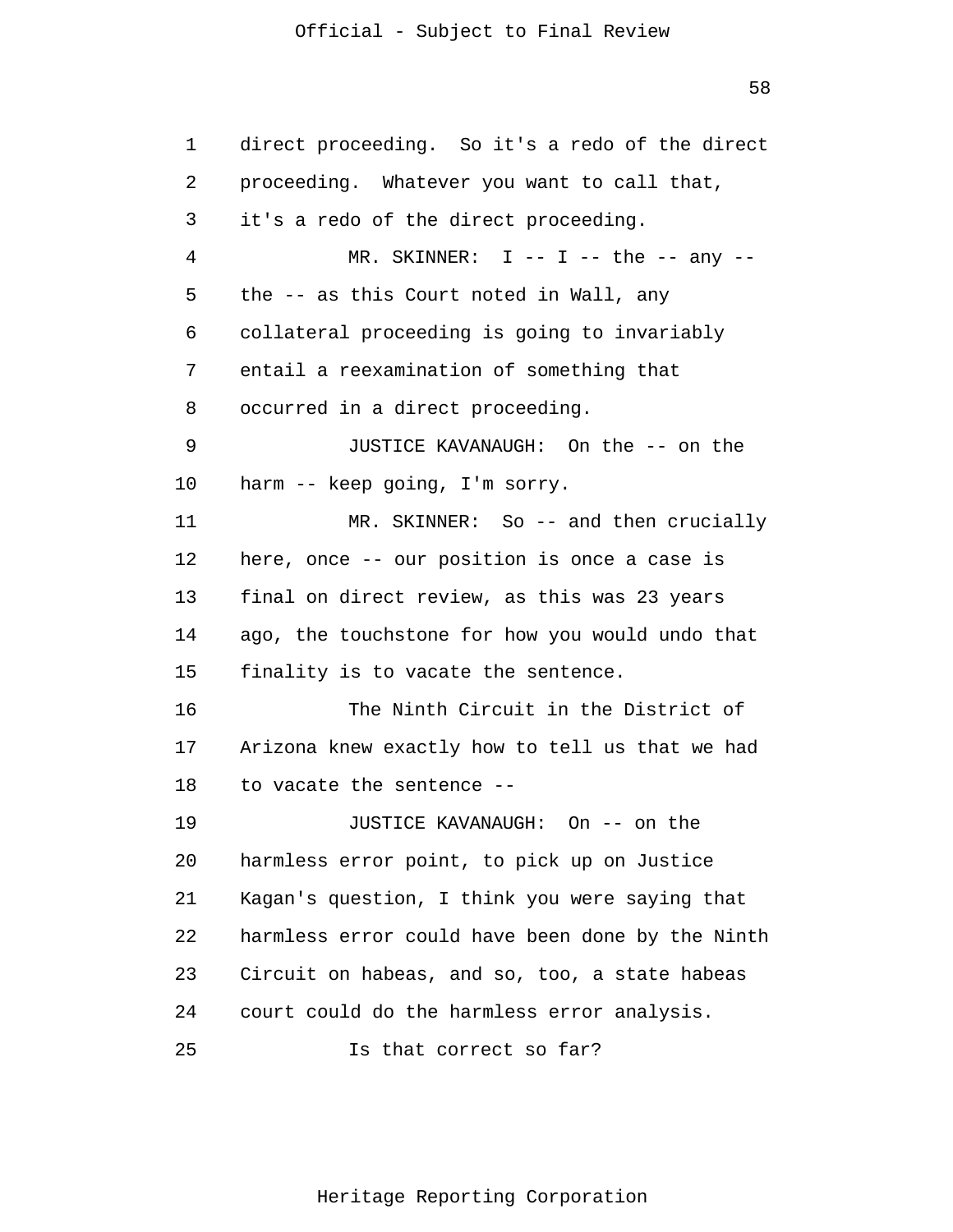1 2 3 4 5 6 7 8 9 10 11 12 13 14 15 16 17 18 19 20 21 22 23 24 25 MR. SKINNER: Yes. JUSTICE KAVANAUGH: Okay. And then I think Justice Kagan's point gets at the question of what's -- is this different in essence on some fundamental way from harmless error analysis. I think your answer is no. And can you -- if that's true, can you explain that? MR. SKINNER: I think it is different to the extent that we are providing additional process to the defendant, and in -- in particular, but I think as a matter of type. To the extent that a harmless -- JUSTICE KAVANAUGH: It's very similar, I think, is what you're arguing. MR. SKINNER: Yes. As a type, it is very similar, but I would never say that what we did was -- JUSTICE KAVANAUGH: In -- in Clemons, they -- they're analyzed back to back. MR. SKINNER: Yes. Both options were left open by the court as available paths for appellate correction of trial court error in Clemons. And we believe -- JUSTICE GINSBURG: May -- JUSTICE SOTOMAYOR: I'm sorry, could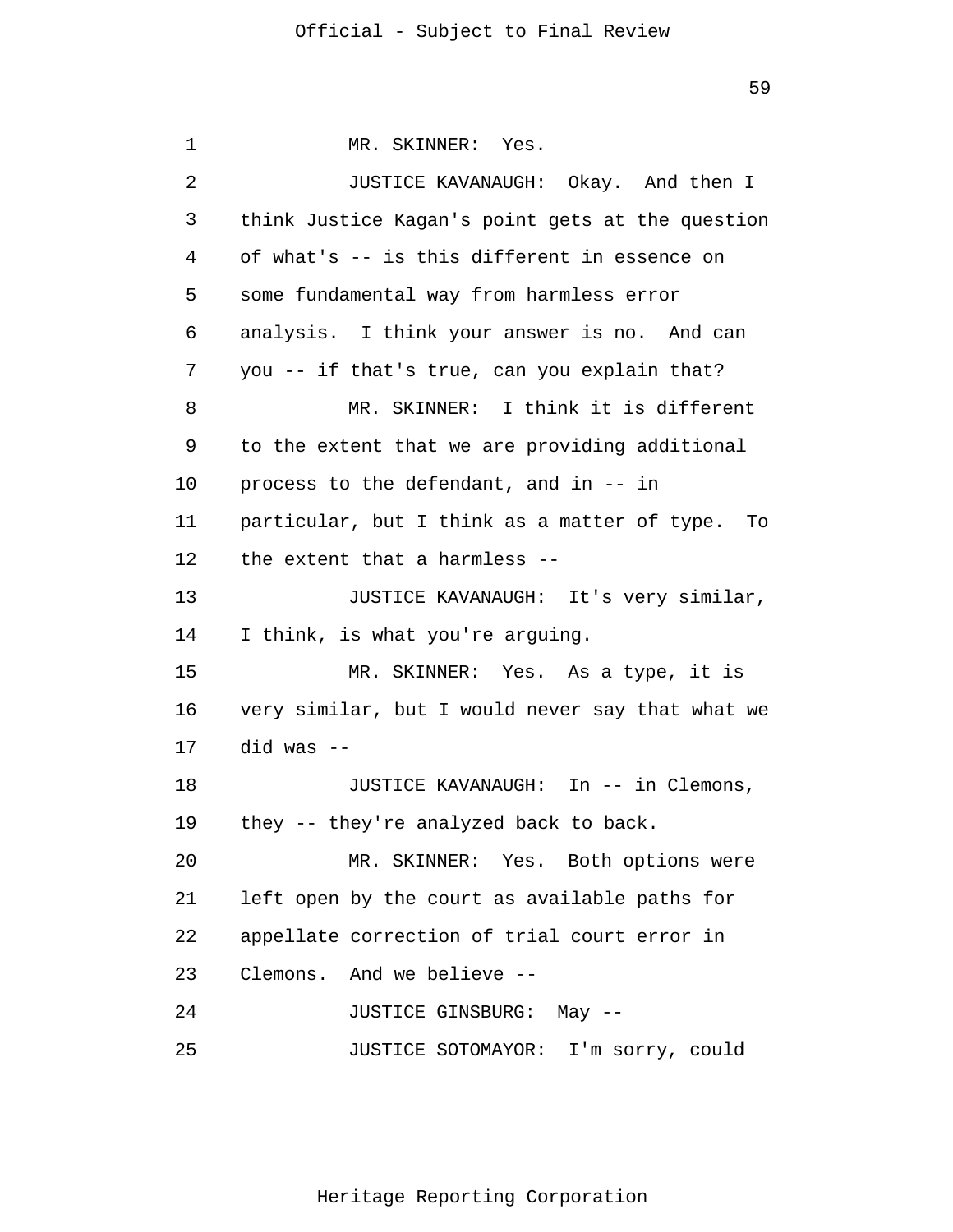1  $\overline{2}$ 3 4 5 6 7 8 9 10 11 12 13 14 15 16 17 18 19 20 21 22 23 24 25 -- JUSTICE GINSBURG: -- may I ask you a question about the -- the -- the error wasn't saying we won't count this mitigator, because there was no causal connection. And then the Arizona Supreme Court says the causal connection still counts. It doesn't mean you can't consider the evidence. But it gets very little weight because there's no causal connection. They're not taking the causal connection out of it. They're saying this mitigator is affected by the absence of causal -- causal connection is still playing a factor. MR. SKINNER: Yes. And -- and this goes to what Eddings does and doesn't require. Eddings specifically says that minimal weight or low weight can be given, that the court was not saying how much weight needed to be given, but that something must be considered. And -- and that's -- and that we believe is entirely satisfied by the second independent review here. There's no standalone new Eddings error. JUSTICE SOTOMAYOR: Could -- you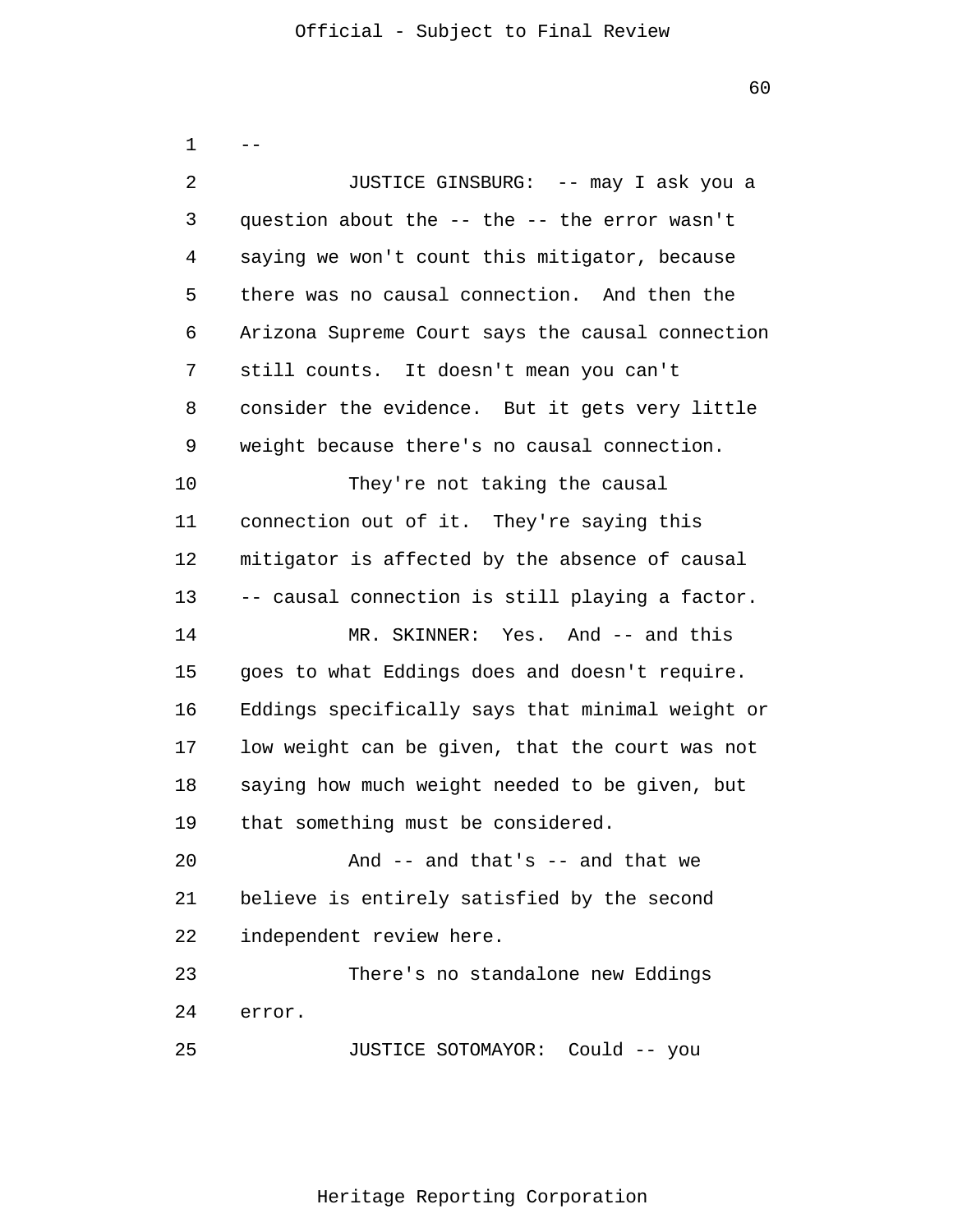1 2 3 4 5 6 7 8 9 10 11 12 13 14 15 16 17 18 19 20 21 22 23 24 25 resisted Justice Kavanaugh a little bit when he was trying to equate the harmless error to this. And I think you started to say this was something more than harmless error review. Is that correct? MR. SKINNER: My argument was that it was -- this is -- we believe this gives more process than harmless error review, but that, as a type, this is very similar to harmless error, and to the extent that harmless error is an available correction -- JUSTICE SOTOMAYOR: So what's the more process? MR. SKINNER: The -- JUSTICE SOTOMAYOR: What's your definition of "more process"? MR. SKINNER: The more process is not analyzing -- as a part of harmless error, not analyzing what would an imaginary person have - have done -- what would an imaginary set of judges or a jury done if this evidence had been considered but, instead, allow briefing and say we're going to now look at the evidence and make our determination. JUSTICE SOTOMAYOR: And that's what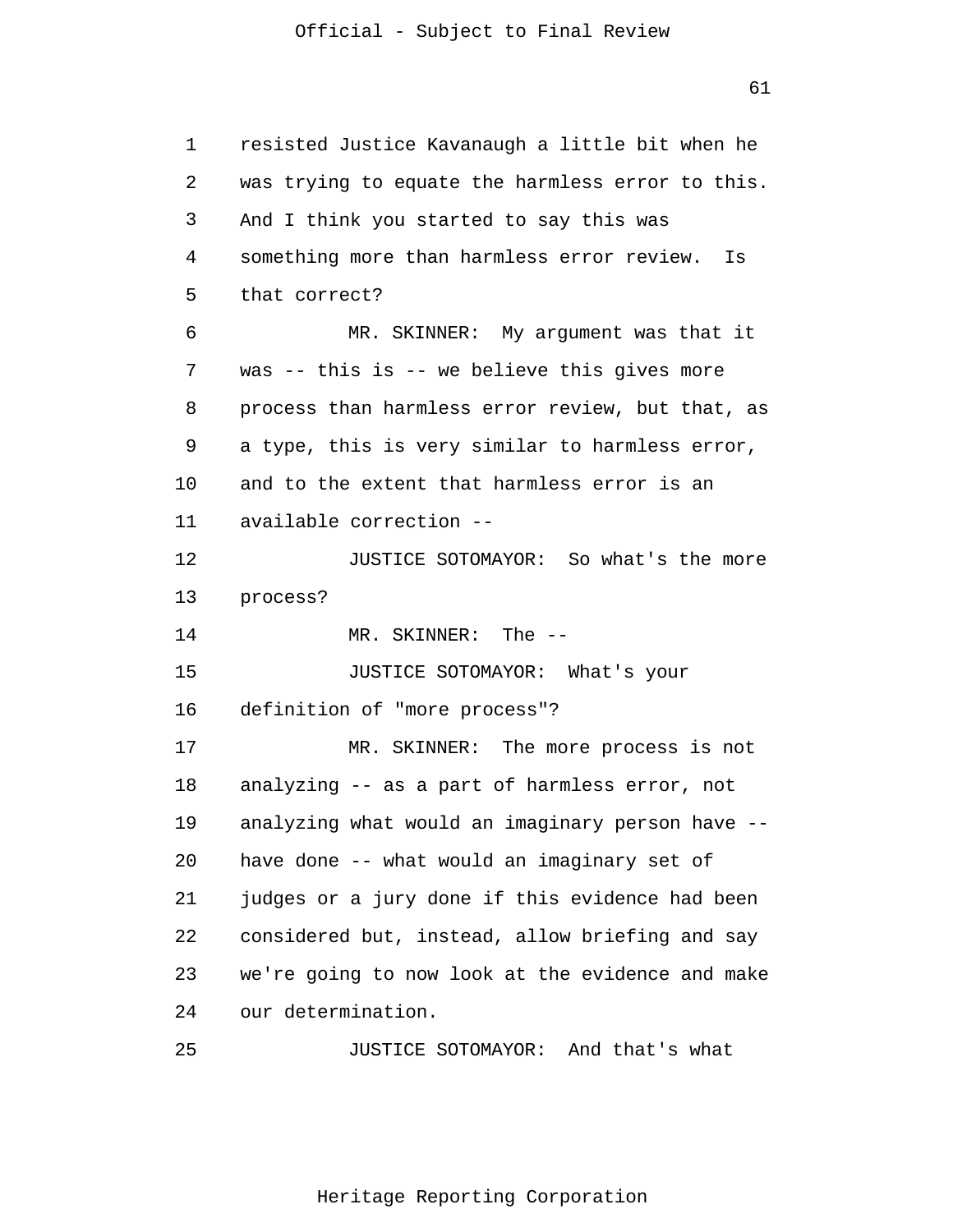62

| 1  | happened. So it was a whole -- how would it      |  |  |
|----|--------------------------------------------------|--|--|
| 2  | have differed from the original appeal?          |  |  |
| 3  | MR. SKINNER: In an original appeal --            |  |  |
| 4  | JUSTICE SOTOMAYOR: In a direct --                |  |  |
| 5  | MR. SKINNER: Yeah. In -- in                      |  |  |
| 6  | independent review on direct, there's two        |  |  |
| 7  | significant categories of differences. The       |  |  |
| 8  | first one that I didn't get to earlier is the    |  |  |
| 9  | scope of the sentencing issues that will be      |  |  |
| 10 | addressed in independent review.                 |  |  |
| 11 | In the initial independent review                |  |  |
| 12 | here, the Petitioner challenged the nature of    |  |  |
| 13 | the special verdict, that it was read instead of |  |  |
| 14 | written.                                         |  |  |
| 15 | And the second independent review, the           |  |  |
| 16 | Petitioner brought up a new standalone Eighth    |  |  |
| 17 | Amendment claim. That second time around,        |  |  |
| 18 | that's not revisited because the only analysis   |  |  |
| 19 | goes to the narrow aggravation and mitigation    |  |  |
| 20 | issue.                                           |  |  |
| 21 | The aggravators are still accepted,              |  |  |
| 22 | for example, for the co-defendant, the striking  |  |  |
| 23 | of the existing aggravator before stays, and all |  |  |
| 24 | that's done is a $-$ is a $-$                    |  |  |
| 25 | JUSTICE SOTOMAYOR: How would the                 |  |  |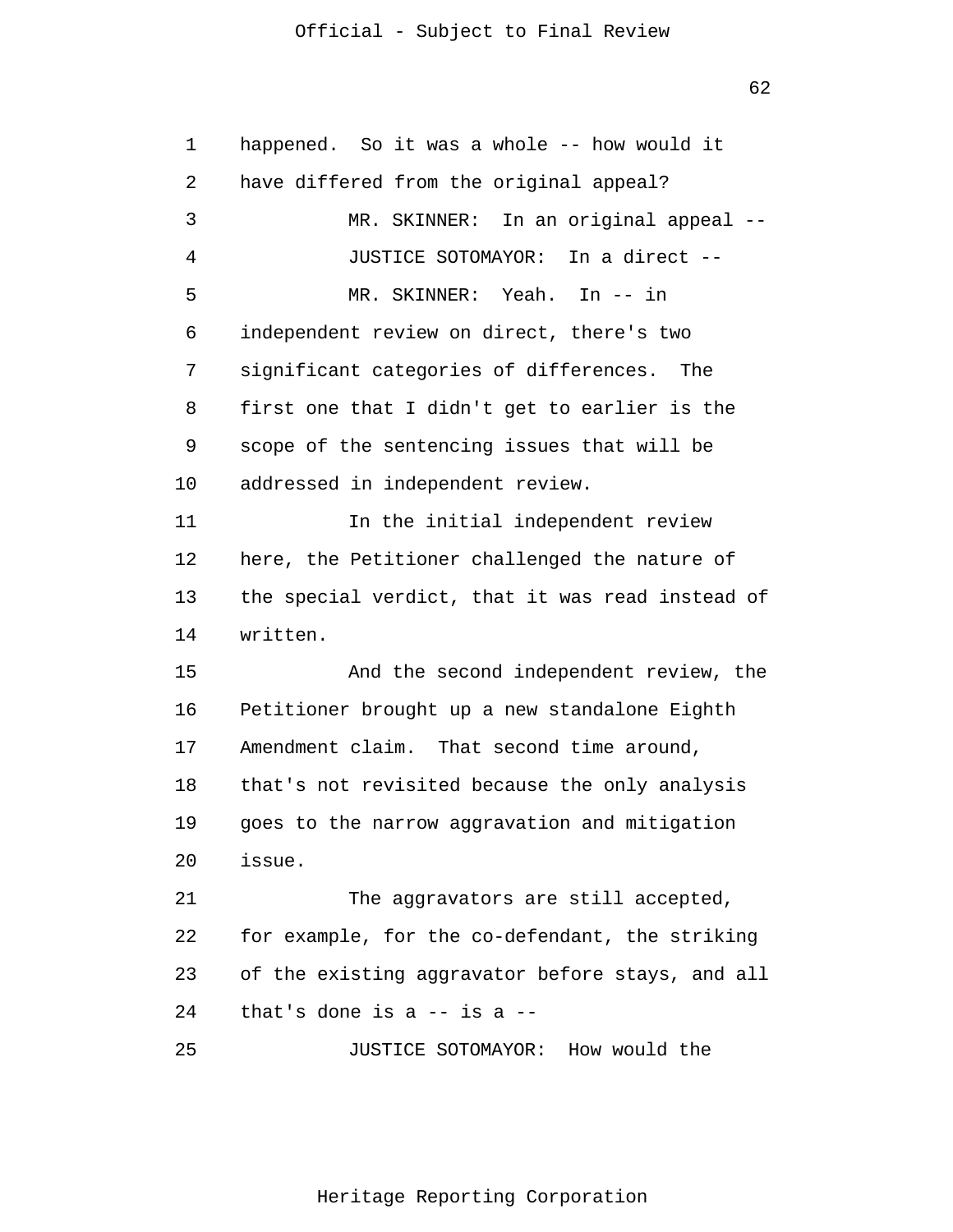1 2 process have differed for the issue that was identified as an error?

3 4 5 6 7 8 9 MR. SKINNER: If you focus down all the way on the consideration of the mitigation, there is a consideration of the mitigation in the same manner as the first time around, but that's zooming in past all the rest of the independent review and acknowledging that when you get down, that means we fixed it.

10 11 12 13 14 15 16 17 We went back and looked at the thing that was identified as a problem, conducted the analysis without a causal nexus, and corrected the identified problem that the Ninth Circuit had said occurred in the Arizona Supreme Court. It's an appellate court correcting an appellate error on a built record. There's never been an allegation of something that was

18 19 excluded from the record that might make this case very different.

20 21 22 23 And this is, we think, a straightforward application of Clemons and that this entire case is driven by Question Presented one.

24 25 And I would point out that Petitioner has offered no grounding principle for what

63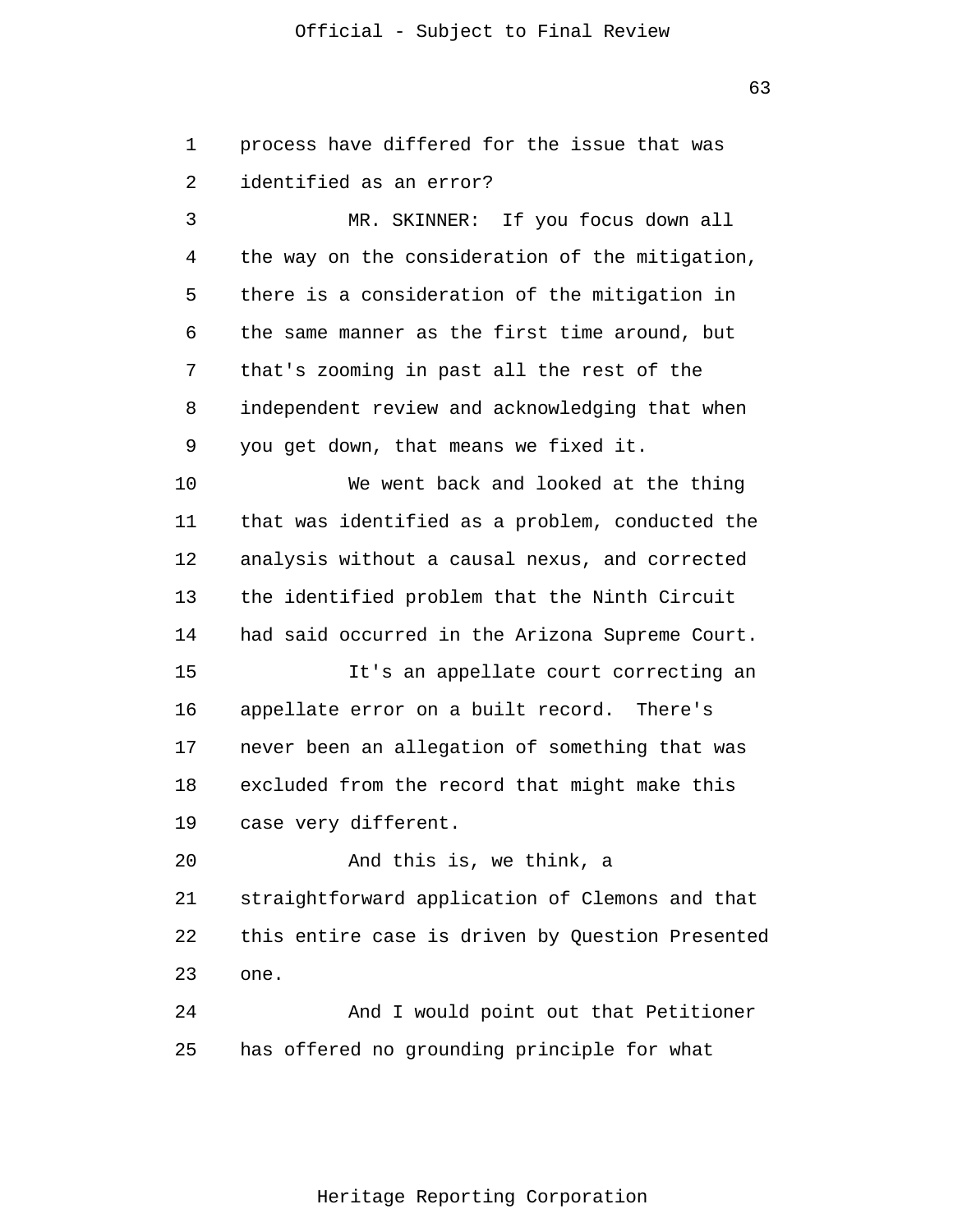64

1  $\overline{2}$ 3 4 5 6 7 8 9 10 11 12 13 14 15 16 17 18 19 20 21 22 23 24 25 would replace direct versus collateral as the measure for retroactivity if this Court were to upend modern retroactivity. He has cited the phrase "any time something is again subject to modification," but I don't think that's a fair statement of the Court's opinion in Jiminez. But, more importantly, it would turn any 2255 proceeding, in which a sentence was again at risk, could again be corrected or vacated, into a direct proceeding for retroactivity purposes. CHIEF JUSTICE ROBERTS: Thank you, counsel. Five minutes, Mr. Katyal. REBUTTAL ARGUMENT OF NEAL K. KATYAL ON BEHALF OF THE PETITIONER MR. KATYAL: Thank you. I'd like to begin with Clemons, which, of course, is only about question 2. It doesn't answer question 1 for reasons Justice Sotomayor has said. So four things about Clemons: Number one, it's a very limited decision. It's a subtraction of one aggravating factor. As I was saying to Justice Kavanaugh,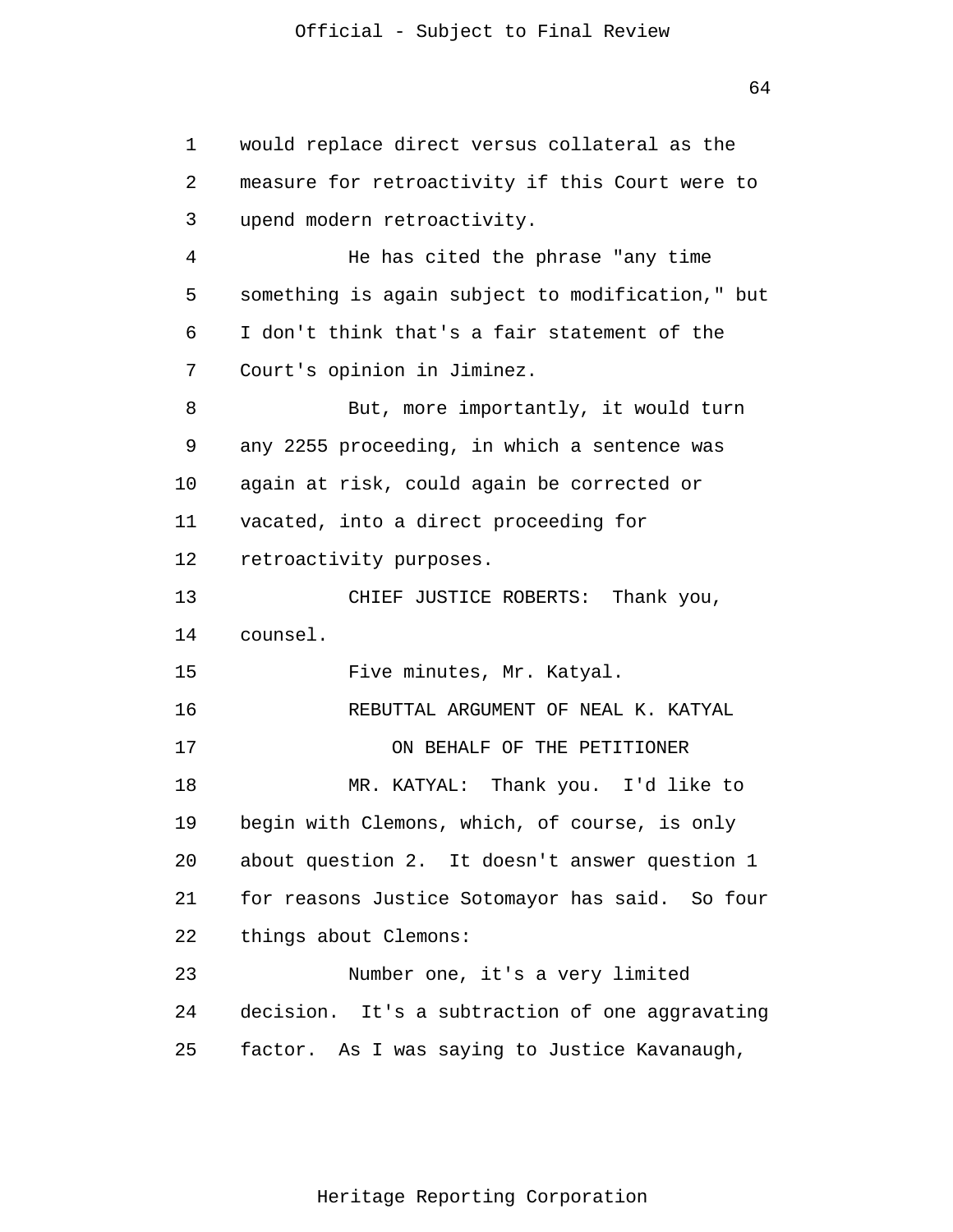65

1  $\overline{2}$ 3 4 5 6 7 8 9 10 11 12 13 14 15 16 17 18 19 20 21 22 23 24 25 this is the opposite. This is everything happened. The Ninth Circuit, this is at Petition Appendix page 59a, required a resentencing. And then the State came in and asked for a full-blown independent review, using that phrase four times. That's at Joint Appendix pages 385 to 89. And that's exactly what the Arizona Supreme Court did. My friend said, oh, it was a limited proceeding, this and that. Absolutely not. It was more extensive, actually, than the 1996 first independent review when they came back in 2016 and did it. They considered, for example, the aggravators and weighed them, at Petition Appendix pages 4a and 7a. Now, Justice Kavanaugh, you asked me about Justice Blackmun's dissent, which I had an occasion to look at again just now. And Justice Blackmun's dissent is about one thing, which is the consideration of aggravating factors. And he said that's something that should be done by the trial court. And, you know, whether he was right or wrong about that, that was only about aggravating factors.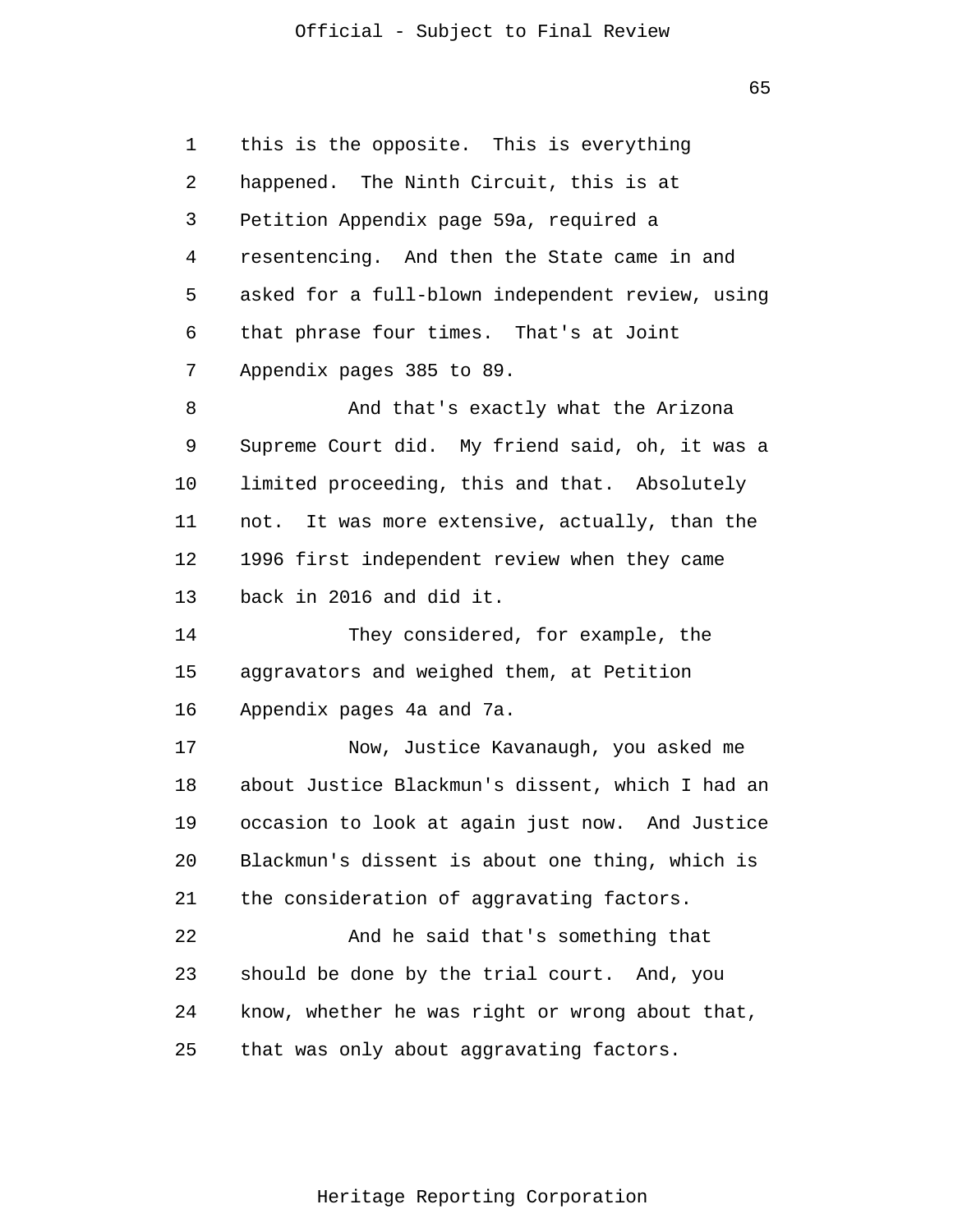| 1  | Our point to you in all of the                   |
|----|--------------------------------------------------|
| 2  | decisions are about the consideration at the     |
| 3  | trial court of mitigating circumstances.         |
| 4  | So, for example, Mills at page 375               |
| 5  | says, "because the sentencers' failure to        |
| 6  | consider all of the mitigating evidence risks    |
| 7  | erroneous imposition of the death sentence, it's |
| 8  | our duty to remand for resentencing."            |
| 9  | And there's case after case about                |
| 10 | that. Why is an aggravating circumstance         |
| 11 | different than a mitigating one? Because         |
| 12 | mitigating ones go to mercy, in which this Court |
| 13 | in Caldwell has said that's the thing in which   |
| 14 | you need the jury to see, or -- or at least the  |
| 15 | trial court, to see upfront and personal as      |
| 16 | opposed to on a cold record.                     |
| 17 | And that's why we don't think, you               |
| 18 | know, you should extend Clemons, particularly    |
| 19 | given this Court's decisions in Ring and Hurst   |
| 20 | and Haymond, all of which suggest that really    |
| 21 | juries have a fundamental role here.             |
| 22 | Now, with respect to question 1, our             |
| 23 | point to you is that resentencing was required   |
| 24 | by the Ninth Circuit. They got a full-blown      |
| 25 | resentencing.                                    |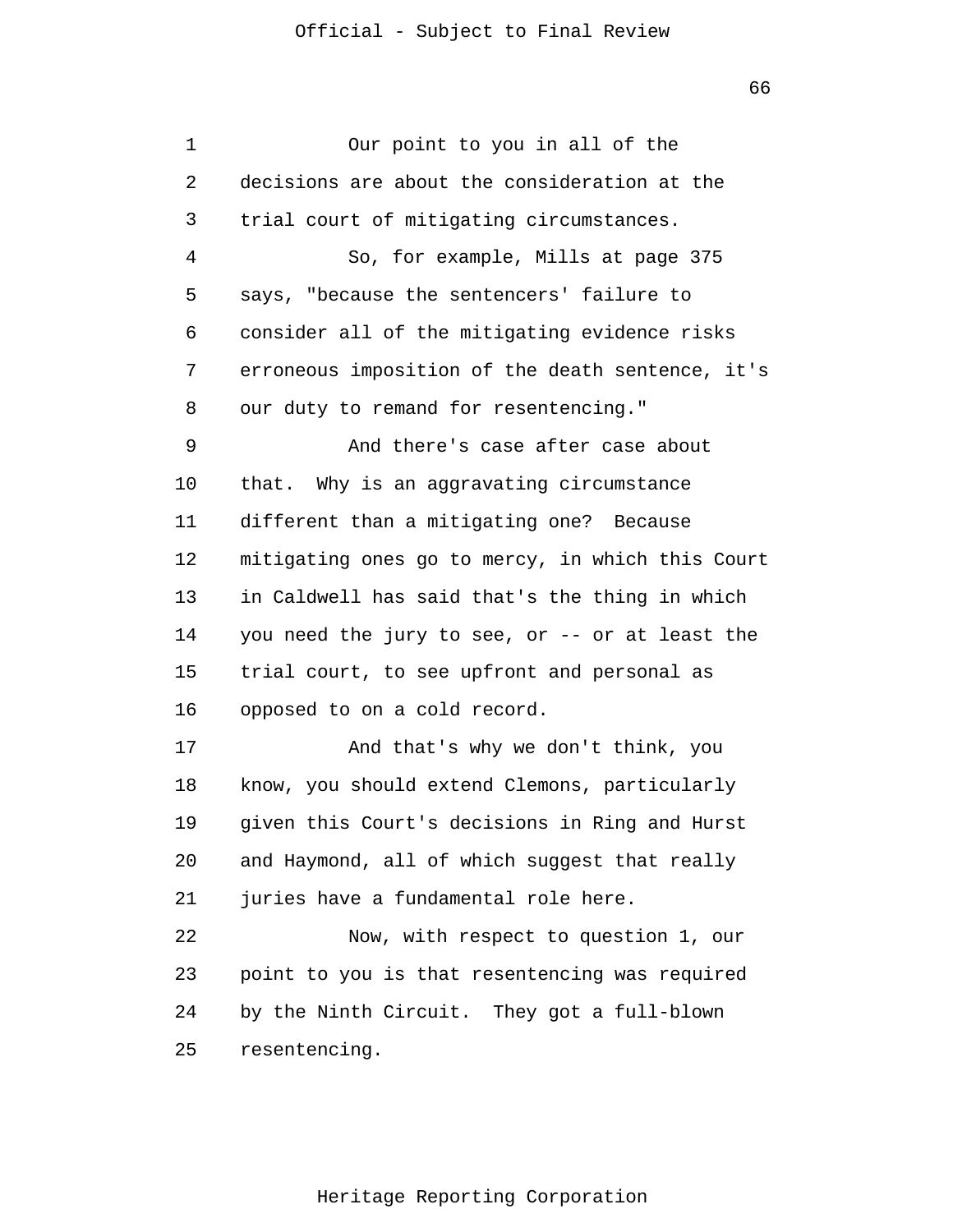1 2 3 4 5 6 7 8 We're not challenging -- he has some argument about a DIG. We're not -- it wasn't in the briefs in opposition or below. We're not challenging the Ninth Circuit's determination. We're challenging the Arizona Supreme Court's decision here to not comply with the law of this Court, Eddings and Jiminez, which reopened the conviction.

9 10 11 12 13 14 15 16 17 18 Now, if you accept their view, you're going to basically license a state to slap the label of collateral review on and allow them to conduct new sentencing proceedings that will evade Batson, that will undermine everything that Justice Harwin tried to do when he tried to overrule -- when he overruled Linkletter. And they'll be able to pick cases and say, oh, this time it won't be final. That time it will. That's a very dangerous thing.

19 20 21 22 23 I agree there are difficult cases, and my friend ended with this, there will be some difficult cases in the middle, but this is not that. Eddings is the heart of what capital sentencing is about.

24 25 And so, if you allow a reweighing for the first time on an appellate court when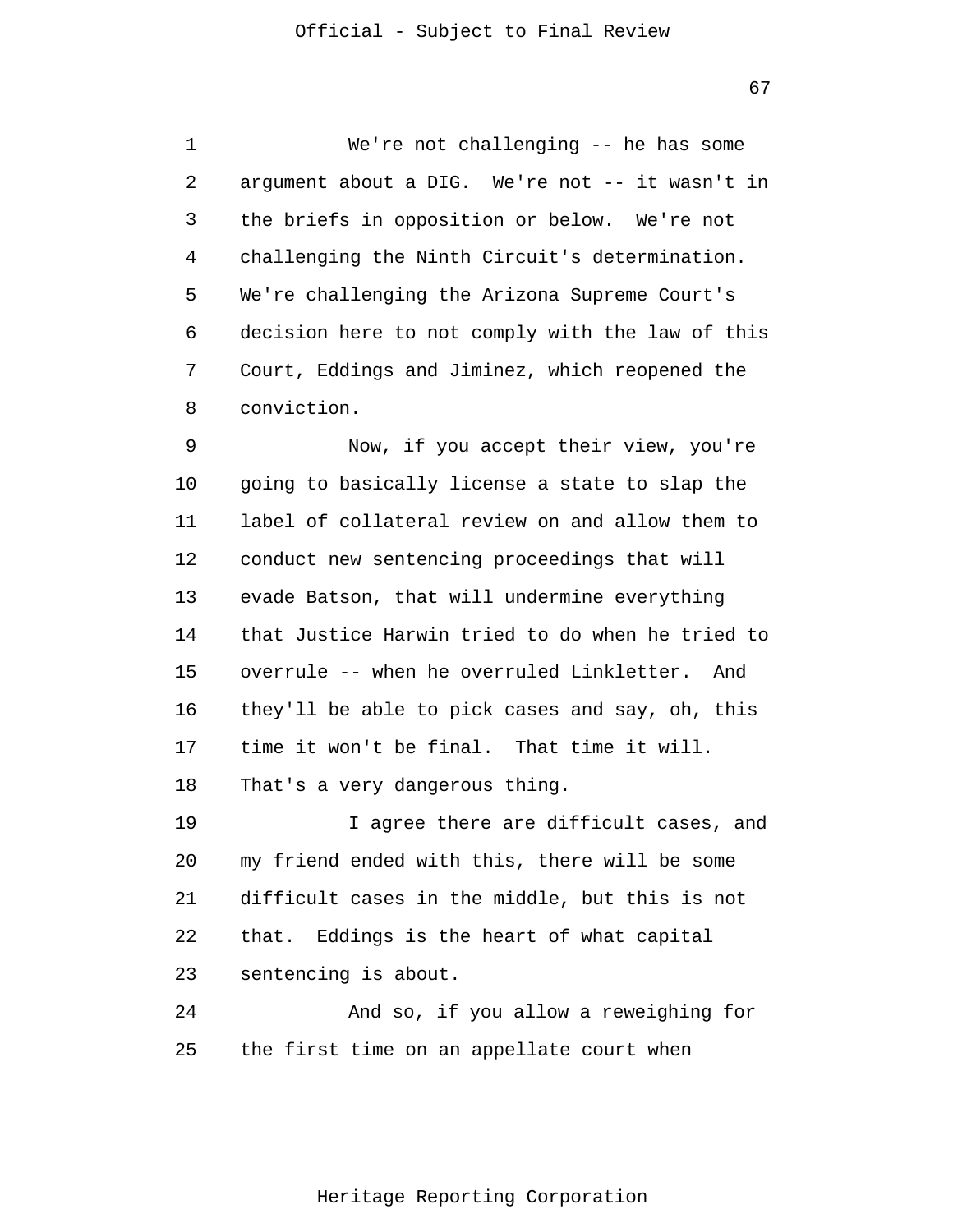1 2 3 4 5 6 7 8 9 10 11 12 13 14 15 16 17 18 19 20 21 22 23 24 25 there's never been one in the trial court, you are -- you know, you're basically doing everything at that second stage. And that, I think, is -- is profoundly -- profoundly against what this Court's precedents are. He's right to say Jimenez doesn't directly control this case. That's not our argument. Our argument is Jimenez states a truism, that when a case is final, as it was in 1996 when the Court ruled, it can be reopened by voluntary action by the state. And, here, that action happened. The state reopened and set the clock back to 1996, and they -- you see when you look at and compare side-by-side the 2016 -- 2018 opinion to the - to the 1996 one, there's actually more extensive analysis. It's the opposite of harmless error review and the stuff he was talking about in - in his remarks. If there are any questions. CHIEF JUSTICE ROBERTS: Thank you, counsel. The case is submitted. (Whereupon, 12:11 p.m., the case was submitted.)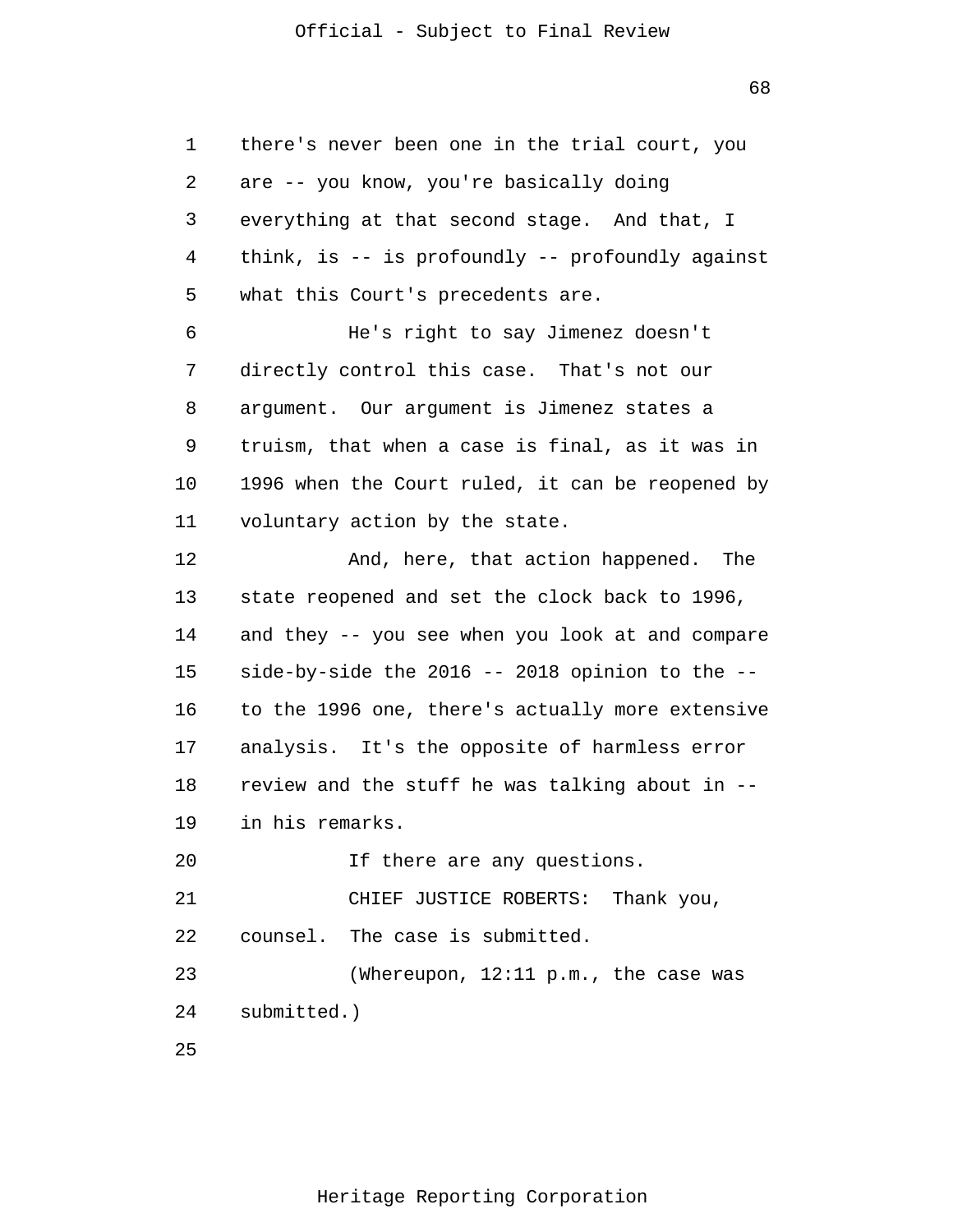| 1                                     | acknowledges [1] 42:16                 | 25                                                                                        | <b>become</b> [1] 40:18                                                   |
|---------------------------------------|----------------------------------------|-------------------------------------------------------------------------------------------|---------------------------------------------------------------------------|
|                                       | acknowledging [1] 63:8                 | Appendix [4] 10:11 65:3,7,16                                                              | beef [2] 23:3 26:15                                                       |
| 1 [12] 3:15 5:4 8:21 9:3 10:3,5 16:9  | across [1] 28:16                       | applicable [2] 21:19 36:22                                                                | begin [1] 64:19                                                           |
| 17:4 32:8 33:19 64:20 66:22           | action [7] 3:23 18:7,10 23:10,16       | application [6] 21:18 23:2 32:10,                                                         | begins [1] 51:15                                                          |
| 100 [2] 30:11 55:8                    | 68:11.12                               | 16 36:21 63:21                                                                            | behalf [8] 1:18,21 2:4,7,10 3:8 32:                                       |
| $11$ [1] $1:10$                       | actual [1] 23:5                        | applied [1] 56:11                                                                         | 3 64:17                                                                   |
| 11:11 [2] 1:14 3:2                    | actually [7] 6:11 12:1 26:19 32:6      | applies [8] 15:22,23 16:13,14 17:7                                                        | behold [1] 51:6                                                           |
| 12:11 [1] 68:23                       | 43:24 65:11 68:16                      | 30:7 32:11 51:16                                                                          | belief [1] 10:21                                                          |
| 15.2 [1] 11:21                        | add [1] 41:21                          | apply [16] 9:25 17:5 24:6 26:9 27:                                                        | believe [11] 32:6,25 35:10 37:8 41:                                       |
| 18-1109 [1] 3:4                       | additional [1] 59:9                    | 18 28:2 43:21 51:25 52:9 55:6,15,                                                         | 9 43:6 49:3,4 59:23 60:21 61:7                                            |
| 1946 [1] 24:17                        | address [2] 47:20 49:21                | 16 56:8 57:12,15,22                                                                       | <b>believed</b> [1] 40:14                                                 |
| 1982 [1] 4:23                         | addressed [1] 62:10                    | applying [1] 8:14                                                                         | <b>believes</b> [1] 47:16                                                 |
| 1993 [1] 18:11                        | admit [2] 22:25 34:1                   | approach [2] 41:14 48:6                                                                   | below [4] 7:21 8:6,12 67:3                                                |
| 1996 [6] 3:25 30:15 65:12 68:10,13,   | affected [1] 60:12                     | aren't [2] 36:22 40:9                                                                     | benefit [2] 17:14 30:1                                                    |
| 16                                    | affirmative [1] 23:16                  | arques [1] 3:15                                                                           | <b>better</b> [1] 54:25                                                   |
| $\mathbf 2$                           | affirmatively [1] 18:7                 | arguing [2] 42:20 59:14                                                                   | between [5] 10:9 28:20 29:4,20                                            |
|                                       | affirmed [1] 42:5                      | argument [27] 1:13 2:2,5,8 3:4,7 6:                                                       | 31:20                                                                     |
| 2 [10] 4:17 5:2,14,18 8:20 10:5,7 17: | aggravating [16] 5:20,25 6:7 7:9       | 24 8:16,24 9:6,14,20 11:17,20,21                                                          | <b>Bible</b> [1] 15:15                                                    |
| 19 51:24 64:20                        | 13:22 14:5 15:24,25 17:1 19:23         | 17:23 18:22 22:24 28:13 29:1,10                                                           | big $[2]$ 20:8 24:9                                                       |
| 20 [2] 50:9 56:11                     | 21:13 57:1 64:24 65:21,25 66:10        | 32:2 61:6 64:16 67:2 68:8,8                                                               | <b>bit</b> [2] <b>56:9 61:1</b>                                           |
| 2011 [1] 41:10                        | aggravation [4] 44:2 45:1,6 62:19      | arguments [1] 47:21                                                                       | <b>bits</b> [1] <b>52:20</b>                                              |
| 2016 [5] 11:24 23:21,22 65:13 68:     | aggravator [3] 44:24 47:23 62:23       | arise [1] 55:17                                                                           | <b>Blackmun [2] 6:24 18:25</b>                                            |
| 15                                    | aggravators [9] 32:12 44:7 45:24       | ARIZONA [58] 1:6,21 3:5,16,24 6:                                                          | <b>Blackmun's [2] 65:18.20</b>                                            |
| 2018 [1] 68:15                        | 46:2.5 48:11 50:14 62:21 65:15         | 4 8:9,22 10:6,9,12 11:7,9,14,18                                                           | <b>borrows</b> [1] 24:10                                                  |
| 2019 [3] 1:10 4:13 57:11              | ago [2] 13:22 58:14                    | 12:7 13:7,11 14:3 15:1,15 19:3 20:                                                        | Both [7] 5:1 11:7 13:9,10 41:7 45:                                        |
| 2255 [8] 34:22 35:24,25 36:16,18,     | agree [4] 29:17 30:9 36:6 67:19        | 21 24:10 26:21 27:3,9 32:11,17                                                            | 9 59:20                                                                   |
| 20 55:16 64:9                         | <b>Ahh</b> [1] 53:18                   | 35:10 37:25 41:6,10,18 43:10,16                                                           | bracketed [1] 20:7                                                        |
| 23 [1] 58:13                          | aired [2] 8:6.8                        | 44:6 47:16 48:16,18 49:18 50:16,                                                          | <b>brackets</b> [2] 6:11 7:10                                             |
| 28 [2] 18:17 19:5                     | ALITO [11] 7:19 11:2,9,12,16 12:3,     | 18,24 51:9 53:1,2,8,9 54:17,17 56:                                                        | brand [6] 3:23 16:12 17:24 18:7,9                                         |
| 3                                     | 19 16:23 21:15 22:11,20                | 14 57:21 58:17 60:6 63:14 65:8                                                            | 20:22                                                                     |
| 3 [1] 2:4                             | allegation [2] 33:15 63:17             | 67:5                                                                                      | brand-new [2] 28:7 30:11                                                  |
| 30 [2] 11:25 16:21                    | allow [10] 12:25 13:2 19:1 22:7 26:    | Arizona's [1] 55:23                                                                       | <b>breaker</b> [1] <b>13:8</b>                                            |
| 32 [1] 2:7                            | 3.4 55:22 61:22 67:11.24               | around [8] 26:5 45:3,9 47:19 49:                                                          | <b>breaks</b> [1] 4:21                                                    |
| 331 [1] 14:20                         | allowed [3] 41:3,5 53:4                | 20 56:11 62:17 63:6                                                                       | BREYER [26] 13:19 14:8 15:1,7,12,                                         |
| 34 [1] 16:21                          | allowing [1] 31:19                     | arrogate [1] 10:25                                                                        | 14, 19 16: 3, 7, 10, 15 50: 10 51: 12, 18                                 |
| 375 [1] 66:4                          | allows [2] 11:21 23:12                 | Article [1] 25:16                                                                         | 52:2,6 53:15,18,21 54:4,19,23 55:                                         |
| 38 [1] 11:18                          | already [1] 12:9                       | aside [3] 12:4 43:20 54:16                                                                | 9,11,19 56:2                                                              |
| 385 [2] 10:11 65:7                    | <b>Amendment</b> [1] 62:17             | aspect [3] 36:23 50:6,8                                                                   | brief [7] 5:24 9:6 10:12 11:18,20,                                        |
|                                       | amici [1] 33:24                        | assess [2] 15:16 25:8                                                                     | 22 16:21                                                                  |
| 4                                     | <b>amount</b> [1] 35:19                | assistance [6] 22:13,21 28:14,17                                                          | briefing [1] 61:22                                                        |
| 4a [1] 65:16                          | analysis [19] 38:17 39:11 42:14        | 39:1 42:17                                                                                | briefs [2] 10:10 67:3                                                     |
| 5                                     | 44:3,7 45:16,23 46:9 47:20 49:17,      | Assume [3] 12:20 44:13 54:9                                                               | broader [1] 9:14                                                          |
|                                       | 24 56:15,19 57:25 58:24 59:6 62:       | assuming [3] 9:15 12:9 37:4                                                               | brought [2] 39:1 62:16                                                    |
| <b>59a</b> [1] 65:3                   | 18 63:12 68:17                         | attempting [1] 39:11                                                                      | built [3] 33:1,2 63:16                                                    |
| 6                                     | analyzed [1] 59:19                     | authority [2] 39:23,24                                                                    | bunch [2] 50:14,15                                                        |
| 64 [1] 2:10                           | analyzing [2] 61:18,19                 | automatically [1] 37:6                                                                    | Burrell [3] 29:12 30:5 35:4                                               |
| 7                                     | announced [3] 51:1,16,19               | available [3] 35:9 59:21 61:11                                                            | C                                                                         |
|                                       | another [1] 21:23                      | avoid [1] 31:22                                                                           |                                                                           |
| <b>7a</b> [1] 65:16                   | answer [8] 10:21 31:10 40:17,20        | aware [1] 19:4                                                                            | Cald [2] 13:16 21:9                                                       |
| 8                                     | 49:1,3 59:6 64:20                      | В                                                                                         | Caldwell [10] 6:17,18 10:15 13:4,                                         |
| 89 [2] 10:11 65:7                     | answered [1] 34:1                      |                                                                                           | 15 14:17 21:2 32:21 33:8 66:13<br>call [6] 40:7.9 56:3.3.3 58:2           |
|                                       | answering [1] 44:12                    | <b>Back</b> [25] <b>14:</b> 9,12,15 <b>15:20 18:10</b><br>19:5.12 32:14 37:13 38:10 42:23 | called [1] 31:6                                                           |
| A                                     | answers [2] 11:16 24:9                 | 44:13 48:2,16 50:3,10,22 51:9 54:                                                         | came [3] 1:12 65:4,12                                                     |
| $a.m$ [2] 1:14 3:2                    | anybody [1] 21:19                      | 12 56:12 59:19,19 63:10 65:13 68:                                                         |                                                                           |
| able [1] 67:16                        | anyway [1] 50:23                       | 13                                                                                        | capital [4] 19:22 22:13 28:8 67:22<br>Case [39] 3:4 4:18 5:18,19,22 6:11, |
| above-entitled [1] 1:12               | appeal [16] 11:3 12:8 13:14 20:20      |                                                                                           |                                                                           |
| <b>absence</b> [1] 60:12              | 35:7 37:8,11,12,13 40:2,6,10 47:8      | balancing [1] 36:24<br>banc [1] 38:16                                                     | 15 8:10 19:16,17 22:13 26:18 32:                                          |
| Absolutely [3] 9:21 29:17 65:10       | 56:5 62:2.3                            |                                                                                           | 8,13 34:3,4,7 35:4 40:21 42:20 43:                                        |
| accept [4] 9:15 24:22 43:9 67:9       | appeals [4] 33:6 42:12 44:14,16        | <b>based</b> [1] 47:15<br><b>basic</b> [1] 52:11                                          | 2 44:9,23 47:22 50:6 51:8 52:1 56:                                        |
| acceptable [1] 53:7                   | <b>APPEARANCES [1] 1:16</b>            | basically [3] 8:11 67:10 68:2                                                             | 23, 23, 24 58: 12 63: 19, 22 66: 9, 9<br>68:7,9,22,23                     |
| accepted [1] 62:21                    | appellate [27] 4:20 5:12 6:13,19 7:    | basis [4] 27:22 28:4 43:8 44:7                                                            |                                                                           |
| accidentally [1] 35:19                | 18:11, 13, 25 9: 2, 17 13: 214: 23, 25 | Batson [5] 26:6 28:15,17 31:17 67:                                                        | cases [21] 10:16 13:7 14:16 19:8,9<br>21:2 24:19 25:13 30:6,10 31:20      |
| according [1] 11:4                    | 15:2,4,11,15 18:22 19:1 21:4 30:       |                                                                                           | 32:18 33:8 34:7 35:25 37:20 44:                                           |
| account [2] 12:12,24                  | 18 37:5 38:25 59:22 63:15,16 67:       | 13                                                                                        |                                                                           |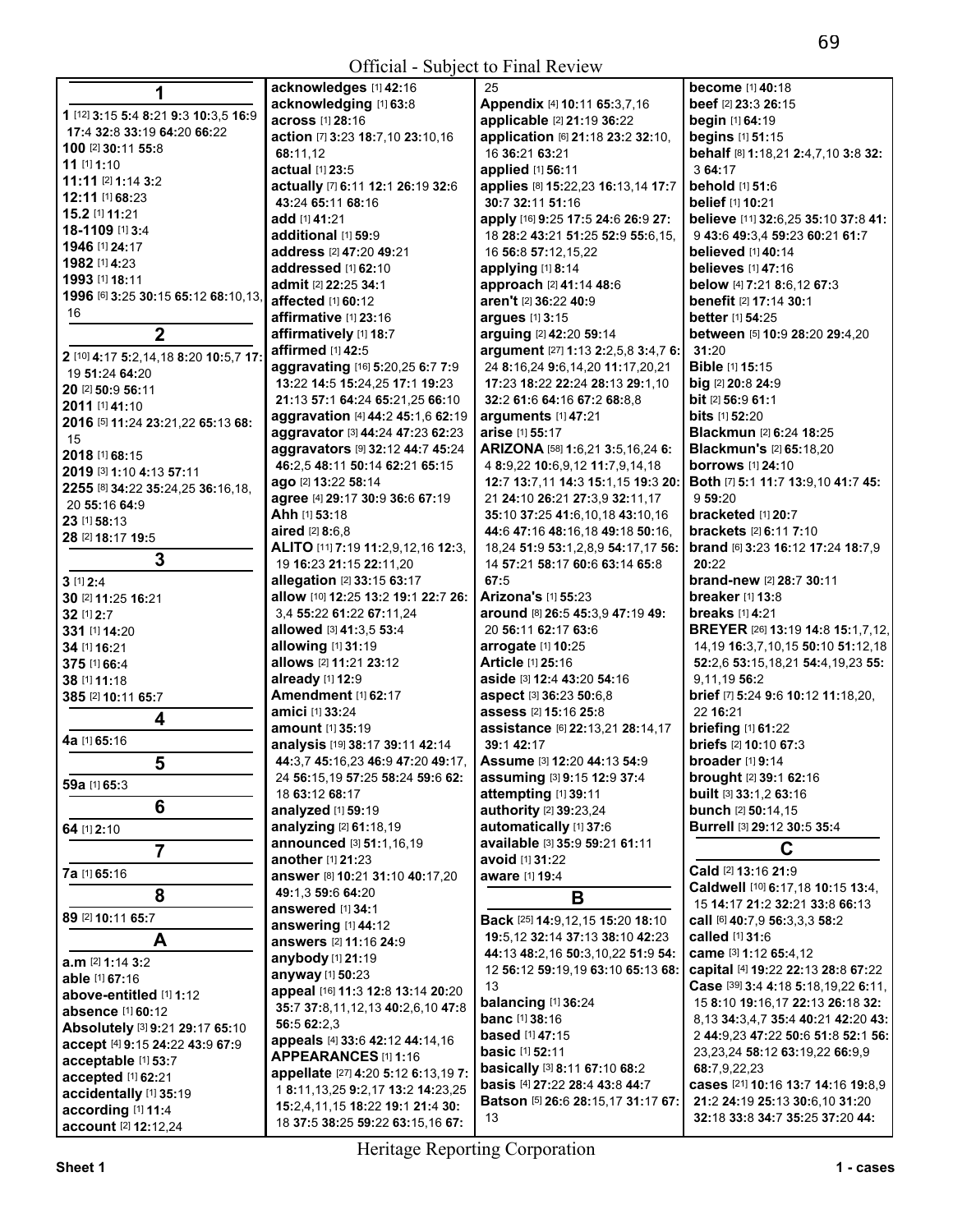| 23 45:25 67:16,19,21                                              | <b>committed</b> [1] 11:14                                 | COURT [138] 1:1,13 3:10,16,24 4:                                   | definitions [2] 24:21 26:4                                           |
|-------------------------------------------------------------------|------------------------------------------------------------|--------------------------------------------------------------------|----------------------------------------------------------------------|
| categories [2] 44:1 62:7                                          | <b>common</b> [1] 25:14                                    | 17, 19, 20, 22 5: 12, 12 6: 5, 13 7: 1, 12,                        | delicate [1] 4:21                                                    |
| causal [11] 12:13 14:6,9,11 60:5,6,                               | companion [1] 47:22                                        | 21 8:10,25 9:2,7,8 10:6,10,13 11:                                  | demanded [1] 41:25                                                   |
| 9,10,12,13 63:12                                                  | compare [1] 68:14                                          | 7,8,10,14 12:2,7,17,20 13:2,3,5,11,                                | demonstrating [1] 39:17                                              |
| causally [2] 14:1 34:15                                           | completely [1] 8:8                                         | 11, 17, 21, 25 14: 3, 10, 10, 14, 15, 17,                          | depends [1] 54:1                                                     |
| cert [3] 11:24 42:21 43:4                                         | complied [1] 40:23                                         | 18 15:2,4,10,11 17:10 18:23 19:2,                                  | destination [1] 5:2                                                  |
| certain [3] 39:17 54:14 55:4                                      | complies [1] 3:13                                          | 3,11,12 20:11 21:5,12 22:12 24:                                    | determination [8] 14:22 15:10 17:                                    |
| certainly [1] 43:1                                                | comply [4] 4:10 17:25 57:14 67:6                           | 16 25:7,10 26:16,21 27:18 29:13                                    | 2 19:14 21:12 54:2 61:24 67:4                                        |
| challenge [2] 4:7 34:6                                            | component [1] 52:24                                        | 30:20 32:5,14,19,20 33:4,6 34:8,                                   | determinations [3] 6:20 33:2,14                                      |
| challenged [3] 46:3,4 62:12                                       | comprehensive [2] 29:6,21                                  | 11,22 35:6,10,25 36:19 37:14,17,                                   | determine [2] 6:14 24:6                                              |
| challenging [3] 67:1,4,5                                          | concern [3] 41:25 42:11 43:12                              | 20,25 38:1 39:18 40:22 42:15 43:                                   | differed [2] 62:2 63:1                                               |
| change [7] 35:1,7,8 36:14,16 40:                                  | conclusion [3] 37:15 38:20 43:17                           | 1,4,9,14,15,24 44:6,14,16,22 45:2                                  | difference [6] 29:4 31:7 32:23 43:                                   |
| 25 46:13                                                          | <b>conditional</b> [8] 3:18 18:6 33:21                     | 46:1,5,17 47:6,11,12,16 48:14,17,                                  | 23 46:16 47:10                                                       |
| changed [2] 7:12 34:14                                            | 40:22 41:9,20 42:8 53:2                                    | 18 50:3,18 51:9 53:10,12 54:17,                                    | differences [3] 44:2,25 62:7                                         |
| changing [2] 35:2,22                                              | conduct [2] 10:25 67:12<br>conducted [3] 11:10 16:12 63:11 | 21 55:22 56:14 58:5,24 59:21,22                                    | different [16] 6:1,8,15 17:11 20:19                                  |
| charting [1] 36:25<br>CHIEF [17] 3:3,9 28:10,12,19,23             | conducting [3] 12:22 17:24 33:7                            | 60:6,17 63:14,15 64:2 65:9,23 66:<br>3, 12, 15 67: 7, 25 68: 1, 10 | 25:13 26:25 31:19 44:4,18 48:18<br>50:9 59:4,8 63:19 66:11           |
| 29:3, 19, 24 31: 24 32: 4 41: 12 44: 1                            | conducts [1] 4:9                                           | Court's [14] 4:1 6:16 11:19 13:2                                   | difficult [3] 30:9 67:19,21                                          |
| 53:25 54:5 64:13 68:21                                            | confront [2] 13:6 14:18                                    | 15:5 19:17 21:1 27:6 31:21 43:16                                   | DIG [2] 42:20 67:2                                                   |
| childhood [1] 13:25                                               | connected [2] 14:1 34:15                                   | 64:7 66:19 67:5 68:5                                               | direct [57] 11:3 12:8 30:19,24 35:7                                  |
| choice [1] 35:20                                                  | connection [7] 12:13 36:2 60:5,6,                          | courts [9] 6:19 15:16 29:12 39:18,                                 | 36:16 37:8,10,12,13,25 38:2,3,4,5,                                   |
| choose [2] 8:15 26:9                                              | 9,11,13                                                    | 22 43:10 53:7,12 55:21                                             | 8,10,11 39:6,6,9,15,16,23 40:1,6,                                    |
| <b>chose</b> [1] 3:22                                             | consequences [2] 53:13 54:16                               | create [1] 17:10                                                   | 10,14,18 42:11,12 44:14,19,21 45:                                    |
| Circuit [40] 3:17 11:4, 13, 25 12:10,                             | consider [4] 14:21 19:10 60:8 66:                          | credibility [1] 33:2                                               | 13, 14, 23 46: 17, 18, 20 47: 8, 17 48: 4,                           |
| 21 13:7 14:9 18:5 29:12 33:16 35:                                 | 6                                                          | credited [3] 33:4,13,14                                            | 14 50:2 56:5 57:8,16 58:1,1,3,8,                                     |
| 5 37:24 38:16 39:4,10,14 40:13                                    | consideration [5] 13:17 63:4,5                             | criminal [2] 34:3.4                                                | 13 62:4,6 64:1,11                                                    |
| 41:2,4,7,25 42:3,7,23 44:15 45:11,                                | 65:21 66:2                                                 | critical [3] 33:1,20 52:24                                         | direction [1] 17:19                                                  |
| 12 47:3 48:15 52:25 53:1.8 56:13                                  | considered [4] 19:11 60:19 61:22                           | crucially [1] 58:11                                                | directly [2] 14:24 68:7                                              |
| 57:21 58:16,23 63:13 65:2 66:24                                   | 65:14                                                      | cured [2] 30:3 38:2                                                | dis [1] 31:19                                                        |
| Circuit's [3] 22:3 23:11 67:4                                     | consolidated [3] 44:9,23 47:22                             | current [10] 3:13 4:10 15:22 16:13                                 | disagree [2] 23:7 27:14                                              |
| circumstance [14] 5:20,25 6:2,12                                  | Constitution [1] 24:7                                      | 17:25 26:9 28:24 30:7 32:11 36:                                    | disavow [3] 9:4 10:19,20                                             |
| 7:9 16:25 17:1 20:20,24 24:10 28:                                 | constitutional [12] 25:1,2 28:1 29:                        | 21                                                                 | discrete [1] 29:22                                                   |
|                                                                   |                                                            |                                                                    |                                                                      |
| 24,25 54:6 66:10                                                  | 1 38:14,22 39:12 43:22 51:1 56:                            | cuts [1] 28:16                                                     | discretion [2] 30:7 35:17                                            |
| circumstances [7] 6:7 19:24 21:                                   | 17 57:5,10                                                 |                                                                    | discuss [2] 33:8 35:25                                               |
| 13 27:19 39:18 57:2 66:3                                          | contend [1] 32:12                                          | D                                                                  | discussed [1] 37:17                                                  |
| cite [5] 6:15,16 26:20 27:5,8                                     | context [5] 35:6,24 45:22 48:4 49:                         | $D.C$ [2] 1:9,18                                                   | dismiss $[1]$ 43:2                                                   |
| cited [2] 32:20 64:4                                              | 19                                                         | dangerous [1] 67:18                                                | dispute [2] 10:8 52:1                                                |
| cites [2] 34:7 35:4                                               | contrast $[1]$ 5:5                                         | date [1] 35:18                                                     | disputed [1] 51:17                                                   |
| Citing [1] 27:2                                                   | contravenes [1] 41:9                                       | de [4] 11:10 12:22 20:22 28:2                                      | dissent [5] 6:25 18:24 20:9 65:18.                                   |
| claim [2] 22:13 62:17                                             | control [1] 68:7                                           | deal [1] 6:5                                                       | 20                                                                   |
| claims [1] 4:5                                                    | conviction [1] 67:8                                        | death [11] 3:12,20 13:9,10 18:8 22:                                | distinguishes [1] 55:2                                               |
| Clause [2] 25:17,19                                               | convincing [1] 21:23                                       | 1,5 23:17 34:18 49:19 66:7                                         | District [5] 41:6,18 53:7 57:20 58:                                  |
| clear [7] 12:8,11 36:19,25 42:2 45: corpus [1] 3:19               |                                                            | death-eligible [1] 21:24                                           | 16                                                                   |
| 446:1                                                             | Correct [23] 7:3 11:11 15:23,23 17:                        | decades [1] 18:19                                                  | disuniformity [1] 31:19                                              |
| Clemons [35] 5:11,11,18,19 6:9,11,                                | 11 20:1,2 28:18 36:1 42:4,9,9 44:                          | December [1] 1:10                                                  | doing [5] 47:4 56:6 57:6,8 68:2                                      |
| 25 7:5, 10, 13, 15 8: 11 10: 15 18: 20,                           | 17 46:10,11 47:3,7 49:11,12 56:                            | decide [4] 9:25 20:24 21:5 46:11                                   | done [16] 15:25 19:8 34:12,13 40:3                                   |
| 21 20:1,3,9 21:10,11 30:17 31:3                                   | 19 57:10 58:25 61:5                                        | decided [3] 10:17 23:5 35:11                                       | 42:22 45:22 46:21 49:16 53:5 57:                                     |
| 32:16,18,21,21 50:11 55:2,2 59:                                   | corrected [4] 29:5 46:18 63:12 64:                         | decides [1] 22:12                                                  | 25 58:22 61:20,21 62:24 65:23                                        |
| 18,23 63:21 64:19,22 66:18                                        | 10                                                         | deciding [1] 42:25                                                 | double [2] 13:7 21:17                                                |
| clock [1] 68:13                                                   | correcting [6] 36:1 42:11 47:5 50:                         | decision [12] 4:24 6:16 8:12,25 10:                                | doubt [1] 19:9                                                       |
| co-defendant [1] 62:22                                            | 8 56:4 63:15                                               | 7 12:8 13:4 23:11 24:25 27:6 64:<br>24 67:6                        | doubts $[1]$ 4:3                                                     |
| cold [1] 66:16                                                    | correction [11] 21:22 22:3 29:14                           |                                                                    | down [3] 50:3 63:3,9                                                 |
| collateral [37] 31:6.17 36:2 37:21                                | 41:8 45:17 46:9 47:13 48:3 53:10                           | decisions [6] 4:1 13:3,15 15:6 66:<br>2,19                         | <b>draw</b> [1] <b>28:20</b>                                         |
| 38:8, 13, 23 39:2, 4, 5, 12, 25 40:17                             | 59:22 61:11                                                | defect [1] 57:6                                                    | <b>driven</b> [1] <b>63:</b> 22                                      |
| 42:13 43:9,11,12,19,22 44:3,19                                    | correctly [1] 15:25                                        | defendant [10] 6:21,22 13:6 17:6,                                  | due [1] 25:4                                                         |
| 45:19,25 47:5,9 48:19 53:11 54:                                   | couldn't [5] 23:7 31:10 52:15,16                           | 14 21:6 33:3 47:25 49:22 59:10                                     | <b>duty</b> [1] 66:8                                                 |
| 18 55:6, 14, 18 56: 18 57: 7, 21 58: 6                            | 56:18                                                      | deference [3] 26:17,18,19                                          | E                                                                    |
| 64:1 67:11                                                        | Counsel [9] 16:23 22:13,21 31:25                           | deferential [3] 25:7 27:25 28:3                                    | earlier [4] 3:18 4:8 34:6 62:8                                       |
| colleague [1] 8:4                                                 | 33:10 39:1 49:22 64:14 68:22<br>counseled [1] 50:7         | deferred [2] 25:12 50:5                                            | easier [1] 5:22                                                      |
| come [4] 23:15,18 38:12 48:14<br><b>comes</b> [3] 17:9 33:23 50:2 | <b>count</b> [1] 60:4                                      | define [3] 9:9 24:2 26:5                                           | easily [1] 30:3                                                      |
| <b>coming [3] 33:16 45:1 57:2</b>                                 | <b>counts [2] 14:1 60:7</b>                                | defined [2] 35:15.17                                               | Eddings [23] 4:18,23,24 5:3,18 10:                                   |
| commands [1] 28:1                                                 | couple [1] 40:11                                           | definers [1] 23:25<br>definition [3] 26:20 37:21 61:16             | 14 12:17,24 13:16 14:16 15:8 18:<br>2 19:8, 15 32:19 38:17 42:15 48: |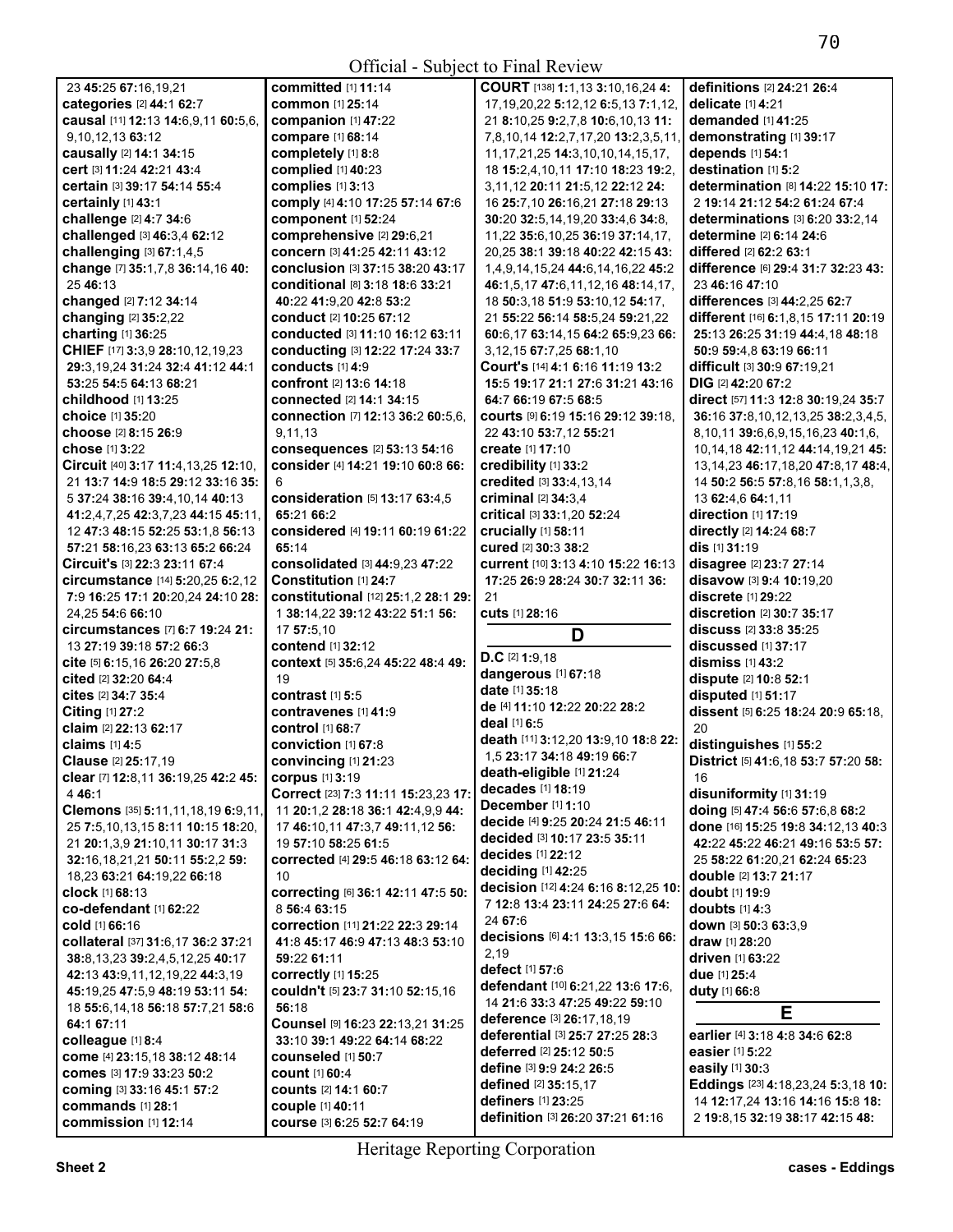| 15 60:15,16,23 67:7,22                   | excluding [1] 6:1                          | 20 52:13 53:6 55:4                           | 5,12 61:2,4,8,9,10,18 68:17          |
|------------------------------------------|--------------------------------------------|----------------------------------------------|--------------------------------------|
| effect [1] 9:3                           | exercise [1] 30:7                          | four [3] 11:16 64:21 65:6                    | Harwin [1] 67:14                     |
| effectively [3] 21:17 23:1 32:7          | existence [2] 33:13 42:14                  | fourth [1] 57:18                             | Haymond [1] 66:20                    |
|                                          |                                            |                                              |                                      |
| effects [1] 22:22                        | existing [5] 7:5,7,8 46:5 62:23            | <b>framework</b> [1] <b>54:14</b>            | hear [2] 3:3 20:12                   |
| <b>efforts</b> [1] 25:8                  | exists [1] 17:22                           | friend [4] 11:17 54:7 65:9 67:20             | heard [4] 33:9,12 35:1,22            |
| <b>Eighth</b> $[1]$ 62:16                | expert [3] 33:3,5,12                       | frightening [1] 4:12                         | hearing [1] 51:10                    |
| either [3] 3:19 8:19 46:14               | explain [2] 17:17 59:7                     | full [3] 20:22 22:18 47:17                   | heart [3] 19:21 28:8 67:22           |
| element [1] 6:8                          | extend [1] 66:18                           | full-blown [5] 6:6 30:11 49:5 65:5           | <b>heavens</b> [1] <b>52:</b> 6      |
|                                          |                                            |                                              |                                      |
| eligibility [1] 23:4                     | <b>extended</b> [1] 7:16                   | 66:24                                        | Hedlund [3] 44:10 45:4 47:22         |
| en [1] 38:16                             | <b>extensive</b> [2] <b>65:11 68:1</b> 6   | function [1] 13:8                            | held [1] 34:8                        |
| end [1] 6:10                             | extent [11] 32:15 37:7 38:15,19 40:        | fundamental [4] 21:5 56:25 59:5              | hold [2] 21:23 38:18                 |
|                                          |                                            | 66:21                                        |                                      |
| ended [1] 67:20                          | 13 43:11 57:17,19 59:9,12 61:10            |                                              | <b>holding</b> [1] 43:10             |
| engage [2] 47:12 56:18                   | F                                          | fundamentally [3] 5:25 30:24 31:             | Honor [2] 10:24 43:25                |
| engaged [4] 38:16 40:15,15 53:5          |                                            | 20                                           | horribles [1] 33:23                  |
| engages [1] 44:6                         | fact [4] 18:5 20:10,11 47:9                | further [1] 7:17                             | Hurst [9] 4:2 7:7,13,14 8:14 32:10   |
|                                          | factor [3] 20:4 60:13 64:25                |                                              |                                      |
| engaging [3] 39:10 47:17 53:11           | factors [6] 13:22 51:19,20 52:13           | fuse [1] 13:13                               | 51:25 52:18 66:19                    |
| enough [1] 13:14                         |                                            | G                                            | <b>Hurwitz</b> [1] 38:6              |
| entail [1] 58:7                          | 65:21,25                                   |                                              | hypothetical [2] 24:14,16            |
| enter [3] 35:18,19,20                    | facts [3] 7:17 13:20 33:17                 | gather [1] 21:21                             |                                      |
| entire [4] 28:16 37:21 45:16 63:22       | <b>failure</b> [1] 66:5                    | gave [1] 3:19                                |                                      |
|                                          | fair [1] 64:6                              | General [5] 1:20 32:1 37:23 39:21            | idea [6] 26:8 33:24 34:1 46:20 49:   |
| entirely [8] 22:23,25 27:7 29:5,20       |                                            |                                              |                                      |
| 32:18 38:23 60:21                        | <b>fairly</b> $[1]$ 34:16                  | 56:1                                         | 15 52:25                             |
| entitled $[1]$ 4:4                       | families [1] 18:18                         | gets [4] 24:2 43:20 59:3 60:8                | identification [1] 38:21             |
|                                          | <b>far</b> [2] <b>47:20 58:25</b>          | getting [4] 17:6 21:18 48:23 54:25           | identified [7] 11:13 39:16 47:25     |
| equate [1] 61:2                          | <b>fashion</b> $[1]$ 31:14                 | Gideon [4] 51:23 53:16 54:12 55:1            | 53:1 63:2,11,13                      |
| equipped [1] 15:18                       |                                            |                                              |                                      |
| <b>ERIN</b> [1] 1:3                      | <b>feature</b> [1] <b>17:20</b>            | GINSBURG [5] 37:23 38:13 39:3                | $III$ [1] 25:17                      |
| erred [3] 37:25 39:5.6                   | federal [21] 9:9 24:5,7,11,18,25 25:       | 59:24 60:2                                   | ill [1] 6:19                         |
|                                          | 1, 2, 9, 12, 14, 23 26: 1, 19 27: 7 28: 1, | give [6] 7:19 8:17 26:12,17 30:1             | imaginary [2] 61:19,20               |
| erroneous [1] 66:7                       | 16 39:21,22 53:7,12                        | 31:15                                        | imagine [1] 50:17                    |
| erroneously [2] 5:24 6:1                 |                                            |                                              |                                      |
| error [59] 11:3,5,6,13,14,19 12:1,       | felt [1] 50:4                              | given [5] 6:21 26:16 60:17,18 66:            | imagining [1] 50:12                  |
| 15, 17, 21 13:3 17:8, 11 21:22 33:       | few [1] 14:22                              | 19                                           | implications [1] 4:11                |
|                                          | <b>fifth</b> $[1]$ 57:18                   | gives [1] 61:7                               | important [1] 21:4                   |
| 17 38:1,2,9,17,17 39:10,16 42:11,        | <b>figure</b> $[1]$ 50:11                  | giving [1] 26:18                             | importantly [1] 64:8                 |
| 14 45:11,15 46:10,11,18 47:4,6           |                                            |                                              |                                      |
| 48:16 49:11,12 50:3,8 53:10 56:          | <b>filed</b> [2] <b>10:10 11:24</b>        | gleaned [1] 14:22                            | impose [1] 23:6                      |
| 13, 14, 19, 23, 24 57: 10 58: 20, 22, 24 | final [8] 23:18 24:3 26:23 29:15 34:       | <b>Gonzalez</b> [1] 24:19                    | imposing [1] 3:20                    |
|                                          | 2 58:13 67:17 68:9                         | <b>GORSUCH</b> [21] <b>23:20,23 24:8,12,</b> | imposition [1] 66:7                  |
| 59:5,22 60:3,24 61:2,4,8,9,10,18         | finality [10] 5:6 9:6,8 24:23 26:4         | 22,24 25:14,18,21,23,25 26:12,22,            | improvidently [1] 43:3               |
| 63:2,16 68:17                            |                                            |                                              |                                      |
| errors [1] 13:16                         | 31:21 34:10 50:1.5 58:15                   | 24 27:3,6,10,13,16,21 28:5                   | inadequate [3] 40:24 41:21 56:16     |
| <b>ESQ</b> [4] 1:18 2:3,6,9              | find [2] 42:23 52:19                       | got [3] 15:9,12 66:24                        | include [1] 36:20                    |
|                                          | finder [2] 20:10.11                        | gotten [1] 16:18                             | including [2] 5:24 48:10             |
| essence [1] 59:4                         | finding [2] 23:4 45:15                     | governing [1] 32:17                          | Indeed [7] 4:22 6:9 10:8 19:13 20:   |
| essential [1] 54:15                      |                                            |                                              |                                      |
| essentially [2] 46:16 57:9               | finds $[1]$ 50:3                           | granted [6] 3:18 18:6 41:23 42:21            | 6 21:16 41:17                        |
| evade [3] 25:9 31:17 67:13               | fine [2] 5:8 50:19                         | 43:3 54:21                                   | independent [19] 26:25 33:7 44:4,    |
| evading [2] 54:6,8                       | finish [1] 48:7                            | granting [1] 43:4                            | 5 45:22,25 46:21 47:18 48:7 49:5,    |
|                                          | first [19] 6:14 7:21 8:7 11:16 14:19       | grievances [1] 18:3                          | 20 60:22 62:6,10,11,15 63:8 65:5,    |
| even [11] 3:12 21:6 26:17 28:3 34:       |                                            | Griffith [1] 27:7                            |                                      |
| 23 35:6 37:20 46:3 47:21,23 49:          | 35:2 40:12 42:13,24 44:2,5 46:20,          |                                              | 12                                   |
| 21                                       | 25 47:18 49:20 62:8 63:6 65:12             | ground [2] 4:22 10:18                        | independently [1] 14:5               |
| everybody [1] 9:10                       | 67:25                                      | grounding [1] 63:25                          | indirect [1] 47:14                   |
|                                          | fits $[1]$ 32:17                           | guess [5] 17:5 22:14 45:8 46:7 55:           | ineffective [6] 22:12,21 28:14,17    |
| everything [6] 3:25 6:6 49:13 65:1       | <b>five</b> $[2]$ 4:22 64:15               | 24                                           | 39:1 42:17                           |
| 67:13 68:3                               |                                            |                                              |                                      |
| evidence [16] 6:14 12:12,24 15:16        | <b>fix</b> $[2]$ 5:4 13:3                  | guilt [2] 22:8 23:13                         | infects [1] 29:6                     |
| 19:11 20:12 21:3 33:9,11,11,18           | fixed [2] 13:14 63:9                       | Н                                            | <b>inherent</b> [1] 43:7             |
|                                          | <b>flaw</b> $[2]$ <b>18:2.2</b>            |                                              | <b>initial</b> [2] <b>57:5 62:11</b> |
| 34:17 60:8 61:21,23 66:6                 | floodgates [1] 4:6                         | habeas [15] 3:18 30:19,23 31:4,7             | innocence [2] 22:8 23:14             |
| exact [3] 41:11,20 45:18                 |                                            | 39:15,22,22 40:22,22 42:15 53:3              |                                      |
| exactly [8] 19:9 25:20 41:5,15,24        | Florida [1] 29:13                          |                                              | inquiry [1] 57:5                     |
| 53:5 58:17 65:8                          | focus [2] 41:15 63:3                       | 54:22 58:23,23                               | instead [4] 40:15 56:23 61:22 62:    |
|                                          | focused [1] 29:22                          | happened [7] 18:10,14 30:14 56:5             | 13                                   |
| example [15] 4:12 14:20 22:8 23:         | followed [2] 41:10 53:2                    | 62:1 65:2 68:12                              | institutionally [1] 15:17            |
| 13 26:6 35:4,5 38:15 44:8 45:21          |                                            | happens [1] 47:3                             |                                      |
| 54:13 55:1 62:22 65:14 66:4              | following [2] 8:10 34:16                   | hard [1] 49:2                                | insufficient [2] 43:13 54:21         |
| examples [3] 28:14,15 38:12              | form $[1]$ 3:23                            |                                              | intangibles [1] 14:21                |
| except [1] 16:18                         | formalism [1] 40:8                         | Harlan [1] 26:7                              | intent [1] 46:7                      |
|                                          | formalistic [4] 22:23,25 23:9,24           | harm [1] 58:10                               | interest [1] 25:9                    |
| exception [4] 35:14,15 53:19 54:         | forward [3] 25:4 32:7 33:23                | harmless [20] 38:17,19 39:10 42:             | interrupt [1] 42:2                   |
| 13                                       |                                            | 14 56:13,14,18,23 58:20,22,24 59:            |                                      |
| excluded [1] 63:18                       | found [8] 21:24 37:24 50:21 51:3,          |                                              | intervening [1] 55:3                 |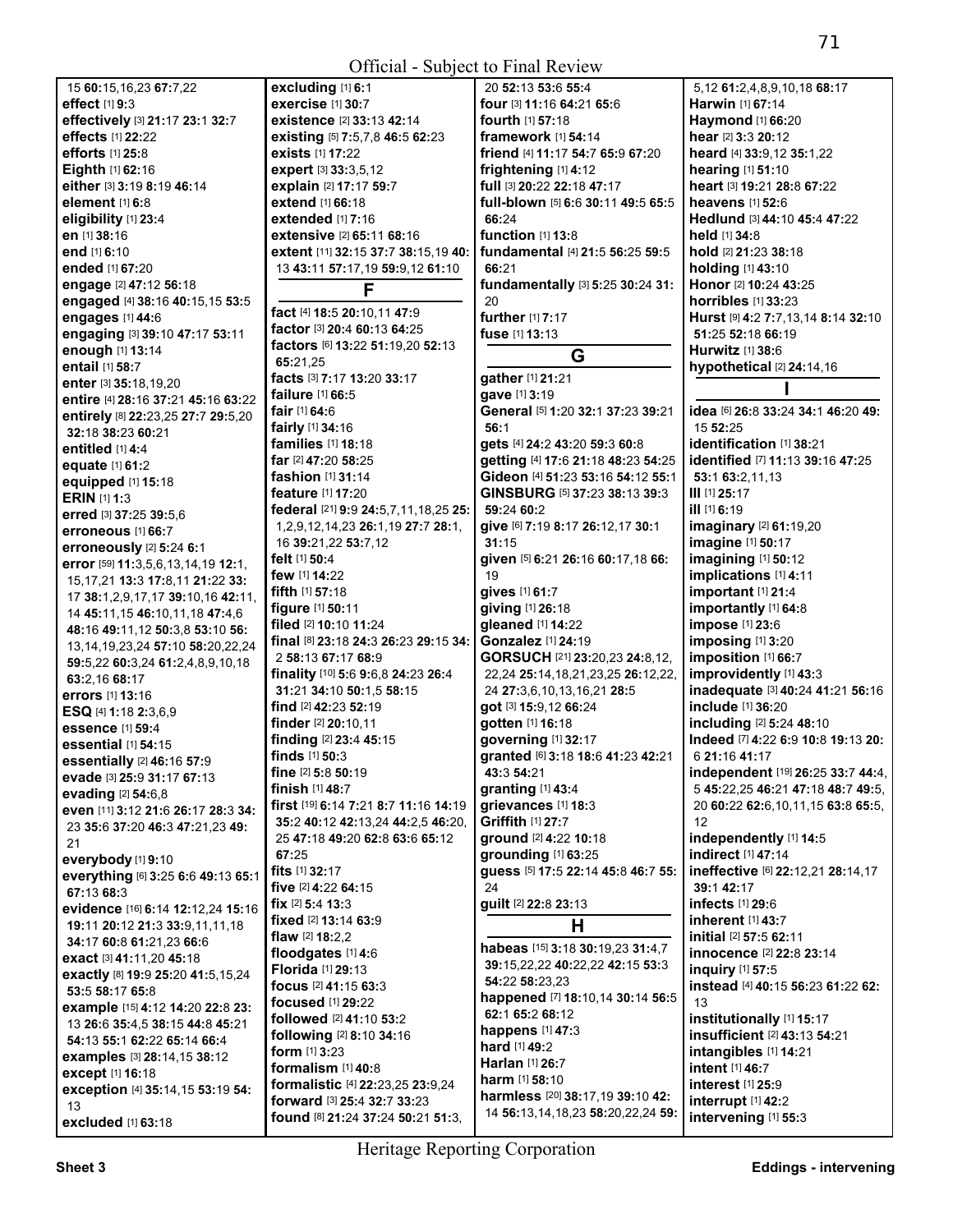|                                                                                  |                                             | UTIICIAI - SUDJECI IO FIIIAI NEVIEW |                                                                          |
|----------------------------------------------------------------------------------|---------------------------------------------|-------------------------------------|--------------------------------------------------------------------------|
| invalid [1] 5:24                                                                 | 4, 14, 22 31: 5, 11, 15 64: 15, 16, 18      | many [4] 19:8 29:12 49:18 57:20     | 19,22 28:23 29:25,25 30:6,8 33:9                                         |
| invalidated [1] 22:4                                                             | <b>KAVANAUGH [37] 5:10,16,23 6:</b>         | matter [3] 1:12 32:9 59:11          | 38:10 40:14 43:21 51:1,2,15,18                                           |
| invariably [1] 58:6                                                              | 10,23 8:4 18:12,16 19:7,25 20:5,8,          | McKINNEY [8] 1:3 3:4,11,14 4:3,6    | 53:5 54:2 55:5 56:10 57:9,12,13,                                         |
| involving [1] 32:19                                                              | 15 21:11 30:13,16 31:2,9,13 32:             | 5:118:8                             | 16 60:23 62:16 67:12                                                     |
| irrespective [1] 12:12                                                           | 24 41:2 42:1,6 48:9,12,22 49:1,9            | McKinney's [1] 3:16                 | next [2] 3:4 52:8                                                        |
|                                                                                  |                                             |                                     |                                                                          |
| issue [7] 7:21 8:12 16:4,5 17:6 62:                                              | 55:25 58:9,19 59:2,13,18 61:1 64:           | mean [19] 8:9,19 12:4 15:21 17:5    | <b>nexus</b> [1] 63:12                                                   |
| 2063:1                                                                           | 25 65:17                                    | 22:20,22 25:15 39:21 46:12 49:10,   | Ninth [40] 3:17 11:4,13,25 12:9,21                                       |
| <b>issued</b> [1] 33:20                                                          | <b>keep</b> [1] 58:10                       | 11, 12 51:22 52:7 54:25 55:10 57:   | 14:9 18:5 22:3 23:11 33:16 37:24                                         |
| issues [7] 12:5 22:15 49:21,24 55:                                               | keeps [2] 33:10 34:5                        | 860:7                               | 38:16 39:4,10,14 40:13 41:2,4,7,                                         |
| 17,21 62:9                                                                       | kind [5] 15:17 17:6 22:11 27:4 29:          | means [2] 16:13 63:9                | 25 42:3,6,23 44:15 45:10,12 47:3                                         |
| It'll [1] 37:3                                                                   | 9                                           | <b>meantime</b> [1] <b>50:25</b>    | 48:15 52:25 53:1,8 56:13 57:21                                           |
| itself [8] 3:25 4:21 6:10 7:10 19:4,                                             | kinds [1] 22:22                             | measure [1] 64:2                    | 58:16.22 63:13 65:2 66:24 67:4                                           |
| 15 39:11 44:3                                                                    |                                             | mentioned [2] 32:25 41:13           | non-retroactive [1] 17:13                                                |
|                                                                                  |                                             | mentioning [2] 33:10 34:5           | non-structural [1] 56:17                                                 |
| J                                                                                | label [4] 30:23 46:15 47:9 67:11            | mercy [5] 6:21 14:23,25 21:3 66:    | normally [2] 23:24 24:2                                                  |
| JAMES [2] 1:3 3:11                                                               | <b>labeled</b> [1] 44:19                    |                                     |                                                                          |
| Jimenez [4] 31:22 37:17 68:6,8                                                   | labeling [2] 43:22 54:18                    | 12                                  | note [1] 43:3                                                            |
| Jiminez [2] 64:7 67:7                                                            | lack [1] 23:3                               | met [1] 28:7                        | noted [1] 58:5                                                           |
|                                                                                  |                                             | Michigan [1] 27:12                  | nothing [2] 17:8 38:8                                                    |
| Joint [2] 10:10 65:6                                                             | language [5] 6:18,19 33:20 41:13,           | middle [2] 30:10 67:21              | novo [4] 11:10 12:22 20:22 28:2                                          |
| judges [1] 61:21                                                                 | 16                                          | might [3] 14:21 41:21 63:18         | Number [2] 7:4 64:23                                                     |
| judgment [13] 23:18 29:16 34:3,8,                                                | last [1] 37:3                               | Mills [2] 19:16 66:4                | O                                                                        |
| 13, 19, 19, 21, 22 35: 2, 22 36: 10 38: 1                                        | later [4] 18:15 19:6 50:9,21                | mind [3] 24:14 34:14 38:13          |                                                                          |
| judicial [1] 37:22                                                               | <b>latter</b> [1] 3:22                      | minimal [1] 60:16                   | obligation [1] 43:21                                                     |
| juries [2] 13:16 66:21                                                           | law [41] 3:14 4:10 5:13 7:5,7,8 8:          | ministerial [6] 29:15,20 35:14,15,  | obvious [4] 51:7 52:15,16 56:15                                          |
| jurisdiction [1] 43:4                                                            | 22 9:9,25 10:1 14:13 15:22 16:1,            |                                     | obviously [1] 10:3                                                       |
| jurisprudence [1] 31:21                                                          | 13 17:25 19:4 24:1,3,5,7,11,11 25:          | 17,21                               | occasion [1] 65:19                                                       |
| jury [21] 4:2,4,14,14 8:21 14:21 17:                                             | 15, 15 26: 1, 10 27: 7 28: 16, 24 30: 7,    | minutes [1] 64:15                   | occasions [1] 4:23                                                       |
|                                                                                  |                                             | mistake [9] 7:2 14:2 29:4,6 44:16,  |                                                                          |
| 2 18:17 19:5,10,13 20:10,25 21:                                                  | 17 32:11,17 33:17 35:14 36:21 43:           | 17 47:7 50:20,21                    | OCCUrred [8] 30:18 40:20 42:12                                           |
| 21,23 23:3,5,13 52:19 61:21 66:                                                  | 22 50:16,19,24 67:6                         | mitigating [13] 6:2,6 16:4,25 19:   | 47:13 48:20 57:20 58:8 63:14                                             |
| 14                                                                               | <b>laws</b> [1] <b>25:23</b>                | 11,23 21:3,13 57:1 66:3,6,11,12     | offense [1] 12:14                                                        |
| JUSTICE [170] 3:3,10 5:10,16,23 6:                                               | lawyer [9] 51:3,4,7,10,20,22 52:11,         | mitigation [11] 12:12,23 13:23,24   | offered [1] 63:25                                                        |
| 10,23,24 7:18,19,20 8:2,4,18,23 9:                                               | 14,18                                       | 35:11 44:3 45:1,6 62:19 63:4,5      | Oil [1] 24:17                                                            |
| 4, 18, 19, 21, 23 10: 17 11: 2, 9, 12, 16                                        | leads [1] 44:8                              | mitigator [2] 60:4,12               | Okay [9] 15:12, 19 24:13, 15 44:17                                       |
| 12:3,19 13:19 14:8 15:1,7,12,14,                                                 | least [7] 8:9 21:9,9,11 24:2,4 66:          | mitigators [3] 44:8 46:3 50:15      | 46:10 47:4 50:18 59:2                                                    |
| 19 16:3,7,10,15,23 17:4 18:12,16,                                                | 14                                          |                                     | <b>old</b> [4] <b>15:</b> 25 <b>18:2 34:</b> 16 <b>36:</b> 5             |
|                                                                                  |                                             |                                     |                                                                          |
|                                                                                  |                                             | modern [3] 36:25 54:13 64:3         |                                                                          |
| 25 19:7,25 20:5,8,15 21:10,14,15                                                 | leave [1] 8:7                               | modification [1] 64:5               | <b>once</b> [3] <b>3:12 58:12,12</b>                                     |
| 22:11,11,20 23:20,23 24:8,12,22,                                                 | left [3] 10:22,24 59:21                     | modified [4] 34:19 36:10,11,18      | one [31] 4:3 6:8 7:4,9 8:9 13:13 14:                                     |
| 24 25:14, 18, 21, 23, 25 26: 7, 12, 22,                                          | <b>letting</b> [1] 8:5                      | modify [3] 34:21,22,25              | 4 20:4 22:14,16 24:9 26:13 30:2,2                                        |
| 24 27:3,6,10,13,16,21 28:5,10,12,                                                | license [1] 67:10                           | moment [1] 27:14                    | 32:6 36:5 38:6 40:12 45:11 46:25                                         |
| 19,23 29:3,11,19,24 30:13,16 31:2,                                               | life [1] 3:20                               | <b>motion</b> [1] 57:18             | 49:2 51:2 54:5 62:8 63:23 64:23.                                         |
| 9, 13, 24 32: 4, 24 34: 11, 24 35: 13                                            | likelihood [1] 21:25                        | much [8] 5:22 20:19 26:10 46:21     | 24 65:20 66:11 68:1,16                                                   |
| 36:4,8 37:2,10,23 38:6,13 39:3,20                                                | limited [7] 5:3 20:20 22:2,10 29:1          |                                     | <b>ones</b> [1] 66:12                                                    |
| 41:2,12 42:1,6,19 43:18 44:11 45:                                                | 64:23 65:10                                 | 47:10 50:4 54:25 60:18              |                                                                          |
| 8 46:7,22,24 47:2 48:9,12,22 49:1,                                               |                                             | multiple [1] 44:22                  |                                                                          |
|                                                                                  | line [4] 28:20,22 30:5 39:21                | murders [1] 18:18                   | only [19] 7:8,21 8:11 9:13 11:19 14:<br>1 16:4 17:9 21:20 28:25 32:6 33: |
| 7,9,10 50:10 51:12,18 52:2,6 53:                                                 | Linkletter [3] 26:7 31:18 67:15             | must [4] 4:10 13:19 43:9 60:19      | 15 35:8,9 39:23 40:24 62:18 64:                                          |
| 15, 18, 21, 25 54: 4, 5, 19, 23 55: 9, 11,                                       | litigation [1] 41:15                        | N                                   | 19 65:25                                                                 |
| 19,24,25 56:1,2,21 57:24 58:9,19,                                                | little [4] 53:21 56:9 60:8 61:1             |                                     |                                                                          |
| 20 59:2,3,13,18,24,25 60:2,25 61:                                                | $IO$ [1] 51:6                               | name [1] 52:7                       | 21                                                                       |
| 1, 12, 15, 25 62: 4, 25 64: 13, 21, 25 65:   long [4] 13: 13, 21 27: 12 57: 19   |                                             | narrow [6] 10:18 40:16 48:2 49:17   | open-the-floodgates [1] 29:10                                            |
| 17, 18, 19 67: 14 68: 21                                                         | look [8] 13:20 20:9 44:18,22 54:24          | 50:7 62:19                          | opinion [6] 44:9,24 45:5 47:23 64:                                       |
|                                                                                  | 61:23 65:19 68:14                           | nature [5] 37:15 40:25 53:11 55:    | 768:15                                                                   |
| K                                                                                | looked [2] 48:18 63:10                      | 23 62:12                            | opportunity [1] 8:17                                                     |
| KAGAN [15] 17:4 39:20 43:18 44:                                                  | looking [2] 25:4 37:18                      | NEAL [5] 1:18 2:3,9 3:7 64:16       | Open [6] 4:5 8:7 10:22,24 34:25 59:<br>opposed [4] 10:4 35:21 44:19 66:  |
| 11 45:8 46:7,22,24 47:2 49:7,10                                                  | looks [1] 13:23                             | necessarily [1] 48:5                | 16                                                                       |
| 55:24 56:1,21 57:24                                                              |                                             |                                     | opposite [4] 29:18 38:20 65:1 68:                                        |
| Kagan's [2] 58:21 59:3                                                           | lose [2] 5:6 37:5                           | need [7] 13:17 18:7 22:18 23:15     | 17                                                                       |
| KATYAL [78] 1:18 2:3,9 3:6,7,9 5:                                                | $lot$ [2] 6:23 28:12                        | 41:22 46:12 66:14                   |                                                                          |
| 14, 17 6:4 7:3, 18 8:1, 18 9:1, 18, 21                                           | lots [1] 22:15                              | needed [3] 23:18 50:5 60:18         | opposition [3] 11:20,22 67:3                                             |
|                                                                                  | low [1] 60:17                               | never [15] 3:12 20:25 21:1 26:20    | option [1] 3:19                                                          |
| 10:2,23 11:5,11,15 12:16 13:1 14:                                                | M                                           | 33:9,10,11,12 35:1,22 48:4 49:15    | options [1] 59:20                                                        |
| 7,16 15:5,8,14 16:2,6,8,11,17,24                                                 |                                             | 59:16 63:17 68:1                    | oral [5] 1:13 2:2,5 3:7 32:2                                             |
| 17:16 18:14 19:7 20:2,6,14,18 22:                                                | made [9] 11:17 12:8,11 14:24 33:3,          | nevertheless [1] 21:25              | <b>ORAMEL [3] 1:20 2:6 32:2</b>                                          |
| 2 <b>23:</b> 7,20,21 <b>24:</b> 8,15,23 <b>25:</b> 10,16,                        | 15 35:8 38:1 45:18                          | new [46] 3:23,24 4:9,21 7:22 8:16   | <b>order</b> [1] 18:8                                                    |
| 20, 22, 24 26: 3, 14, 23 27: 2, 5, 12, 15,<br>20,23 28:6,10,11,18,22 29:8,23 30: | majority [1] 12:10<br>manner [2] 34:21 63:6 | 9:11,23,25 10:19 16:12 17:24,25     | ordered [1] 4:24<br>original [2] 62:2,3                                  |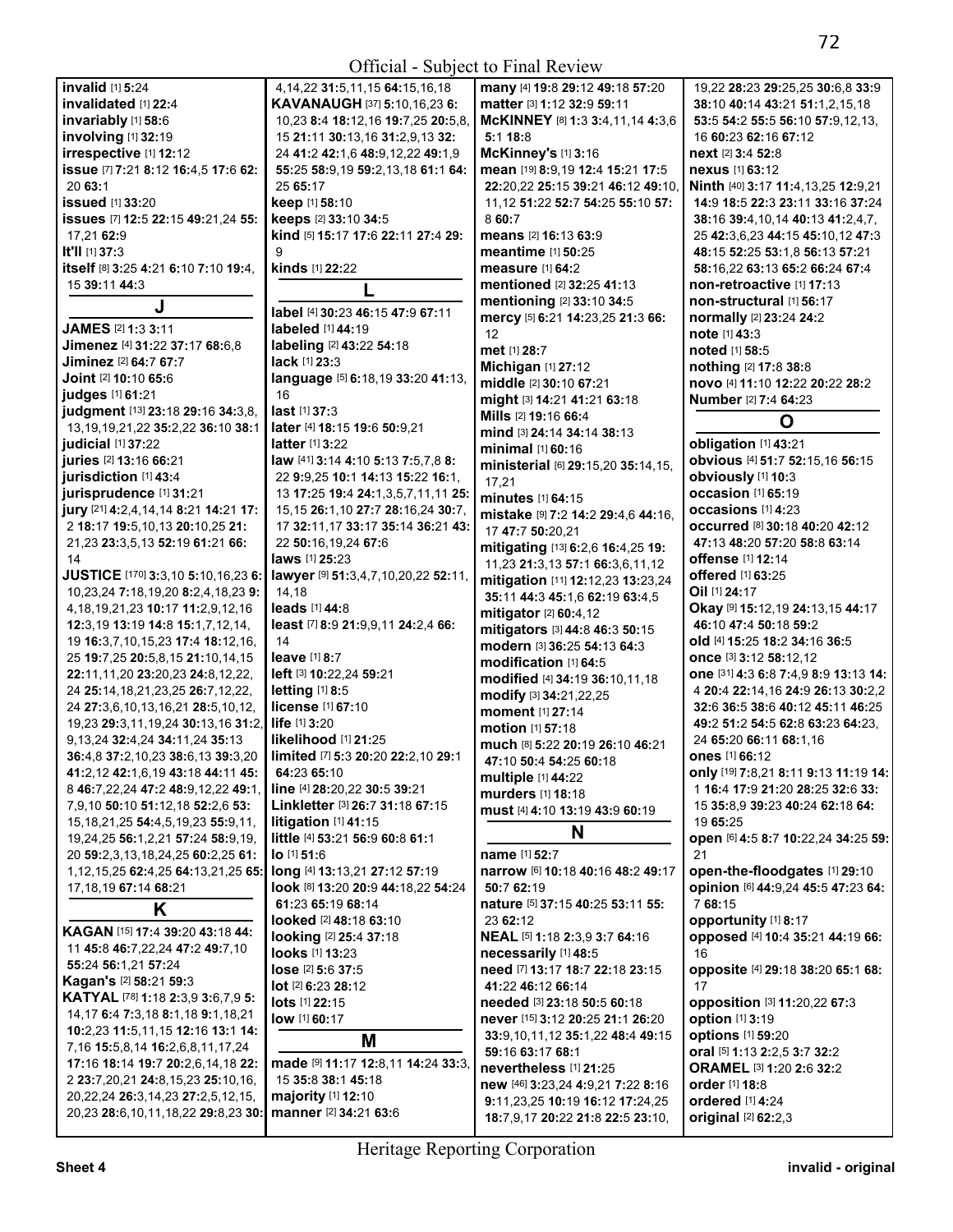| other [13] 25:21 26:1 29:12 30:5     | position [7] 7:15 9:15 12:18 16:8       | 18 7:25 8:5,7,20,20 9:2 10:3,5,5,7, | required [4] 3:23 18:20 65:3 66:23   |
|--------------------------------------|-----------------------------------------|-------------------------------------|--------------------------------------|
| 37:3 39:18 44:14 45:10 47:6 54:9     | 43:2 49:4 58:12                         | 18,22 16:8 17:4,19 20:20 21:5 23:   | requires [6] 4:18 10:15 12:25 22:5   |
| 55:17,21 57:12                       | possibility [1] 30:20                   | 24 24:18,19 25:12 30:25 33:19 36:   | 30:6 36:23                           |
| Otherwise [1] 4:11                   | possible [5] 16:19 47:14 48:1 49:       | 9 37:3 43:14,20 44:12 46:8,24 47:   | requiring [2] 18:12,17               |
| ourselves [2] 12:6 42:25             | 16 56:21                                | 2 48:13,23 51:15 56:2,25 57:13      | resentencing [11] 4:24 5:21 10:      |
| out [14] 4:16 12:5 33:16,23 35:4 40: | post-collateral [1] 43:5                | 58:21 59:3 60:3 63:22 64:20,20      | 16 11:1 19:5,13 22:19 65:4 66:8,     |
| 13 42:23 43:21 45:2,7 50:11,21       | post-conviction [2] 43:5 57:18          | 66:22                               | 23,25                                |
| 60:11 63:24                          | potentially [1] 37:17                   | questions [3] 5:9 42:15 68:20       | reserve [1] 31:23                    |
|                                      |                                         |                                     |                                      |
| outlier [1] 30:10                    | power [2] 10:25 31:16                   | quite [3] 19:1 20:16,17             | resisted [1] 61:1                    |
| outline [1] 16:22                    | powerful [1] 34:17                      | R                                   | resolution [5] 32:8 38:21,22 42:     |
| over [13] 9:5 33:4 38:5,7,7 39:7,9,  | practice [1] 47:16                      | race-based [1] 4:14                 | 16 56:16                             |
| 23,24 43:5 45:16 50:13,14            | pre-Batson [1] 4:13                     |                                     | resolve [2] 38:14 39:11              |
| overrule [2] 7:15 67:15              | precedent [2] 5:11 22:18                | raised [4] 6:24 8:4 47:21 49:21     | resolves [1] 32:8                    |
| <b>overruled</b> [1] 67:15           | precedents [3] 13:2 19:18 68:5          | Rather [1] 4:8                      | respect [5] 5:17 7:8 17:21 24:16     |
| overturning [1] 37:14                | predate [1] 32:20                       | rational [2] 27:22 28:3             | 66:22                                |
| own [6] 23:25,25 33:7 37:19 56:23,   | predates [1] 32:21                      | re [1] 5:21                         | Respondent [4] 1:7,21 2:7 32:3       |
| 24                                   | prejudice [1] 42:18                     | re-sentencing [1] 4:13              | responses [1] 40:12                  |
|                                      | present [4] 51:3,5,21 52:19             | reach [3] 7:23 8:6 10:5             | rest [2] 5:8 63:7                    |
| P                                    | Presented [2] 33:19 63:22               | reached [2] 7:21 38:20              | result [4] 8:21 19:17 22:17 23:11    |
| p.m [1] 68:23                        |                                         | read [2] 18:25 62:13                |                                      |
| PAGE [6] 2:2 11:18,25 14:20 65:3     | preservation [1] 12:4                   | real [2] 23:2 56:2                  | retroactive [8] 21:18 23:1,2 32:10,  |
| 66:4                                 | presumably [1] 19:4                     | reality [1] 36:24                   | 16 36:22 54:3 55:13                  |
| pages [4] 10:11 16:21 65:7,16        | presumed [1] 8:3                        | really [14] 7:2,12 14:13,13 16:17   | retroactively [2] 4:7 21:19          |
|                                      | pretty [2] 25:6 36:25                   |                                     | retroactivity [8] 36:17 37:1 40:19   |
| pan [8] 50:13,15,20 51:3,4,19,20     | principle [4] 25:1,2 51:1 63:25         | 19:1 21:3,5,15,20 26:15 33:24 47:   | 54:8,14 64:2,3,12                    |
| 52:20                                | problem [11] 18:3,4,9 21:14 23:22       | 14 66:20                            | return [3] 26:6 31:18 40:21          |
| pans [2] 50:12 55:4                  | 26:5 33:5 43:7 56:20 63:11,13           | realm [1] 37:16                     | returned [3] 41:6,18 50:9            |
| parade [1] 33:22                     | problems [2] 17:3 26:6                  | reanalysis [2] 57:23,25             | review [47] 11:10 12:22 24:6 25:7    |
| parameters [1] 52:5                  | procedure [8] 9:12 10:19 20:23          | reason [4] 27:24 47:24 52:22 56:    | 26:13,16 27:17,22 30:19,24 33:7      |
| part [6] 15:24,25 16:4 30:16 57:16   | 26:25 27:4 37:5 41:11 54:18             | 22                                  | 37:25 38:2,3,5,5,8,10,11 39:6,6,9    |
| 61:18                                | procedures [1] 23:25                    | reasonable [1] 52:5                 | 44:4,5,14 45:22,25 46:21 47:5,18     |
| particular [1] 59:11                 |                                         | reasons [1] 64:21                   |                                      |
| particularly [3] 11:23 14:17 66:18   | proceeding [58] 3:13,17 4:9 5:21        | <b>REBUTTAL [2] 2:8 64:16</b>       | 48:8 49:5,20 57:16 58:13 60:22       |
| partly [1] 49:14                     | 7:22 9:24 11:1 16:12 17:24,25 23:       | recognize [1] 38:18                 | 61:4,8 62:6,10,11,15 63:8 65:5,12    |
| passionate [1] 18:24                 | 19,22 28:8,16,23 29:7 30:1,6,8 31:      | recognized [1] 35:6                 | 67:11 68:18                          |
|                                      | 4 34:12,14 35:23 36:3,18,20 38:         | reconsider [1] 36:13                | reviewing [1] 40:1                   |
| past [3] 37:18 47:15 63:7            | 14,24 39:2,5,13,15,22 40:14,17,18       |                                     | revisit [1] 46:2                     |
| path [3] 3:15 4:16 32:7              | 25 43:13 48:17,19 55:14,18 56:10        | reconsideration [1] 36:13           | revisited [1] 62:18                  |
| paths [3] 3:14 5:1 59:21             | 57:7,8,10,12,14,16,22 58:1,2,3,6,8      | record [6] 14:23 33:1,2 63:16,18    | revisiting [1] 45:5                  |
| penalty [4] 3:21 22:1,6 49:19        | 64:9,11 65:10                           | 66:16                               | reweigh [1] 52:13                    |
| pending [1] 57:19                    | proceedings [19] 4:8 5:6 24:3 36:       | red [1] 11:17                       | reweighing [8] 5:13 6:6 14:11 20:    |
| Penry [1] 19:16                      | 16, 17 37: 15, 19 39: 16, 24, 25 43: 6, | redo [6] 8:13 14:10 30:12 50:25 58: | 23 30:18 31:3 52:12 67:24            |
| people [1] 40:8                      | 11, 19 45: 13, 15, 19 53: 5 55: 23 67:  | 1,3                                 | <b>Richfield [1] 24:17</b>           |
| percent [2] 30:11 55:8               | 12                                      | redoing [4] 40:9 46:16 48:7 56:3    | rights [1] 23:13                     |
| perform [1] 4:20                     |                                         | reexamination [3] 37:22 57:23 58:   |                                      |
| period [1] 50:18                     | process [14] 8:12,13 9:17 25:4 42:      | 7                                   | Ring [32] 4:1,7 7:6,13,14 8:3,14 15: |
| person [3] 6:22 51:6 61:19           | 12, 13 53: 10 57: 17 59: 10 61: 8, 13,  | reject [1] 44:24                    | 21,21 16:13,14,15,19 17:3,5,7,9,9    |
| personal [1] 66:15                   | 16,17 63:1                              | rejected [1] 45:24                  | 21:18,22 23:2,12 32:10 51:25 52:     |
| petition [3] 11:25 65:3,15           | profoundly [3] 23:8 68:4,4              | relabel [1] 31:16                   | 17 55:12,13 56:8 57:11,14,22 66:     |
|                                      | prong [1] 42:18                         |                                     | 19                                   |
| Petitioner [19] 1:4,19 2:4,10 3:8    | pronounced [1] 9:2                      | relatively [1] 30:3                 | Ring-compliant [1] 32:12             |
| 32:7,20 33:23 34:5 35:3 40:21 41:    | pronouncement [1] 9:5                   | relevant [1] 6:1                    | risk [2] 23:23 64:10                 |
| 5.18 46:4 47:24 62:12.16 63:24       | properly [2] 43:14 55:21                | remand [5] 4:19 9:24 15:9 48:17     | <b>risks</b> [1] 66:6                |
| 64:17                                | providing [1] 59:9                      | 66:8                                | ROBERTS [13] 3:3 28:10,12,19 29:     |
| <b>Phoenix [1] 1:20</b>              | PTSD [2] 33:12.13                       | remanded [1] 56:13                  | 3, 19, 24 31: 24 41: 12 53: 25 54: 5 |
| phrase [2] 64:4 65:6                 | punishment [1] 19:22                    | remanding [1] 7:24                  | 64:13 68:21                          |
| pick [4] 26:9 32:23 58:20 67:16      | purely [1] 25:11                        | remands [1] 32:19                   | role [1] 66:21                       |
| picture [1] 17:9                     |                                         | remarks [1] 68:19                   |                                      |
| place [4] 14:19 37:16 49:18 50:17    | purposes [4] 24:4 36:17 40:19 64:       | reopen [7] 9:16 18:2 22:8 23:12     | rule [12] 10:2,5 17:13,15 24:25 34:  |
| playing [1] 60:13                    | 12                                      | 34:19 36:12 45:12                   | 16 51:15,18 54:7,8 55:3 56:10        |
| plea [1] 14:23                       | push [1] 17:18                          | reopened [7] 3:16 5:7 22:15 35:23   | ruled [1] 68:10                      |
|                                      | pushed [1] 53:22                        | 67:7 68:10,13                       | rules [5] 7:13 36:22 43:21 54:2,14   |
| please [2] 3:10 32:5                 | put [4] 3:11 12:4,4 49:18               |                                     | run [1] 4:12                         |
| point [17] 7:3,6 15:13 18:20,21 20:  | putting [1] 43:20                       | reopening [10] 9:7,13 10:20 29:15   | S                                    |
| 8,16 21:12 30:4 39:9 40:12 45:6      | Q                                       | 34:13 37:4,8 38:3 45:14 56:3        |                                      |
| 58:20 59:3 63:24 66:1,23             |                                         | replace [1] 64:1                    | safeguard [1] 29:9                   |
| polar [1] 29:18                      | QP [1] 32:8                             | require [6] 4:2 33:22 37:18 49:5    | safeguards [1] 49:19                 |
| pop [1] 17:13                        | question [50] 3:15 4:17 5:2,4,14,       | 53:3 60:15                          | same [11] 5:1 14:4 31:6 34:21 39:    |
|                                      |                                         |                                     |                                      |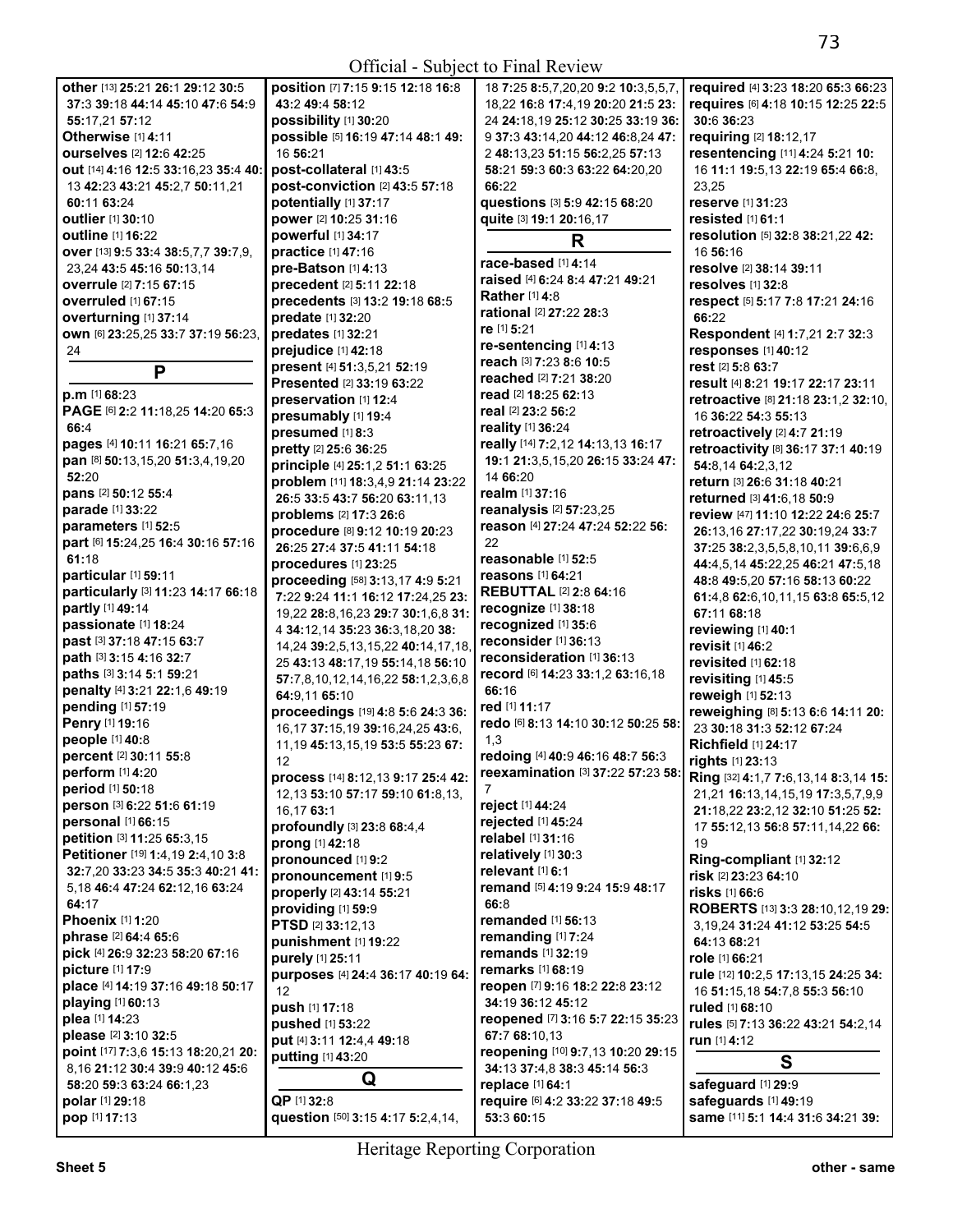| 20 45:18 48:13 49:1.3 52:17 63:6                  | 1,11 48:10,21,24 49:2,14 51:11,14,           | <b>submitted</b> [2] 68:22,24                | 44:21 46:19 50:11 52:10 61:2          |
|---------------------------------------------------|----------------------------------------------|----------------------------------------------|---------------------------------------|
| satisfied [1] 60:21                               | 25 52:4.24 53:17.19.23 54:11.20              | substantial [1] 35:12                        | turn [1] 64:8                         |
| satisfy [2] 41:21 54:21                           | 55:8,10,12,20 56:1,12 57:15 58:4,            | substantive [3] 30:25 31:12 35:23            | <b>Turning [1] 33:19</b>              |
| saying [16] 4:8 6:19 7:14 8:24 10:                | 11 59:1,8,15,20 60:14 61:6,14,17             | subtracted [1] 5:20                          | turns [2] 30:23 33:24                 |
| 12 16:18 18:25 23:10,12 51:23 52:                 | 62:3,5 63:3                                  | subtracting [1] 6:8                          | two [10] 3:14 13:22 14:5 24:8 35:9    |
| 3 58:21 60:4,11,18 64:25                          | slap [1] 67:10                               | subtraction [3] 7:9 20:3 64:24               | 38:12 44:1 50:12 55:4 62:6            |
| <b>says</b> [18] <b>5:12 6:12 13:21,25 14:</b> 9, | small [1] 5:3                                | sudden [1] 17:13                             | twofold $117:4$                       |
| 10 15:15 16:24 22:18 34:12 44:16                  | Solicitor <sup>[1]</sup> 1:20                | sufficiently [1] 35:11                       | type [4] 47:12 59:11,15 61:9          |
| 47:3 49:23 52:17 53:10 60:6,16                    | somebody [1] 21:24                           | suggest [3] 29:25 46:8 66:20                 |                                       |
| 66:5                                              | somehow [1] 33:24                            | suited [2] 6:20 7:1                          | U                                     |
| scale [1] 50:12                                   | somewhere [1] 29:20                          | supersede [1] 36:7                           | uh-uh [1] 13:15                       |
| <b>scheme</b> [1] 13:8                            | SOrry [5] 13:16 42:1,19 58:10 59:            | supersedes [1] 36:5                          | ultimate [1] 36:9                     |
|                                                   | 25                                           |                                              | ultimately [2] 31:8,11                |
| <b>scope [1] 62:9</b>                             |                                              | suppose [5] 27:13 30:18 41:14 50:<br>19 54:1 | unconditional [1] 41:22               |
| searching [3] 44:6 45:23 47:20                    | SOrt [3] 12:5 29:4 33:9                      |                                              | under [6] 10:15 15:25 32:19 41:14     |
| Second [16] 4:16 7:6,11,23,25 8:7                 | <b>SOTOMAYOR</b> [29] <b>7:18,20 8:2,18,</b> | supposedly [1] 47:5                          | 50:23,24                              |
| 29:11 35:5 39:2 44:4 45:3,9 60:21                 | 23 9:4, 18, 19, 22, 23 10: 17 21: 14         | Supremacy [2] 25:17,18                       | undercut [1] 7:6                      |
| 62:15,17 68:3                                     | 29:11 34:11,24 35:13 36:4,8 37:2,            | SUPREME [40] 1:1,13 3:16,24 6:5              | underlying [1] 54:1                   |
| Second-guess [3] 43:16 53:13 55:                  | 10 42:19 59:25 60:25 61:12,15,25             | 10:6,9,13 11:8,10,14,19 12:7 13:             | undermine [1] 67:13                   |
| 22                                                | 62:4,25 64:21                                | 11 14:3,10,10,14 19:3 26:21 29:              | understand [4] 6:3 18:22 39:3 51:     |
| see [12] 6:22 13:5 50:12 51:2,4,12,               | <b>sounds</b> [1] 52:10                      | 13 30:20 35:10 37:25 43:24 44:6              |                                       |
| 14 52:21 53:18 66:14,15 68:14                     | <b>source</b> [1] 25:15                      | 46:17 47:6,16 48:16,18 50:18 51:             | 23                                    |
| seeking [4] 3:20 4:6 13:12 23:9                   | special [1] 62:13                            | 9 53:9 54:17 56:14 60:6 63:14 65:            | undo [4] 34:9,9 35:1 58:14            |
| <b>seeks</b> [1] 3:11                             | <b>specific [1] 47:12</b>                    | 967:5                                        | undoes [1] 34:2                       |
| <b>seem</b> [1] <b>47:</b> 9                      | specifically [1] 60:16                       | surgical [1] 29:4                            | undoing $[1]$ 35:2                    |
| Seems [2] 20:15 36:11                             | stage [2] 11:2 68:3                          | <b>suspect [1] 49:25</b>                     | <b>UNITED [2] 1:1,14</b>              |
| Seen [5] 20:25 21:1 33:11,11 48:4                 | <b>stand</b> [1] 53:4                        | <b>sword</b> [1] 4:7                         | universe [1] 5:3                      |
| semantics [1] 36:12                               | standalone [2] 60:23 62:16                   | T                                            | unless [2] 34:18 35:23                |
| send [1] 15:20                                    | standard [7] 24:5 25:7 26:13,15              |                                              | <b>unusual</b> [1] 27:4               |
| <b>sending [1] 51:9</b>                           | 27:17 28:2 36:15                             | talked [3] 28:13,14 40:8                     | up [15] 9:7,8,9 17:14 26:12 32:24     |
| <b>sense</b> [2] 22:11,14                         | <b>stands</b> [2] <b>49:</b> 22,23           | task [2] 4:21 6:5                            | 39:1 44:15 45:10 48:14 49:23 50:      |
| sent [4] 19:12 38:10 48:16 50:22                  | <b>start</b> [1] 48:7                        | tasked [1] 35:25                             | 2 57:2 58:20 62:16                    |
| sentence [22] 3:20 13:9,10 18:8                   | started $[1]$ 61:3                           | technical [3] 19:20 29:14 36:24              | upend [1] 64:3                        |
| 22:4 23:5,17 33:22 34:2,8,9 36:1,                 | State [50] 3:11, 19, 22, 23 4: 5, 9, 12 9:   | terms [2] 43:23 44:25                        | upfront [1] 66:15                     |
| 2,18 46:13 53:4,4 57:3 58:15,18                   | 7,8 15:15 17:23 18:6,7 23:10,16              | terrible [1] 13:24                           | using [3] 26:19 55:17 65:5            |
| 64:9 66:7                                         | 24:1,2,3,7,11,18 26:9,19 30:19,20,           | test [1] 31:12                               | V                                     |
| <b>sentenced</b> [1] 4:3                          | 23 31:4,14,16 33:25 37:19 39:23,             | testimony [1] 33:13                          |                                       |
| sentencer [4] 13:5 14:24 15:2,4                   |                                              | themselves [1] 10:25                         | vacate [2] 58:15,18                   |
| <b>sentencers'</b> [1] <b>66:</b> 5               | 25 40:1,6,9,15 43:16,24 44:13 46:            | there's [27] 6:18 10:10 11:15 13:7           | vacated [2] 34:2 64:11                |
|                                                   | 17 47:6 54:9,17 57:18 58:23 65:4             | 15:3 16:18 17:17 19:9 24:11 29:3             | vacating [2] 33:22 53:3               |
| sentences [1] 35:9                                | 67:10 68:11.13                               | 32:6,9 35:9 38:25 40:11 45:23 50:            | valid [1] 41:7                        |
| sentencing [25] 3:13,17,24 4:2,10,                | State's [4] 10:11 33:5 37:14 49:4            | 20 51:10 53:23,23 60:9,23 62:6               | verdict [1] 62:13                     |
| 19 5:5 14:22 16:12 18:17 19:22                    | state-by-state [2] 24:20 26:4                | 63:16 66:9 68:1,16                           | versus [5] 3:4 15:15 27:12 54:12      |
| 22:5 28:8,9 40:2,3,4,5,10 49:23                   | statement [1] 64:6                           | thereby [1] 56:19                            | 64:1                                  |
| 51:7 56:25 62:9 67:12,23                          | STATES [4] 1:1,14 23:24 68:8                 | therefore [1] 16:13                          | victims' [1] 18:18                    |
| separate [5] 3:14 4:23 5:2 17:3 29:               | stays [1] 62:23                              | they'll [1] 67:16                            | view [4] 30:21 48:6 52:9 67:9         |
| 8                                                 | stems [1] 49:14                              | they've [2] 16:11 39:15                      | <b>viewed</b> [1] 8:20                |
| <b>served</b> [1] 13:8                            | step [1] 51:24                               |                                              | vindicates $[1]$ 25:19                |
| Set [3] 4:16 61:20 68:13                          | steps [3] 48:8 49:6,18                       | third [1] 57:17                              | vindicating [1] 24:25                 |
| <b>setting</b> [1] 54:15                          | <b>stick</b> [1] <b>24:</b> 13               | though [2] 3:12 31:3                         | violates [2] 24:7 28:24               |
| <b>several</b> [1] 41:14                          | still [12] 5:13 20:16,19 26:1 27:16          | three [2] 18:19 45:24                        | violation [11] 4:18 16:19 19:20 28:   |
| <b>shot</b> [1] <b>21:</b> 23                     | 30:17 49:24 50:10 53:15 60:7,13              | today [2] 4:3.13                             | 15 38:15,22,23 39:12 42:7,24 56:      |
| Shouldn't [10] 7:24 8:5,6,16,24 9:                | 62:21                                        | touched [1] 22:9                             | 17                                    |
| 24 10:21 34:17 42:21,25                           | straightforward [1] 63:21                    | touchstone [2] 34:4 58:14                    | violations [3] 4:25 5:4 16:19         |
| <b>side-by-side</b> [1] <b>68:15</b>              | strange [1] 56:9                             | <b>toward</b> [1] <b>50:7</b>                |                                       |
| <b>significant</b> [1] 62:7                       | Strickland [1] 42:17                         | treated [1] 33:18                            | voluntary [1] 68:11                   |
| similar [5] 20:16,17 59:13,16 61:9                | <b>strikes</b> [1] 4:14                      | trial [35] 4:4, 19 8:21 11:7 12:2, 16,       | W                                     |
| Similarly [1] 38:25                               | <b>striking</b> [1] 62:22                    | 20 13:3,5,10,17,21,25 14:15,18 15:           | Wainwright [4] 51:24 53:16 54:12      |
| <b>simply</b> [2] <b>4:</b> 17 <b>23:</b> 15      | stronger [1] 27:21                           | 9 18:4,4 19:11,12 20:11,25 21:12             | 55:1                                  |
| since [3] 4:23 7:13 35:16                         | struck [1] 47:23                             | 23:13 32:14,19 33:4,6 38:1 45:2              | wait [1] 50:25                        |
| sitting [1] 39:14                                 | <b>stuff</b> [2] <b>15:17 68:1</b> 8         | 59:22 65:23 66:3,15 68:1                     |                                       |
| situation [1] 54:9                                | Styers [9] 40:21 41:5,6,17 42:22             | tried [2] 67:14,14                           | waiting [1] 26:1<br>waiving $[1]$ 5:8 |
| SKINNER [63] 1:20 2:6 32:1,2,4                    | 44:9,23 45:4 53:6                            | true [5] 11:23 15:21 20:1 53:15 59:          |                                       |
|                                                   | Styles [1] 8:10                              | 7                                            | Wall [2] 37:20 58:5                   |
| 34:20 35:3,24 36:6,15 37:7,12,24                  |                                              | truism [1] 68:9                              | wanted [3] 23:17,17 28:3              |
| 38:12 39:8 40:11 41:4,17 42:4,9                   | subject [1] 64:5                             | trying [10] 17:10,11 18:1,1 31:22            | <b>Washington</b> $[2]$ 1:9,18        |
| 43:1,25 44:20 45:20 46:19,23 47:                  | subjected [1] 34:18                          |                                              | way [14] 8:20 12:23,24 14:14 15:11    |